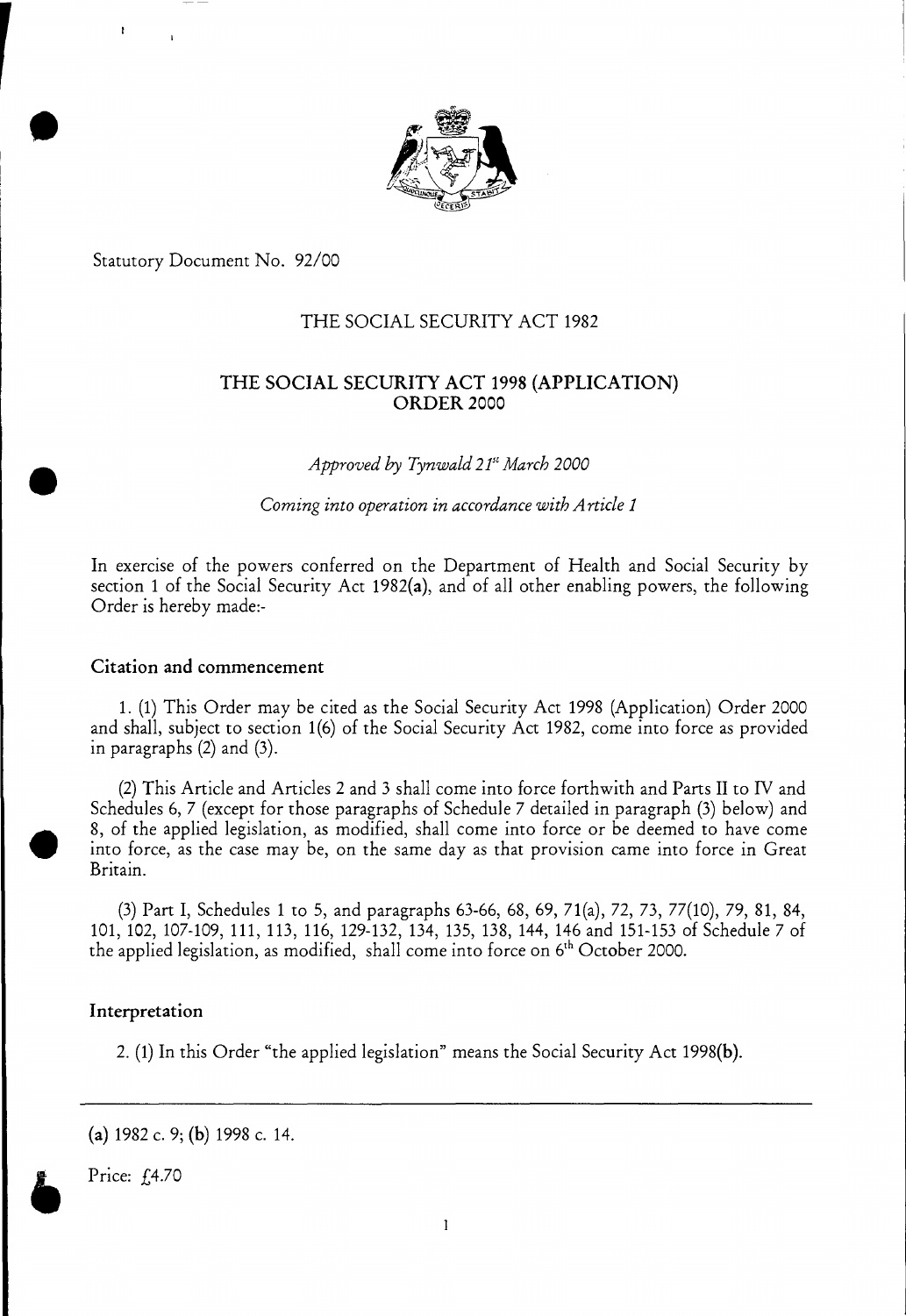- (2) Unless the context otherwise requires
	- (a) any reference in any of the applied legislation to any provision in an instrument of a legislative character which is not itself a provision of any of the applied legislation shall be construed as if the provision so referred to had been in force in the Island from the date on which that instrument of a legislative character had effect in Great Britain;
	- (b) reference in any legislation applied by this Order to any provision of any such legislation or of any other legislation applied to the Island by an order under section 1 of the Social Security Act 1982 or section 1 of the Pension Schemes Act 1995(a), shall be construed as a reference to that legislation as it has effect in the Island.

#### **Application to the Island of the applied legislation**

3. The applied legislation, as modified and shown in the Schedule to this Order, shall apply to the Island as part of the law of the Island.

(a) 1995 c. 11.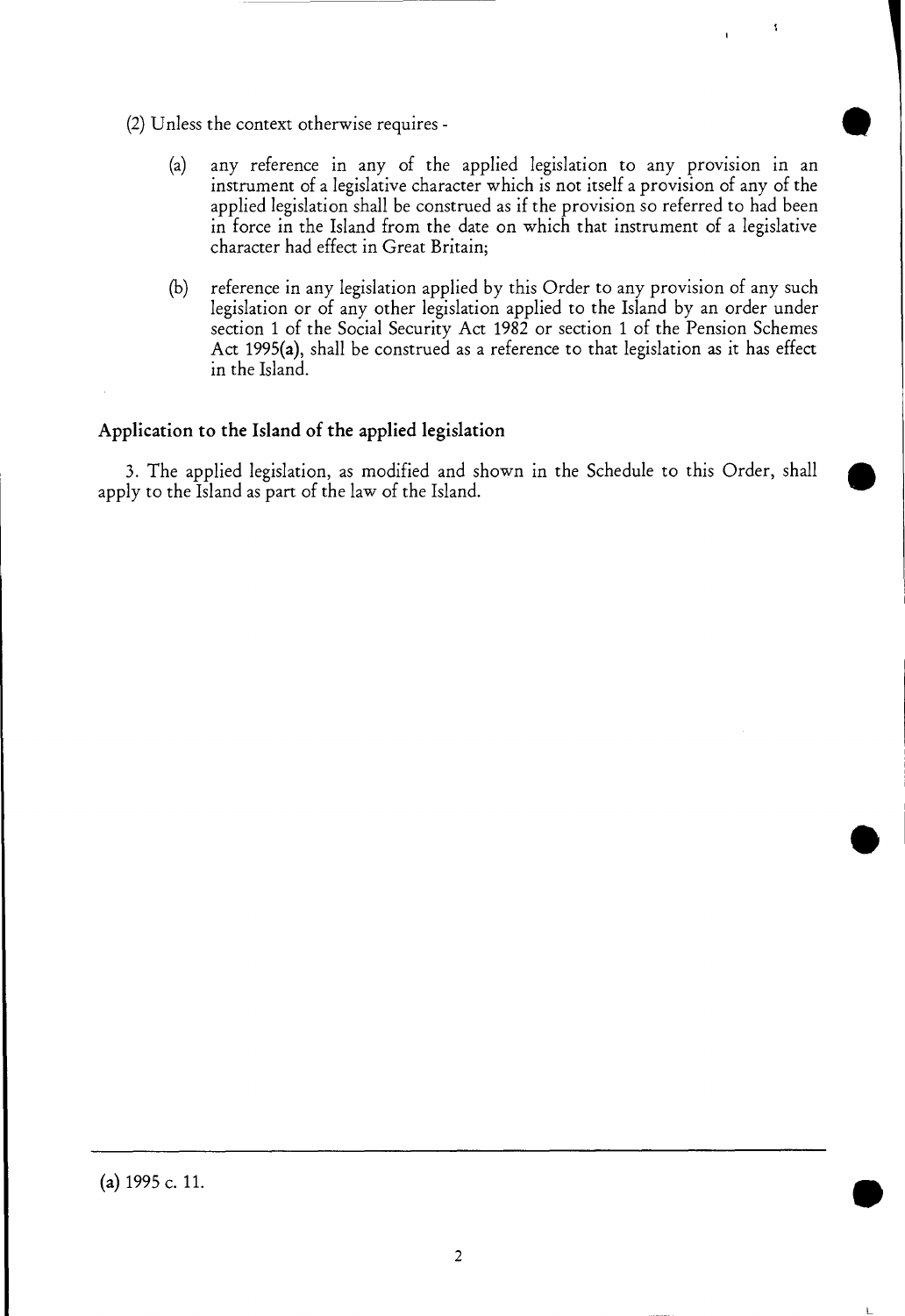# **SCHEDULE**

This Schedule sets out the text of the Social Security Act 1998, chapter 14, with such exceptions, adaptations and modifications made where necessary.

Note: modifications subject to which the legislation is applied to the Island are in *bold italic* type.

# Social Security Act 1998

(11

**1998 CHAPTER 14**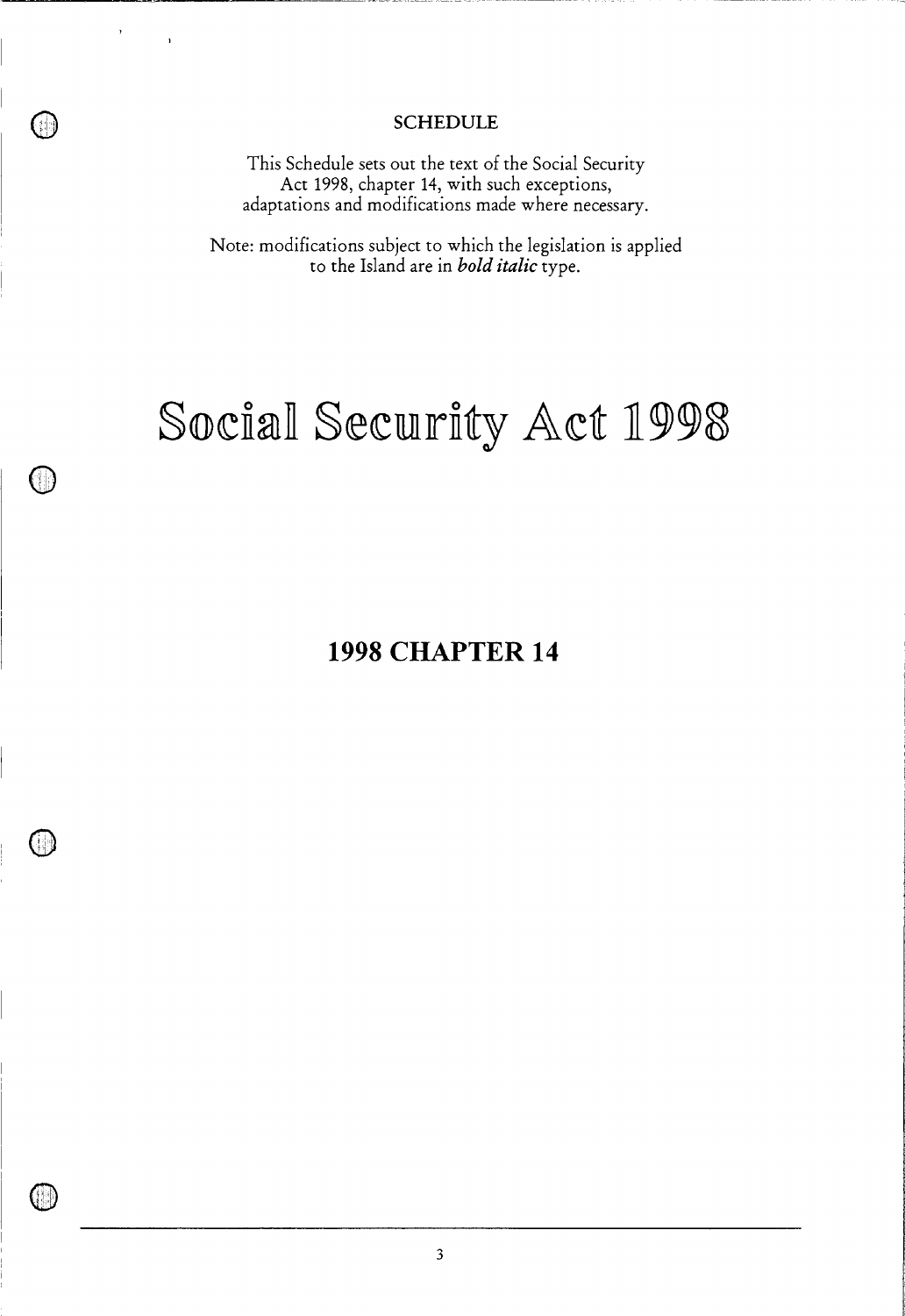# **ARRANGEMENT OF SECTIONS**

# **PREAMBLE**

# **Part I**

# **Decisions and Appeals**

# Chapter I

# General

#### *Decisions*

#### Section

- *1. Appointment of Officers.*
- 2. Use of computers. *(omitted)*
- 3. Use of information. *(omitted)*

# *Appeals*

- 4. Unified appeal tribunals.<br>5. Tribunal Chairmen.
- 5. *Tribunal Chairmen.*
- 6. Panel for appointment to appeal tribunals.
- 7. Constitution of appeal tribunals.

# Chapter II

# Social Security *Questions,* Decisions and Appeals

# *Questions*

*7A Questions for the Department.* 

# *Decisions* •

- *7B Appeal on question of law.*
- *7C Review of decisions.*
- 8. Decisions by *an adjudication officer.*
- Revision of decisions.
- 10. Decisions superseding earlier decisions.
- 11. Regulations with respect to decisions.

#### *Appeals*

- 12. Appeal to appeal tribunal.
- 13. Redetermination etc. of appeals by tribunal.
- 14. Appeal from tribunal to Commissioner.
- 15. Appeal from Commissioner on point of law.

•

•

•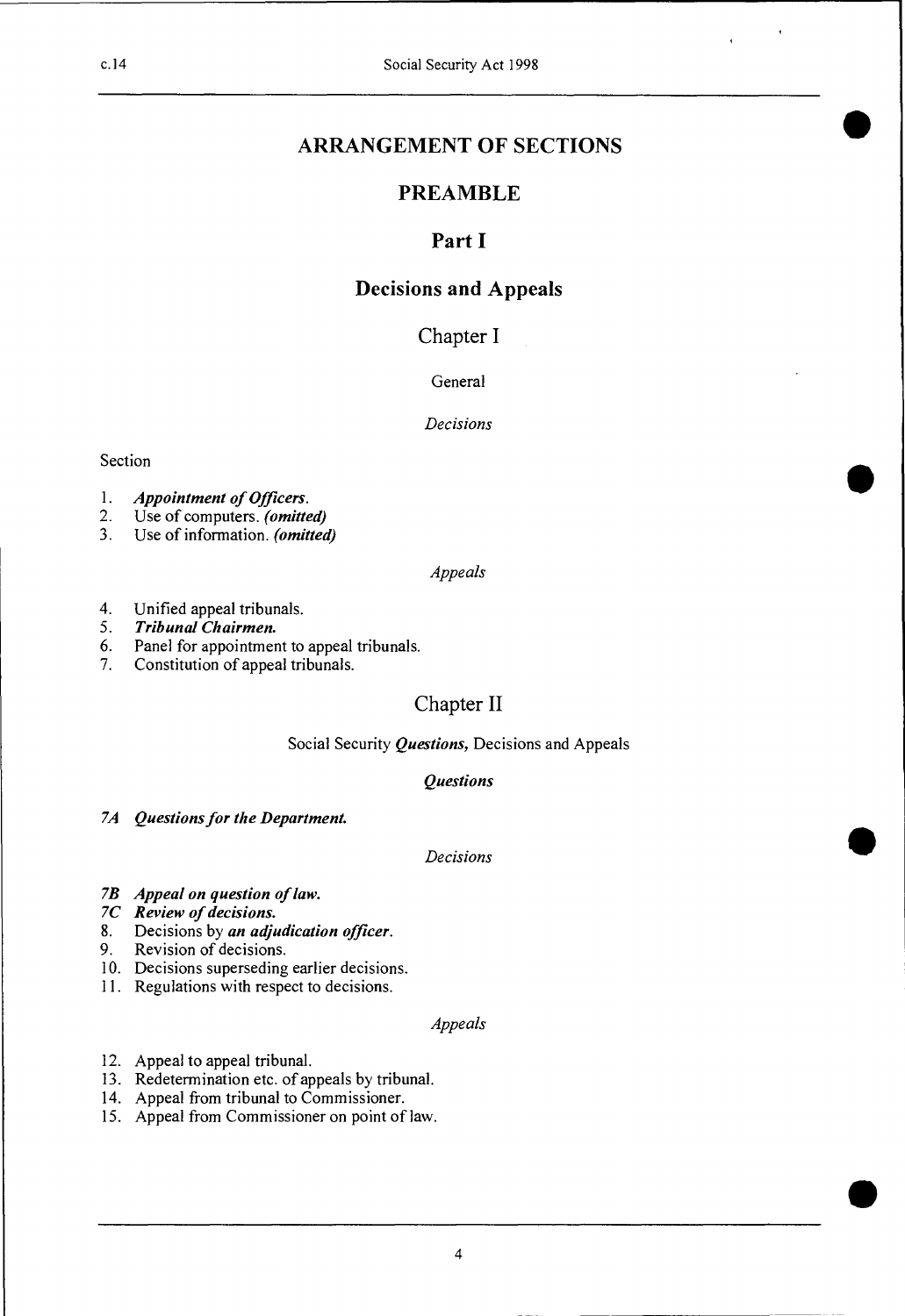# • *Procedure etc.*

- 16. Procedure.
- 17. Finality of decisions.
- 18. Matters arising as respects decisions.

#### *Medical examinations*

- 19. Medical examination required by *an adjudication officer.*
- 20. Medical examination required by appeal tribunal.

#### *Suspension and termination of benefit*

- 21. Suspension in prescribed circumstances.
- 22. Suspension for failure to furnish information etc.
- 23. Termination in cases of failure to furnish information.
- 24. Suspension and termination for failure to submit to medical examination.

#### **III** *Decisions and appeals dependent on other cases*

- 25. Decisions involving issues that arise on appeal in other cases.
- 26. Appeals involving issues that arise on appeal in other cases.

#### *Cases of error*

- 27. Restrictions on entitlement to benefit in certain cases of error.
- 28. Correction of errors and setting aside of decisions.

#### *Industrial accidents*

- 29. Decision that accident is an industrial accident.
- 30. Effect of decision.

#### *Other special cases*

- 31. Incapacity for work.
- 32. Industrial diseases.
- 33. Christmas bonus.

#### *Housing benefit and council tax benefit*

- 34. Determination of claims and reviews. *(omitted)*
- 35. Suspension of benefit in prescribed circumstances. *(omitted)*

#### *Social fund payments*

- 36. Appropriate officers. *(omitted)*
- 37. The social fund Commissioner and inspectors. *(omitted)*
- 38. Reviews of determinations. *(omitted)*

#### *Supplemental*

39. Interpretation etc. of Chapter II.

 $\bullet$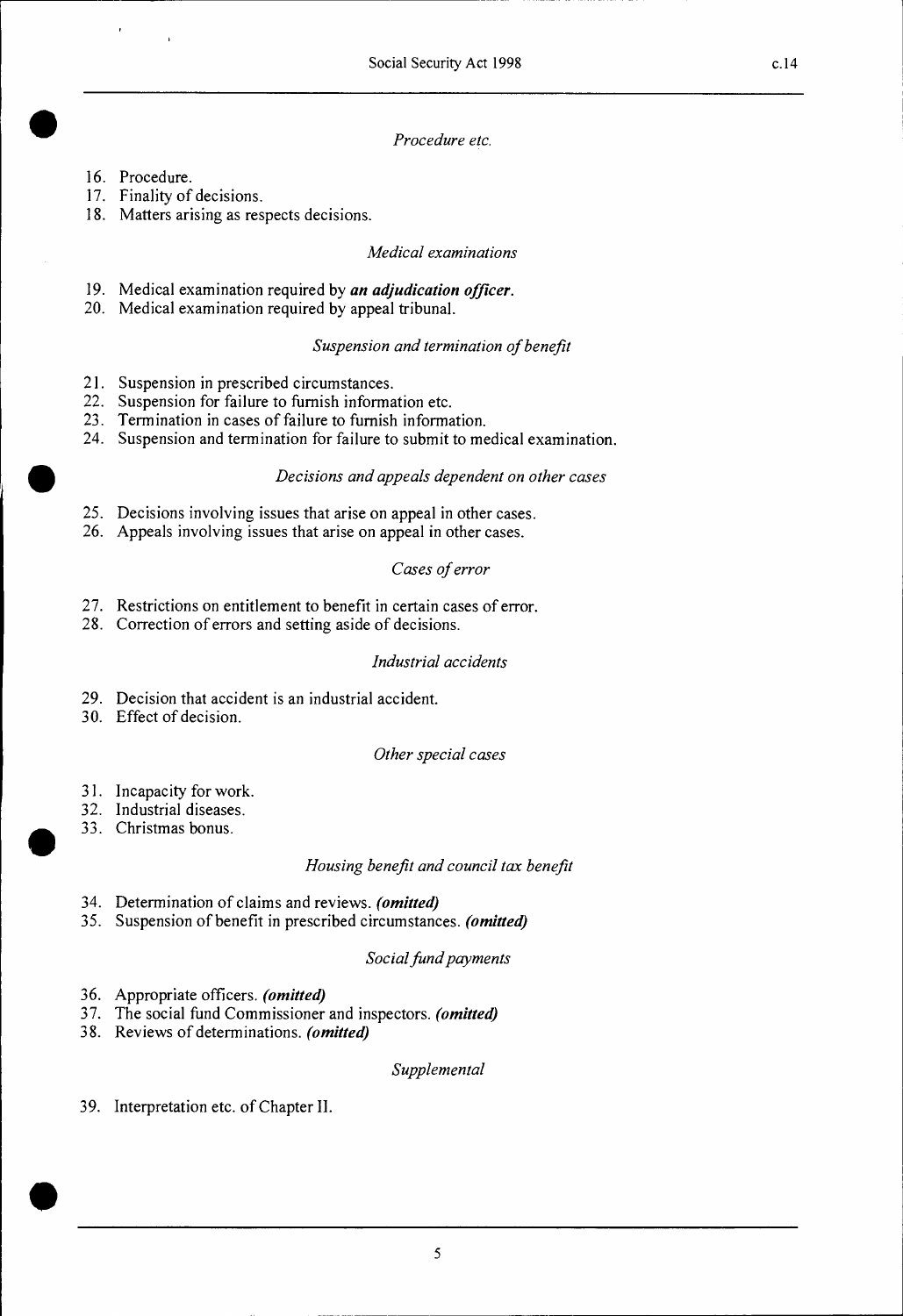# Chapter III •

#### Other Decisions and Appeals

#### *Child support*

- 40. Child support: revision of decisions. *(omitted)*
- 41. Child support: decisions superseding earlier decisions. *(omitted)*
- 42. Child support: appeals to appeal tribunals. *(omitted)*
- 43. Child support: decisions and appeals dependent on other cases. *(omitted)*
- 44. Child support: cases of error. *(omitted)*

#### *Vaccine damage payments*

- 45. Vaccine damage payments: decisions reversing earlier decisions. *(omitted)*
- 46. Vaccine damage payments: appeals to appeal tribunals. *(omitted)*
- 47. Vaccine damage payments: correction of errors etc. *(omitted)*

# **Part II**

•

•

•

# **Contributions**

#### *Amendments of Contributions and Benefits Act*

- 48. Apportionment of payments etc. made for more than one earner.
- 49. Payments on account of directors' contributions.
- 50. Payments treated as remuneration and earnings.
- 51. Class 1 contributions.
- 52. Class IA contributions. *(omitted)*
- 53. Class 1B contributions. *(omitted)*
- 54. Contributions paid in error.
- 55. Recovery of primary Class 1 contributions by secondary contributors.
- 56. Contributions returns. *(omitted)*
- 57. Collection of contributions by *the Department.*
- 58. Interest and penalties chargeable concurrently with Inland Revenue. *(omitted)*
- 59. Levy of Class 4 contributions with income tax. *(omitted)*

#### *Amendments of Administration Act*

- 60. Breach of regulations. *(omitted)*
- 61. Offences and penalties relating to contributions. *(omitted)*
- 62. Evidence of non-payment.
- 63. Recovery of contributions etc. *(omitted)*
- 64. Liability of directors etc. for company's contributions. *(omitted)*
- 65. Class 1B contributions: supplemental. *(omitted)*
- 66. Payments of certain contributions out of the *Manx National Insurance Fund.*

# **Part III**

# **Benefits**

*Amendments etc. of Contributions and Benefits Act* 

6

- 67. Daily rate of maternity allowance.
- 68. Rates of short-term incapacity benefit.
- 69. Validation of certain housing benefit determinations. *(omitted)*
- 70. Discretionary payments out of social fund. *(omitted)*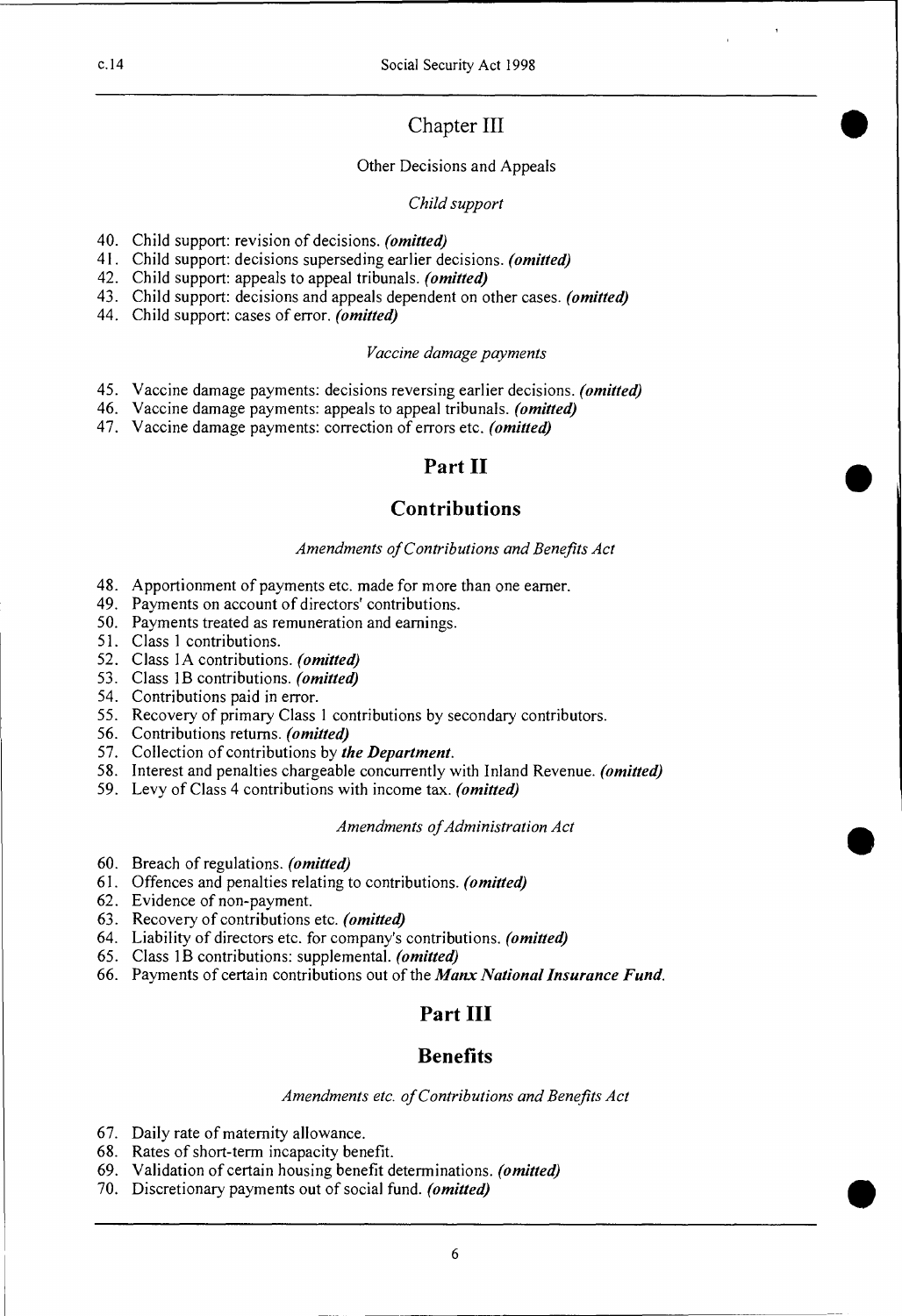- 71. Budgeting loans: criteria for making awards. *(omitted)*
- 72. Power to reduce child benefit for lone parents.
- 73. Statutory sick pay not precluded by maternity allowance. *(omitted)*

*Amendments of Administration Act* 

- 74. Provision of information.
- 75. Overpayments out of social fund. *(omitted)*
- 76. Power to anticipate pensions up-rating order. *(omitted)*

# **Part IV**

# **Miscellaneous and supplemental**

- 77. Pilot schemes. *(omitted)*
- 78. Expenditure for facilitating transfer of functions etc. *(omitted)*
- 79. Regulations and orders.
- 80. Parliamentary control of regulations. *(omitted)*
- 81. Reports by Secretary of State. *(omitted)*
- 82. Financial provisions.
- 83. Transitory provisions. *(omitted)*
- 84. Interpretation: general.
- 85. Provision for Northern Ireland. *(omitted)*
- 86. Minor and consequential amendments and repeals.
- 87. Short title, commencement and extent.

#### SCHEDULES:

- Schedule 1 Appeal tribunals: supplementary provisions
- Schedule 2 Decisions against which no appeal lies
- Schedule 3 Decisions against which an appeal lies
	- Part I Benefit decisions
	- Part II Contributions decisions
- Schedule 4 Social Security Commissioners
- Schedule 5 Regulations as to procedure: provision which may be made
- Schedule 6 Transitory provisions *(omitted)*
- Schedule 7 Minor and consequential amendments
- Schedule 8 Repeals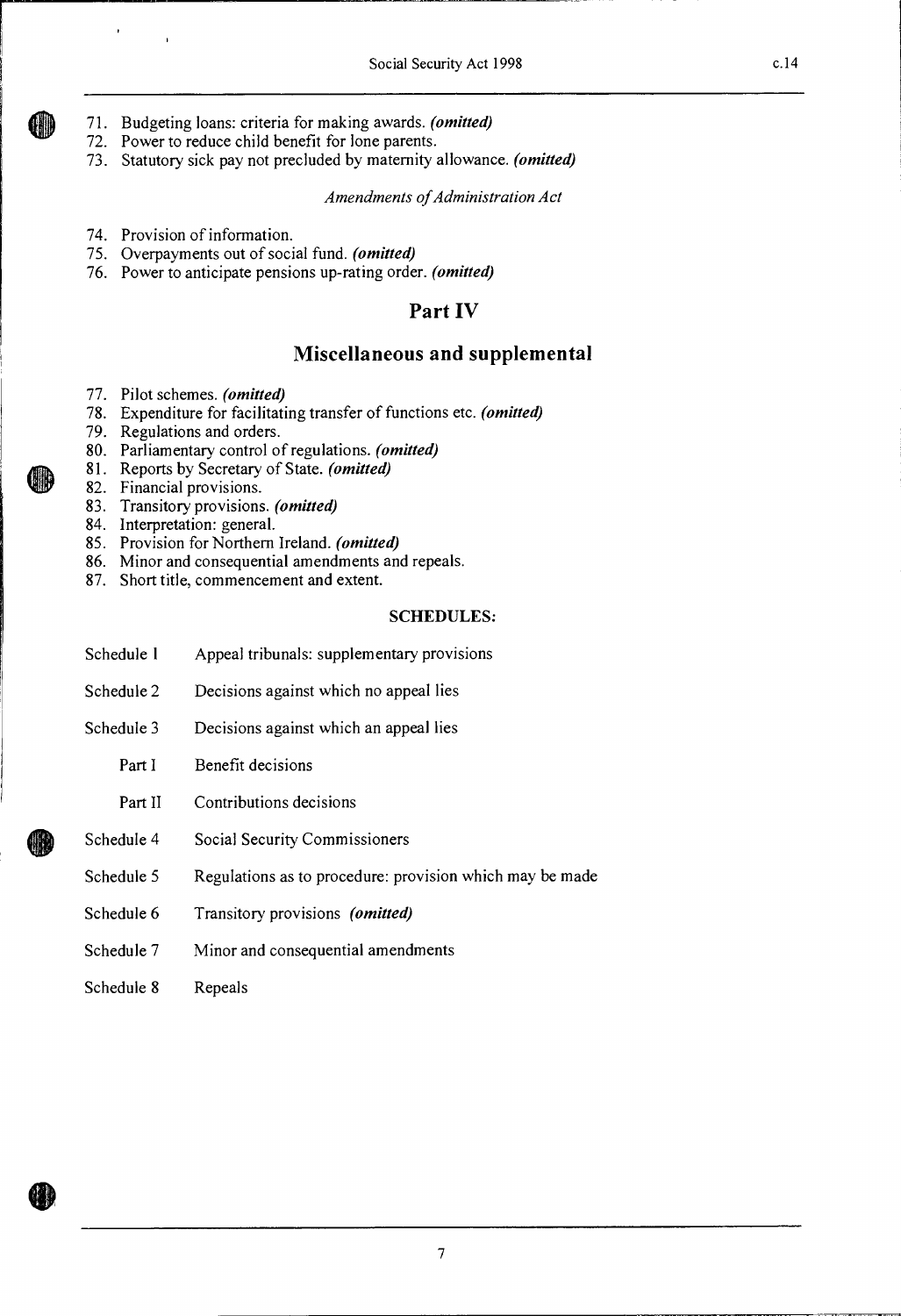c.14 Social Security Act 1998

# **Part I**

•

•

# **Decisions and Appeals**

Chapter I

**General** 

*Decisions* 

*Appointment of officers.* 

*1. (1) The Department shall appoint -* 

- *(a) adjudication officers; and*
- *(b) a chief adjudication officer.*

*(2) An adjudication officer may be appointed to perform all the functions of adjudication officers under any enactment or such functions of such officers as may be specified in his instrument of appointment.* 

- *(3)It shall be the duty of the chief adjudication officer to* 
	- *(a) advise adjudication officers on the performance of their functions under this or any other Act;*
	- *(b) keep under review the operation of the system of adjudication by adjudication officers and matters connected with the operation of that system.*

#### **Use of computers.**

2. *Omitted.* 

**Use of information.** 

3. *Omitted.* 

*Appeals* 

#### **Unified appeal tribunals.**

4. (1) Subject to the provisions of this Act the functions of social security appeal tribunals and disability appeal tribunals constituted under Part II of the Administration Act are hereby transferred to appeal tribunals constituted under the following provisions of this Chapter.

(2) Accordingly appeals under -

- (a) section 12 below;
- (b) (c) *Omitted;*
- (d) section 11 of the Social Security (Recovery of Benefits) Act 1997,

shall be determined by appeal tribunals so constituted (in the following provisions of this Chapter referred to as "appeal tribunals").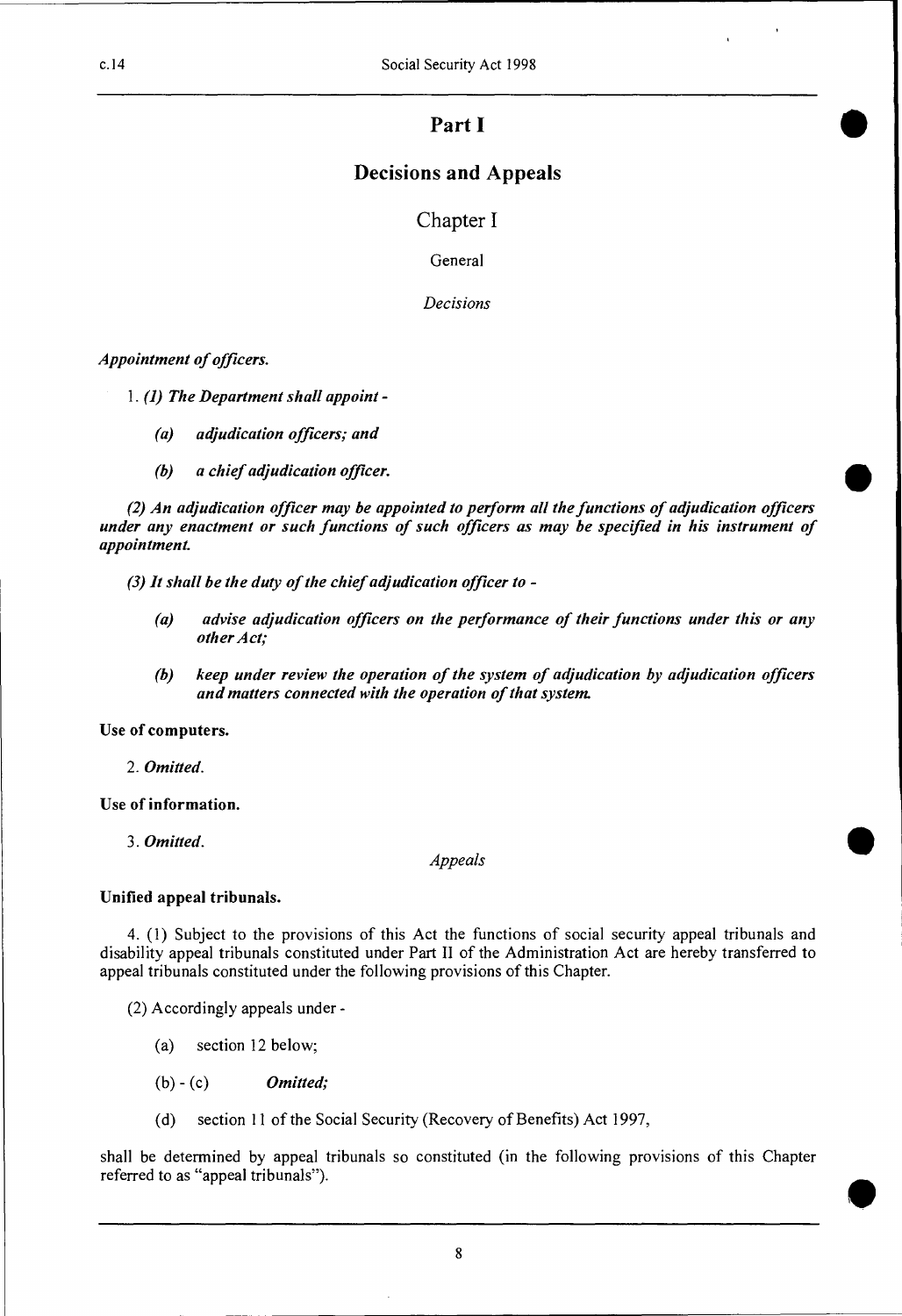#### **Tribunal Chairmen.**

5. (1) *The Governor shall, after consultation with the Attorney General, appoint a panel of chairmen of appeal tribunals.* 

*(2) A person is qualified to be appointed to the panel of chairmen if he is a barrister, advocate or solicitor of not less than 7 years standing.* 

*(3) A person appointed to a panel under this section shall hold and vacate that office in accordance with the terms of his appointment.* 

(4) Schedule 1 to this Act shall have effect for supplementing this section.

#### **Panel for appointment of appeal tribunals.**

6. (1) The *Governor* shall constitute a panel of persons to act as members of appeal tribunals.

(2) Subject to subsection (3) below, the panel shall be composed of such persons as the *Governor*  thinks fit to appoint .

(3) The panel shall include *-* 

- *(a) persons who appear to the Governor to represent employed earners;*
- *(b) persons who appear to him to represent employers and earners other than employed earners;*
- *(c) medical practitioners;*
- *(d) persons, other than medical practitioners, who are experienced in dealing with the needs of disabled persons -* 
	- *(i in a professional or voluntary capacity; or*
	- *(ii) because they are themselves disabled; and*
- *(e) such other persons as the Governor, in consultation with the Department thinks fit.*

(4) *Before appointing members of the panel, the Governor shall take into consideration any recommendations from such organisations or persons as he considers appropriate.* 

(5) *The members of the panel shall hold office for such periods as the Governor may direct, but the Governor may at any time terminate the appointment of any member of the panel.* 

#### **Constitution of appeal tribunals.**

7. (1) An appeal tribunal shall consist of *a Chairman drawn from the panel* constituted under section *5* above, *sitting with at least two other members drawn from the panel constituted under section 6 above.* 

(2) *The members drawn from the panel constituted under section 6 above shall include -* 

- *(a) a representative of employed earners as mentioned in 6(2)(a); and*
- *(b) a representative of employers, as mentioned in 6(2)(b).*

(3) Decisions shall be taken by a majority of votes; and unless regulations otherwise provide, the chairman shall have a casting vote.



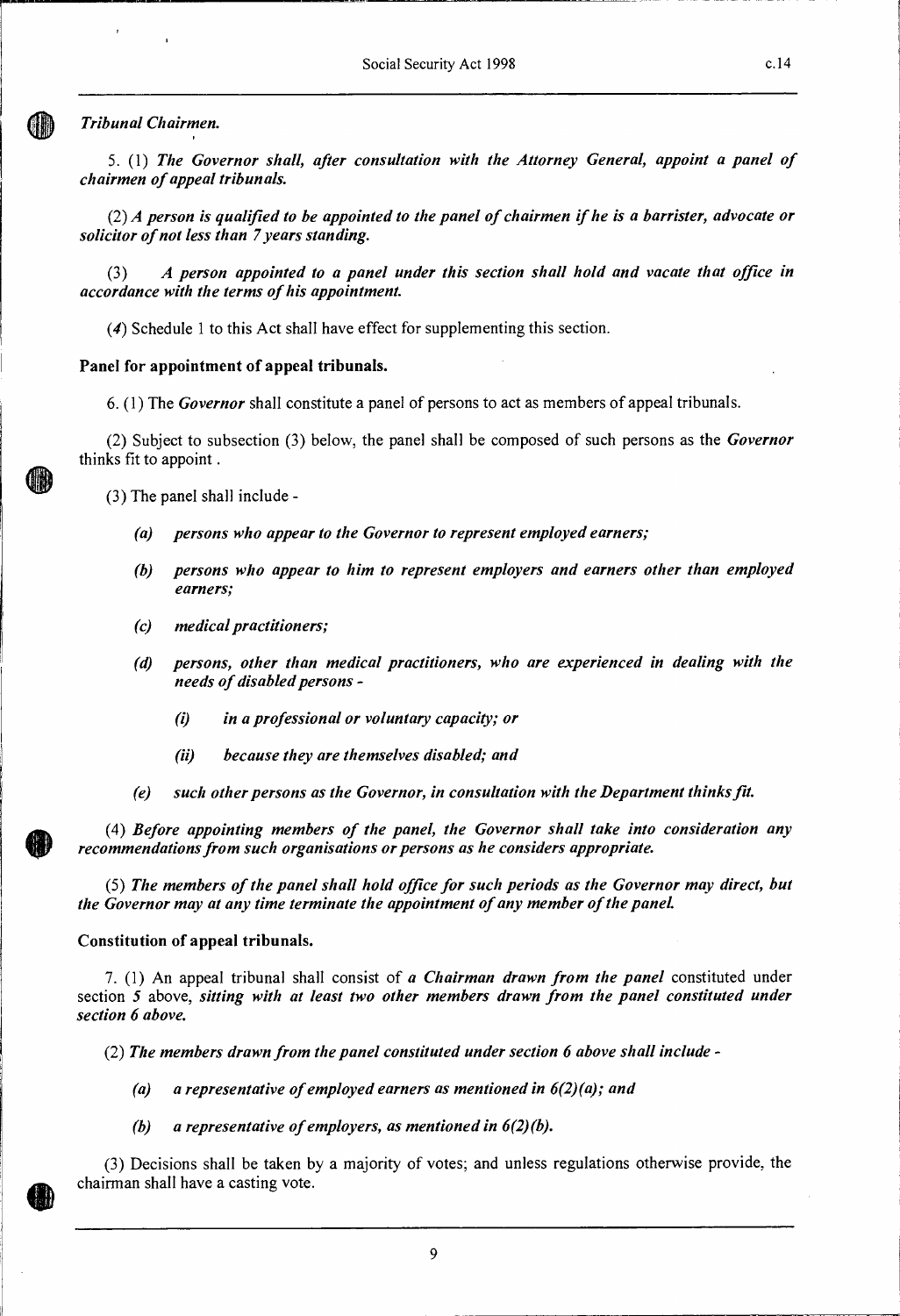(4) Where it appears to an appeal tribunal that a matter before it involves a question of fact of special difficulty, then, unless regulations otherwise provide, the tribunal may require one or more experts to provide assistance to it in dealing with the question.

(5) In subsection (4) above "expert" means a member of a panel constituted under section 6 above who appears to the appeal tribunal concerned to have knowledge or experience which would be relevant in determining the question of fact of special difficulty.

(6) Regulations shall make provision with respect to -

- (a) the composition of appeal tribunals;
- *(b) Omitted;* and
- (c) the manner in which expert assistance is to be given under subsection (4) above.

(7) Schedule 1 to this Act shall have effect for supplementing this section.

# Chapter II

#### Social Security *Questions,* Decisions and Appeals

#### *Questions for the Department.*

*7A. (1) Subject to this Part of this Act, any of the following questions shall be determined by the Department -* 

- *(a) a question whether a person is an earner and, if he is, as to the category of earners in which he is to be included;*
- *(b) subject to subsection (2) below, a question whether the contribution conditions for any benefit are satisfied, or otherwise relating to a person's contributions or his earnings factor;*
- *(c) a question whether a person is or was employed in employed earner's employment for the purposes of Part V of the Contributions and Benefits Act;*
- *(d) a question as to whether a person was, within the meaning of regulations, precluded from regular employment by responsibilities at home;*
- *(e) any question as to which surpluses are to be taken into account under section 45(1) of the Contributions and Benefits Act; and*
- *(f) any question arising under section 27 of the Jobseekers Act 1995, or under any provision of regulations under that section, as to -* 
	- *(i) whether a person is, or was, an employee or employer of another;*
	- *(ii) whether an employer is entitled to make any deduction from his contributions payments in accordance with regulations under section 27 of that Act;*
	- *(iii) whether a payment falls to be made to an employer in accordance with those regulations;*
	- *(iv) the amount that falls to be so deducted or paid; or*

 $\textbf{\textcircled{h}}$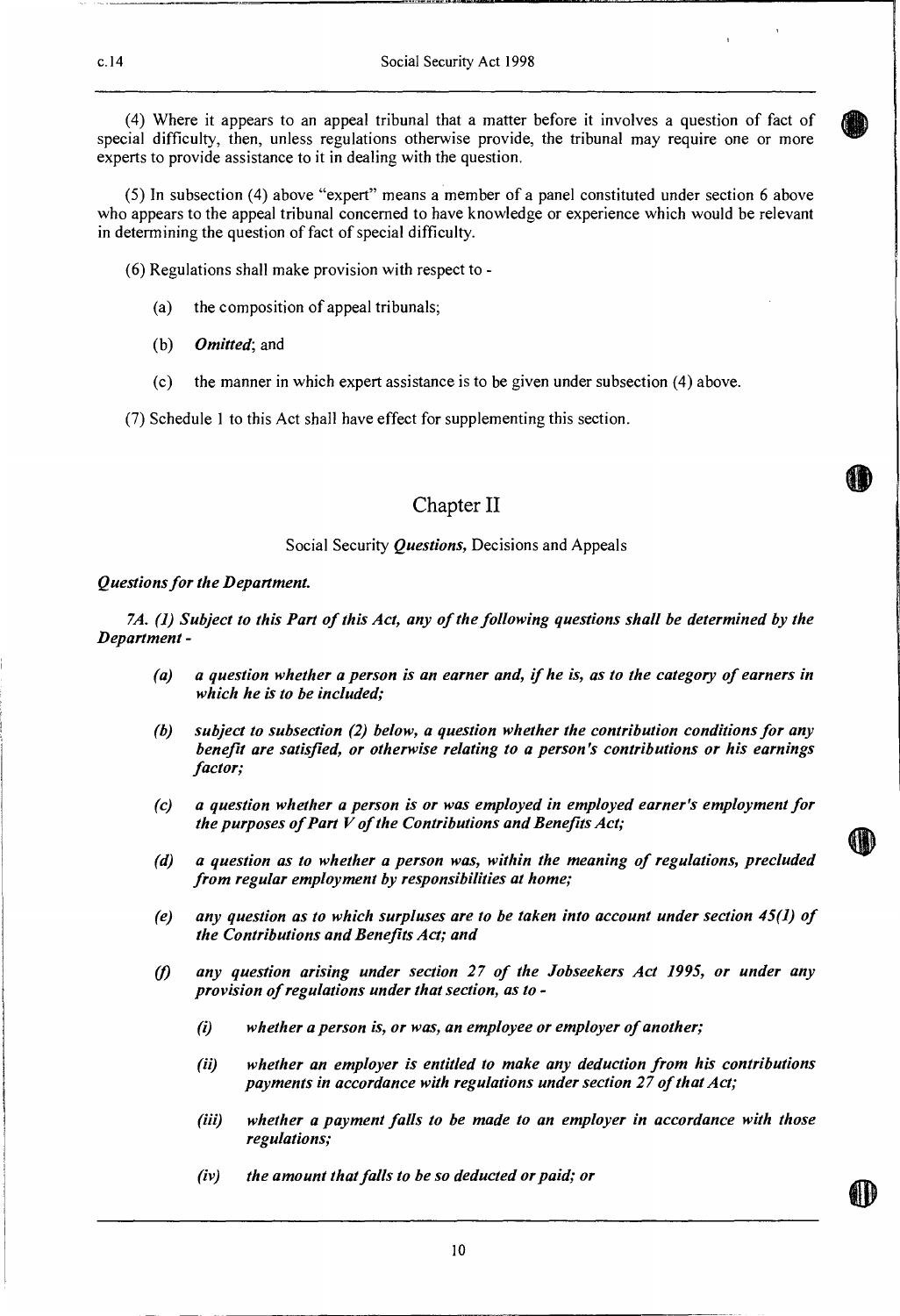*(v) whether two or more employers are, by virtue of regulations under section 27 of that Act, to be treated as one.* 

*(2) Subsection (1)(b) above includes any question arising -* 

- *(a) under section 17(1) of the Contributions and Benefits Act as to whether by regulations under that subsection a person is excepted from liability for Class 4 contributions, or his liability is deferred; or*
- *(b) under regulations made by virtue of section 17(3) or (4) or 18 of that Act;*

*but not any other question relating to Class 4 contributions, nor any decision within section 8 below.* 

*(3) Regulations may make provision restricting the persons who may apply to the Department for the determination of any such question as is mentioned in subsection (1) above.* 

*(4) The Department may, if it thinks fit, before determining any such question as is mentioned in subsection (1) above, appoint a person to hold an inquiry into the question, or any matters arising in connection with it, and to report on the question, or on those matters, to the Department* 

*Appeal on Question of Law* 

*7B. (1) A question of law arising in connection with the determination by the Department of any such question as is mentioned in section 7A(1) above may, if the Department thinks fit, be referred for decision to the High Court* 

*(2) If the Department determines in accordance with subsection (1) above to refer any question of law to the court, it shall give notice in writing of its intention to do so -* 

- *(a) in a case where the question arises on an application made to the Department, to the applicant; and*
- *(b) in any case to such persons as appear to the Department to be concerned with the question.*

*(3) Any person aggrieved by the decision of the Department on any question of law within subsection (1) above which is not referred in accordance with that subsection may appeal from that decision to the court.* 

*(4) The Department shall be entitled to appear and be heard on any such reference or appeal.* 

*(5) Rules of court may include provision for regulating references and appeals under this section and for limiting the time within which such appeals may be brought.* 

*(6) Notwithstanding anything in any Act, the decision of the court on a reference or appeal under this section shall be final.* 

*(7) On any such reference or appeal the court may order the Department to pay the costs of any other person, whether or not the decision is in that other person's favour and whether or not the Department appears on the reference or appeal.*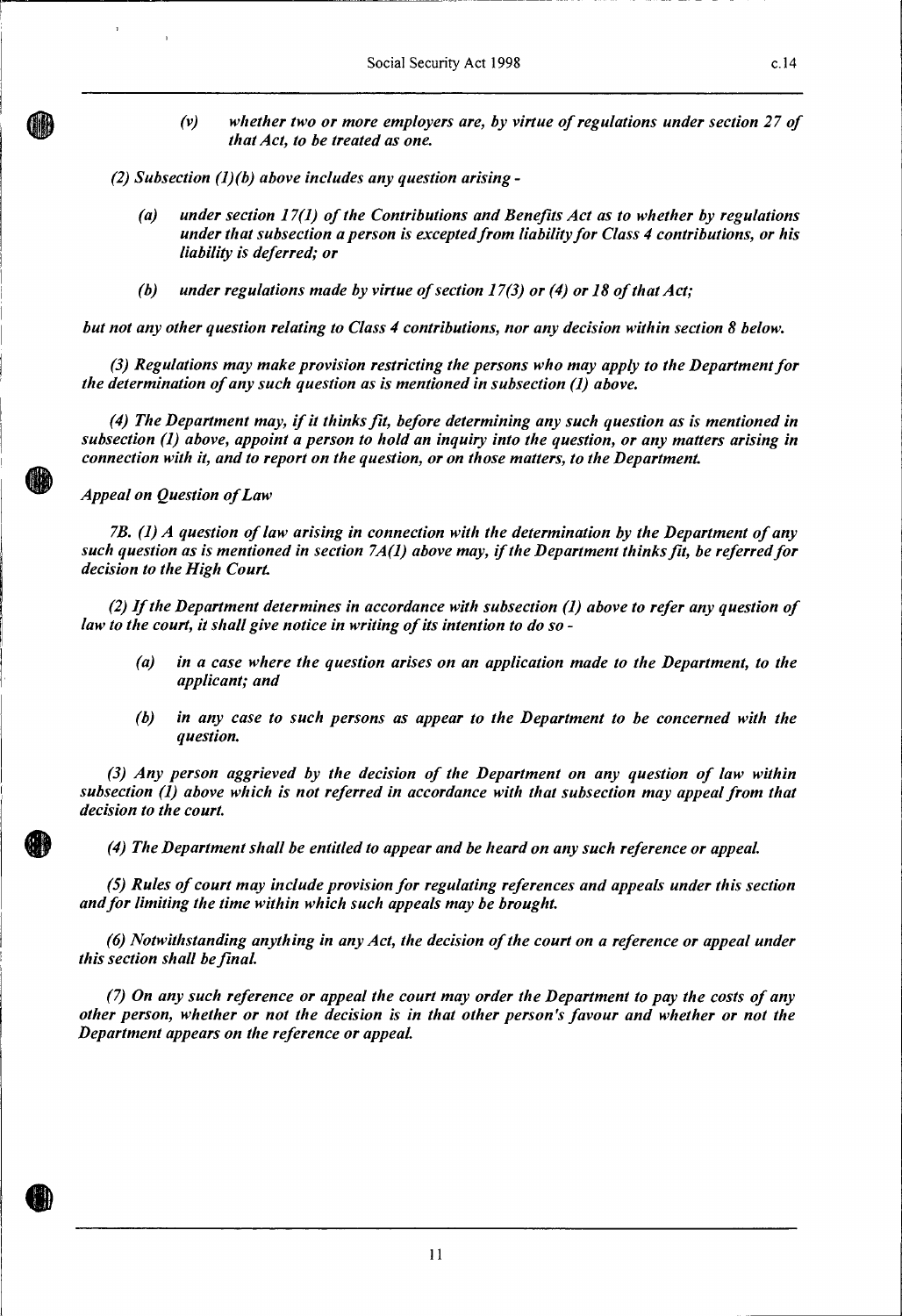#### *Review of Decisions*

*7C. (1) Subject to subsection (2) below, the Department may review any decision given by it on any such question as is mentioned in section 7A(1) above, if -* 

- *(a) new facts have been brought to the Department's notice; or*
- *(b) the Department is satisfied that the decision* 
	- *(i) was given in ignorance of some material fact;*
	- *(ii) was based on a mistake as to some material fact; or*
	- *(iii) was erroneous in point of law.*

*(2) A decision shall not be reviewed while an appeal under section 7B above is pending against the decision of the Department on a question of law arising in connection with it, or before the time for so appealing has expired.* 

*(3) On a review any question of law may be referred under subsection (1) of section 7B above or, where it is not so referred, may be the subject of an appeal under subsection (3) of that section, and the other provisions of that section shall apply accordingly.* 

#### **Decisions by** *an Adjudication Officer.*

8. (1) Subject to the provisions of this Chapter, it shall be for *an adjudication officer* -

- (a) to decide any claim for a relevant benefit;
- (b) to decide any claim for a social fund payment mentioned in section  $138(1)(b)$  of the Contributions and Benefits Act;
- (c) to make any decision *concerning a relevant benefit* that falls to be made under or by virtue of a relevant enactment; and
- *(d) Omitted.*

(2) Where at any time a claim for a relevant benefit is decided by *an adjudication officer* -

- (a) the claim shall not be regarded as subsisting after that time; and
- (b) accordingly, the claimant shall not (without making a further claim) be entitled to the benefit on the basis of circumstances not pertaining at that time.

(3) In this Chapter "relevant benefit" means any of the following, namely -

- (a) benefit under Parts II to V of the Contributions and Benefits Act;
- (b) a jobseeker's allowance;
- (c) income support;
- *(d) family income supplement;*
- (e) disability working allowance;
- (f) a social fund payment mentioned in section  $138(1)(a)$  of the Contributions and Benefits Act;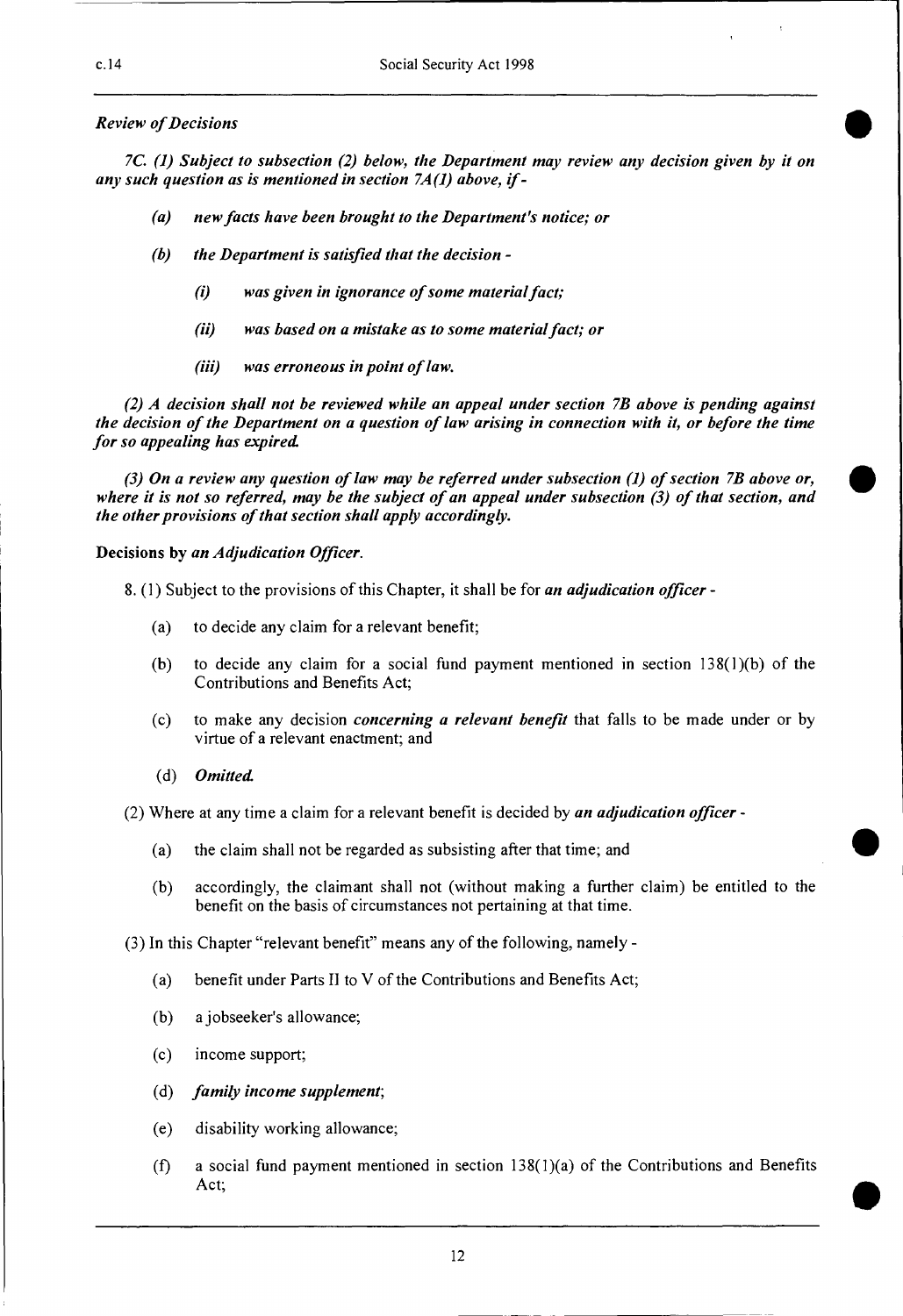$(g)$  child benefit;

(h) such other benefit as may be prescribed.

(4) In this section "relevant enactment" means any enactment contained in this Chapter, the Contributions and Benefits Act, the Administration Act, the Social Security (Consequential Provisions) Act 1992 or the Jobseekers Act.

*(5) Omitted* 

#### **Revision of decisions.**

9.(1) Any decision of *an adjudication officer* under section 8 above or section 10 below may be revised by *an adjudication officer -* 

- (a) either within the prescribed period or in prescribed cases or circumstances; and
- (b) either on an application made for the purpose or on his own initiative;

and regulations may prescribe the procedure by which a decision of *an adjudication officer* may be so revised.

(2) In making a decision under subsection (1) above, *an adjudication officer* need not consider any issue that is not raised by the application or, as the case may be, did not cause him to act on his own initiative.

(3) Subject to subsections (4) and (5) and section 27 below, a revision under this section shall take effect as from the date on which the original decision took (or was to take) effect.

(4) Regulations may provide that, in prescribed cases or circumstances, a revision under this section shall take effect as from such other date as may be prescribed.

(5) Where a decision is revised under this section, for the purpose of any rule as to the time allowed for bringing an appeal, the decision shall be regarded as made on the date on which it is so revised.

(6) Except in prescribed circumstances, an appeal against a decision of *an adjudication officer* shall lapse if the decision is revised under this section before the appeal is determined.

#### **Decisions superseding earlier decisions.**

10. (1) Subject to subsections (3) and (4) below, the following, namely -

- (a) any decision of *an adjudication officer* under section 8 above or this section, whether as originally made or as revised under section 9 above; and
- (b) any decision under this Chapter of an appeal tribunal or a Commissioner,

may be superseded by a decision made by *an adjudication officer,* either on an application made for the purpose or on his own initiative.

(2) In making a decision under subsection (1) above, the *adjudication officer* need not consider any issue that is not raised by the application or, as the case may be, did not cause him to act on his own initiative.

(3) Regulations may prescribe the cases and circumstances in which, and the procedure by which, a decision may be made under this section.

*(4) Omitted*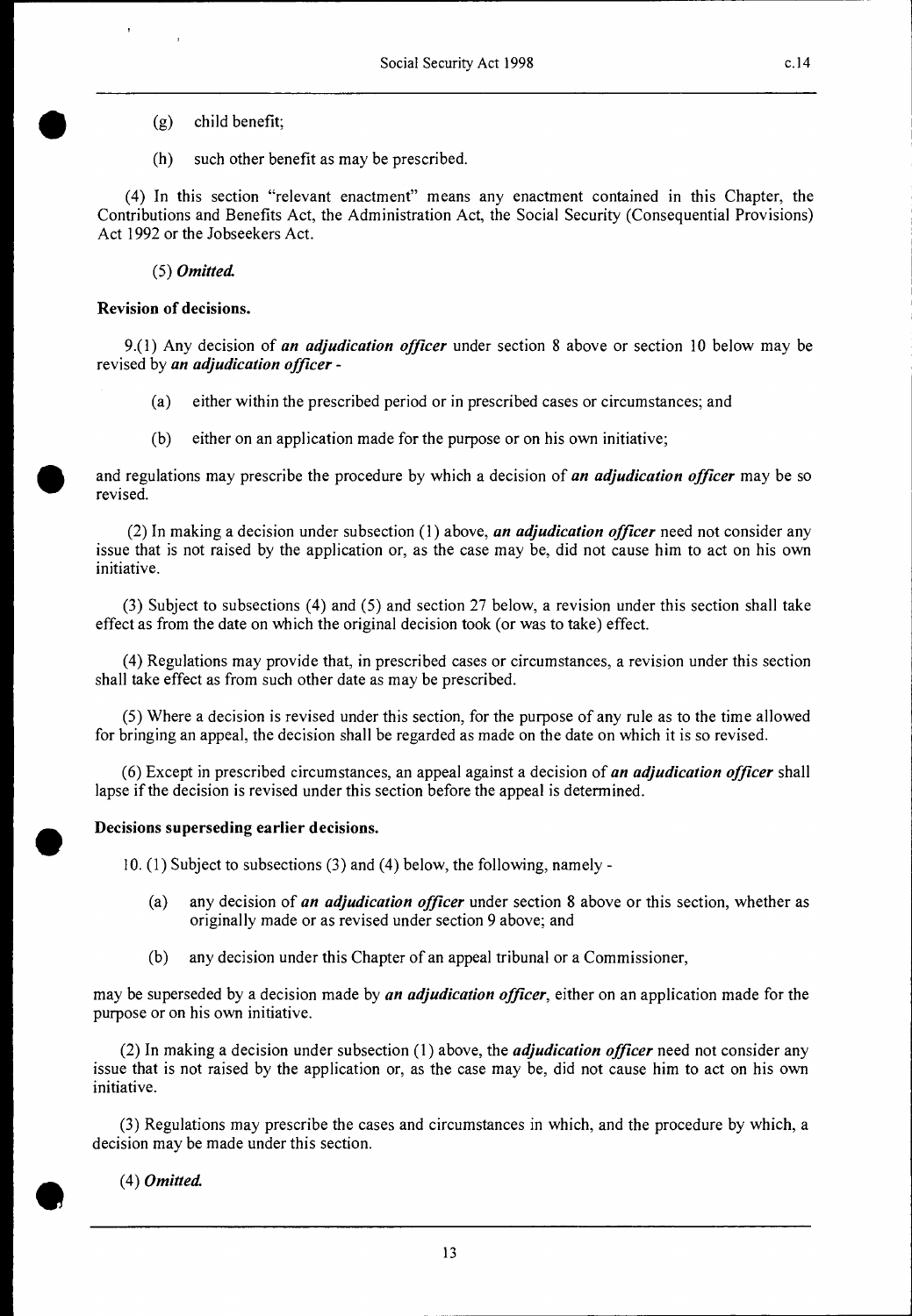(5) Subject to subsection (6) and section 27 below, a decision under this section shall take effect as from the date on which it is made or, where applicable, the date on which the application was made.

(6) Regulations may provide that, in prescribed cases or circumstances, a decision under this section shall take effect as from such other date as may be prescribed.

#### **Regulations with respect to decisions.**

11. (1) Subject to the provisions of this Chapter and the Administration Act, provision may be made by regulations for the making of any decision by *the Department or an adjudication officer* under or in connection with the current legislation, or the former legislation, including a decision on a claim for benefit.

(2) Where it appears to *the Department or an adjudication officer* that a matter before *it or him*  involves a question of fact requiring special expertise, *it or he* may direct that in dealing with that matter *it or he* shall have the assistance of one or more experts.

(3) In this section -

"the current legislation" means the Contributions and Benefits Act, the Jobseekers Act and the Social Security (Recovery of Benefits) Act 1997;

"expert" means a person appearing to the *Department* to have knowledge or experience which would be relevant in determining the question of fact requiring special expertise;

"the former legislation" means the National Insurance *(Isle of Man)* Acts *1971* to 1974 *(Acts of Tynwald),* the National Insurance (Industrial Injuries) *(Isle of Man)* Acts *1971* to 1974 *(Acts of Tynwald),* the Social Security Act 1975, *the Supplementary Benefits Act 1976,* and Part II of the Social Security Act 1986.

#### **Appeal to appeal tribunal**

12.(1) This section applies to any decision of *an adjudication officer* under section 8 or 10 above (whether as originally made or as revised under section 9 above) which -

- (a) is made on a claim for, or on an award of, a relevant benefit, and does not fall within Schedule 2 to this Act; or
- (b) is made otherwise than on such a claim or award, and falls within Schedule 3 to this Act.

(2) In the case of a decision to which this section applies, the claimant and such other person as may be prescribed shall have a right to *appeal to an appeal tribunal* but nothing in this subsection shall confer a right of appeal in relation to a prescribed decision, or a prescribed determination embodied in or necessary to a decision.

(3) Regulations under subsection (2) above shall not prescribe any decision or determination that relates to the conditions of entitlement to a relevant benefit for which a claim has been validly made or for which no claim is required.

(4) Where *an adjudication officer* has determined that any amount is recoverable under or by virtue of section 71 or 74 of the Administration Act, any person from whom he has determined that it is recoverable shall have the same right of appeal to an appeal tribunal as a claimant.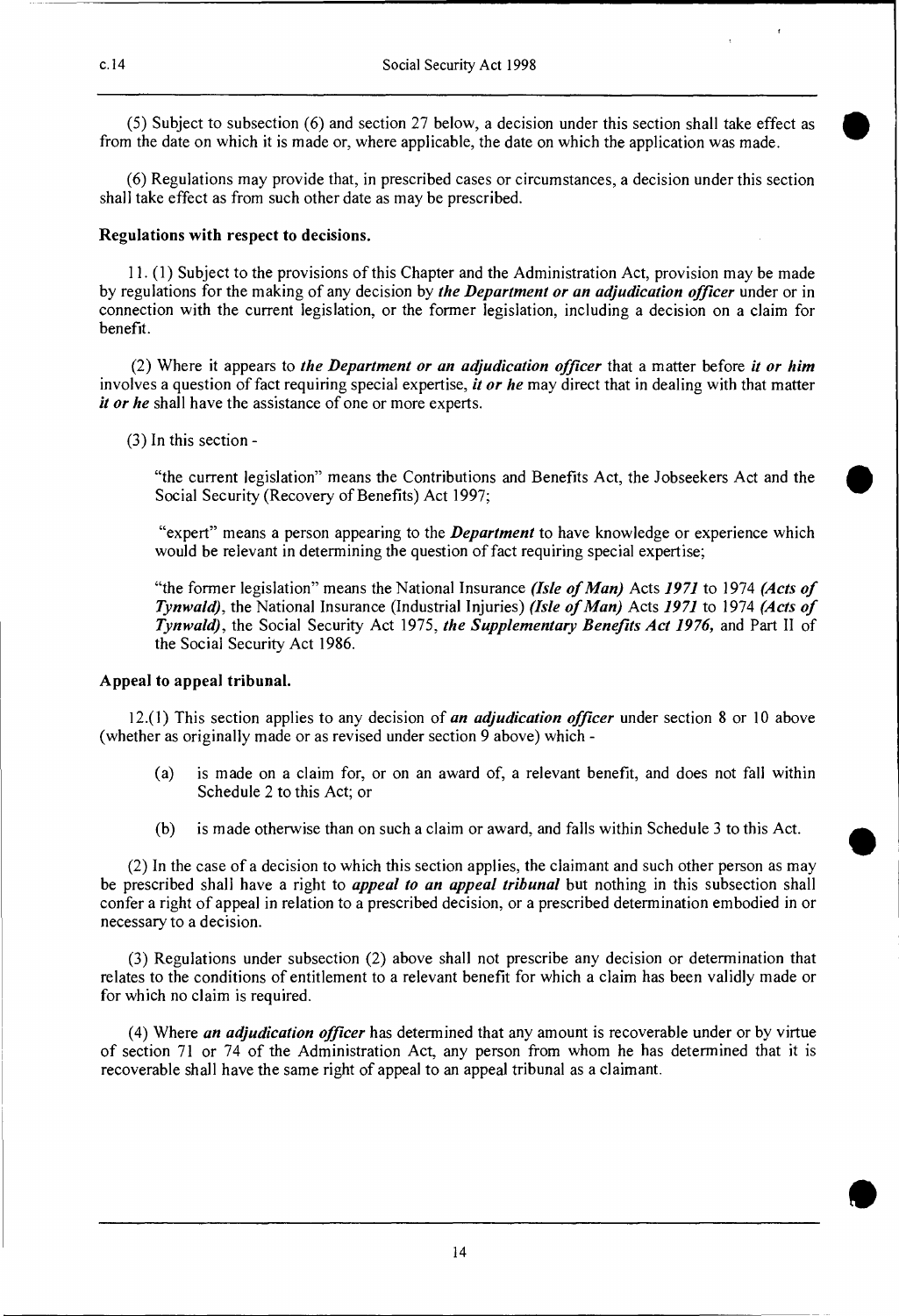(5) In any case where -

 $\mathbf{y}$ 

- *(a) an adjudication officer* has made a decision in relation to a claim under Part V of the Contributions and Benefits Act; and
- (b) the entitlement to benefit under that Part of that Act of any person other than the claimant is or may be, under Part VI of Schedule 7 to that Act, affected by that decision,

that other person shall have the same right of appeal to an appeal tribunal as the claimant.

(6) A person with a right of appeal under this section shall be given such notice of a decision to which this section applies and of that right as may be prescribed.

(7) Regulations may make provision as to the manner in which, and the time within which, appeals are to be brought.

- (8) In deciding an appeal under this section, an appeal tribunal
	- (a) need not consider any issue that is not raised by the appeal; and
	- (b) shall not take into account any circumstances not pertaining at the time when the decision appealed against was made.

(9) The reference in subsection (1) above to a decision under section 10 above is a reference to a decision superseding any such decision as is mentioned in paragraph (a) or (b) of subsection (1) of that section.

#### **Redetermination etc. of appeals by tribunal.**

13. (1) This section applies where an application is made to a person under section 14(10)(a) below for leave to appeal from a decision of an appeal tribunal.

(2) If the person considers that the decision was erroneous in point of law, he may set aside the decision and refer the case either for redetermination by the tribunal or for determination by a differently constituted tribunal.

(3) If each of the principal parties to the case expresses the view that the decision was erroneous in point of law, the person shall set aside the decision and refer the case for determination by a differently constituted tribunal.

(4) In this section and section 14 below "principal parties" means -

- (a) the persons mentioned in subsection  $(3)(a)$  and (b) of that section; and
- (b) where applicable, the person mentioned in subsection (3)(d) and such a person as is first mentioned in subsection (4) of that section.

#### **Appeal from tribunal to Commissioner.**

14. (1) Subject to the provisions of this section, an appeal lies to a Commissioner from any decision of an appeal tribunal under section 12 or 13 above on the grounds that the decision of the tribunal was erroneous in point of law.

#### *(2) Omitted*

(3) An appeal lies under this section at the instance of any of the following -

(a) *an adjudication officer;*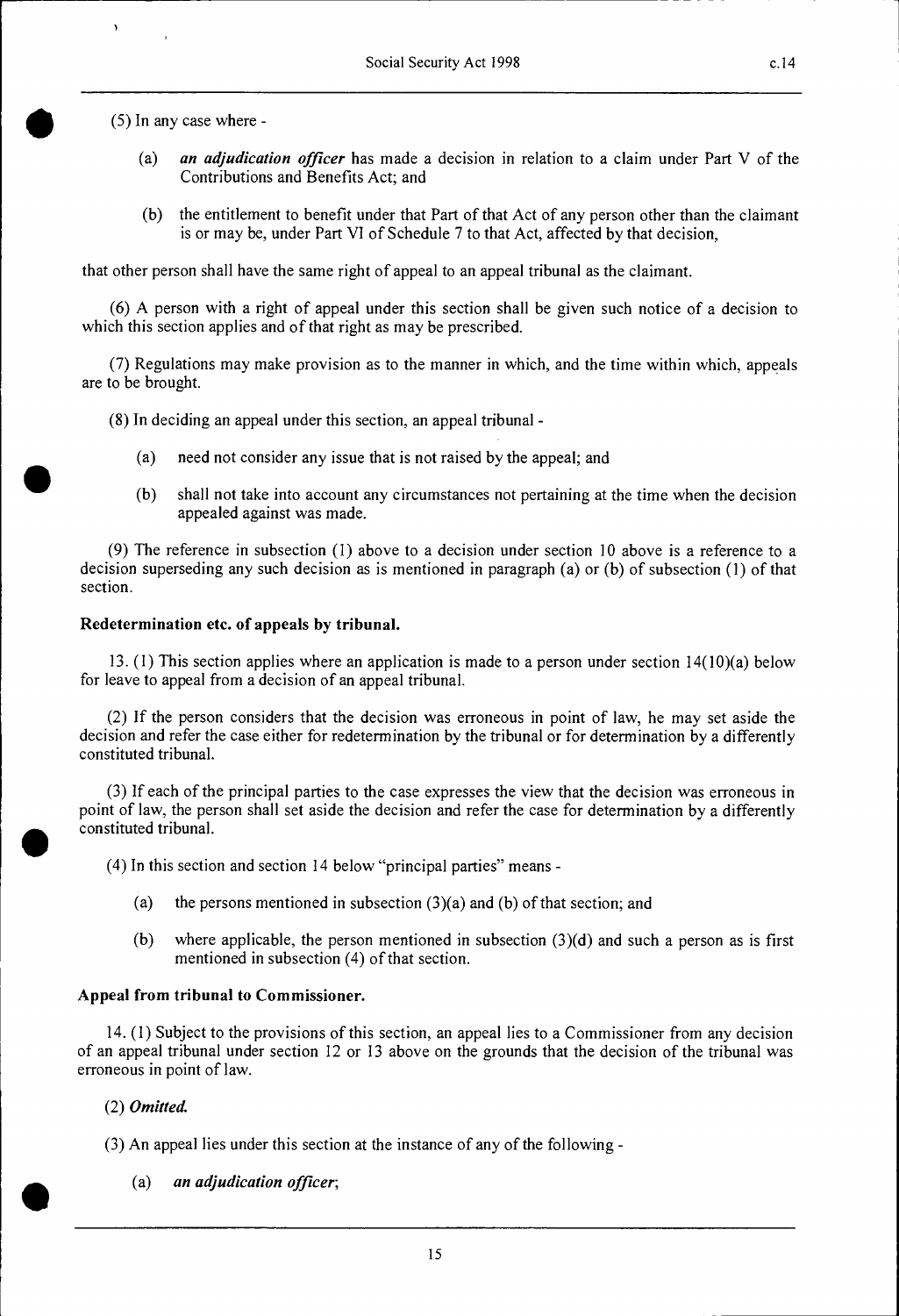*(aa) the Department;* 

- (b) the claimant and such other person as may be prescribed;
- (c) in any of the cases mentioned in subsection (5) below, a trade union; and
- (d) a person from whom it is determined that any amount is recoverable under or by virtue of section 71 or 74 of the Administration Act.

(4) In a case relating to industrial injuries benefit an appeal lies under this section at the instance of a person whose entitlement to benefit is, or may be, under Part VI of Schedule 7 to the Contributions and Benefits Act, affected by the decision appealed against, as well as at the instance of any person or body such as is mentioned in subsection (3) above.

(5) The following are the cases in which an appeal lies at the instance of a trade union -

- (a) where the claimant is a member of the union at the time of the appeal and was so immediately before the matter in question arose;
- (b) where that matter in any way relates to a deceased person who was a member of the union at the time of his death;
- (c) where the case relates to industrial injuries benefit and the claimant or, in relation to industrial death benefit, the deceased, was a member of the union at the time of the relevant accident.

(6) Subsections (2), (3) and (5) above, as they apply to a trade union, apply also to any other association which exists to promote the interests and welfare of its members.

(7) If each of the principal parties to the appeal expresses the view that the decision appealed against was erroneous in point of law, the Commissioner may set aside the decision and refer the case to a tribunal with directions for its determination.

(8) Where the Commissioner holds that the decision appealed against was erroneous in point of law, he shall set it aside and -

- (a) he shall have power
	- (i) to give the decision which he considers the tribunal should have given, if he can do so without making fresh or further findings of fact; or
	- (ii) if he considers it expedient, to make such findings and to give such decision as he considers appropriate in the light of them; and
- (b) in any other case he shall refer the case to a tribunal with directions for its determination.

(9) Subject to any direction of the Commissioner, a reference under subsection (7) or (8)(b) above shall be to a differently constituted tribunal.

(10) No appeal lies under this section without the leave -

- (a) of the chairman of the tribunal when the decision was given or, in a prescribed case, the leave of such other person as may be prescribed; or
- (b) subject to and in accordance with regulations, of a Commissioner.

(11) Regulations may make provision as to the manner in which, and the time within which, appeals are to be brought and applications made for leave to appeal.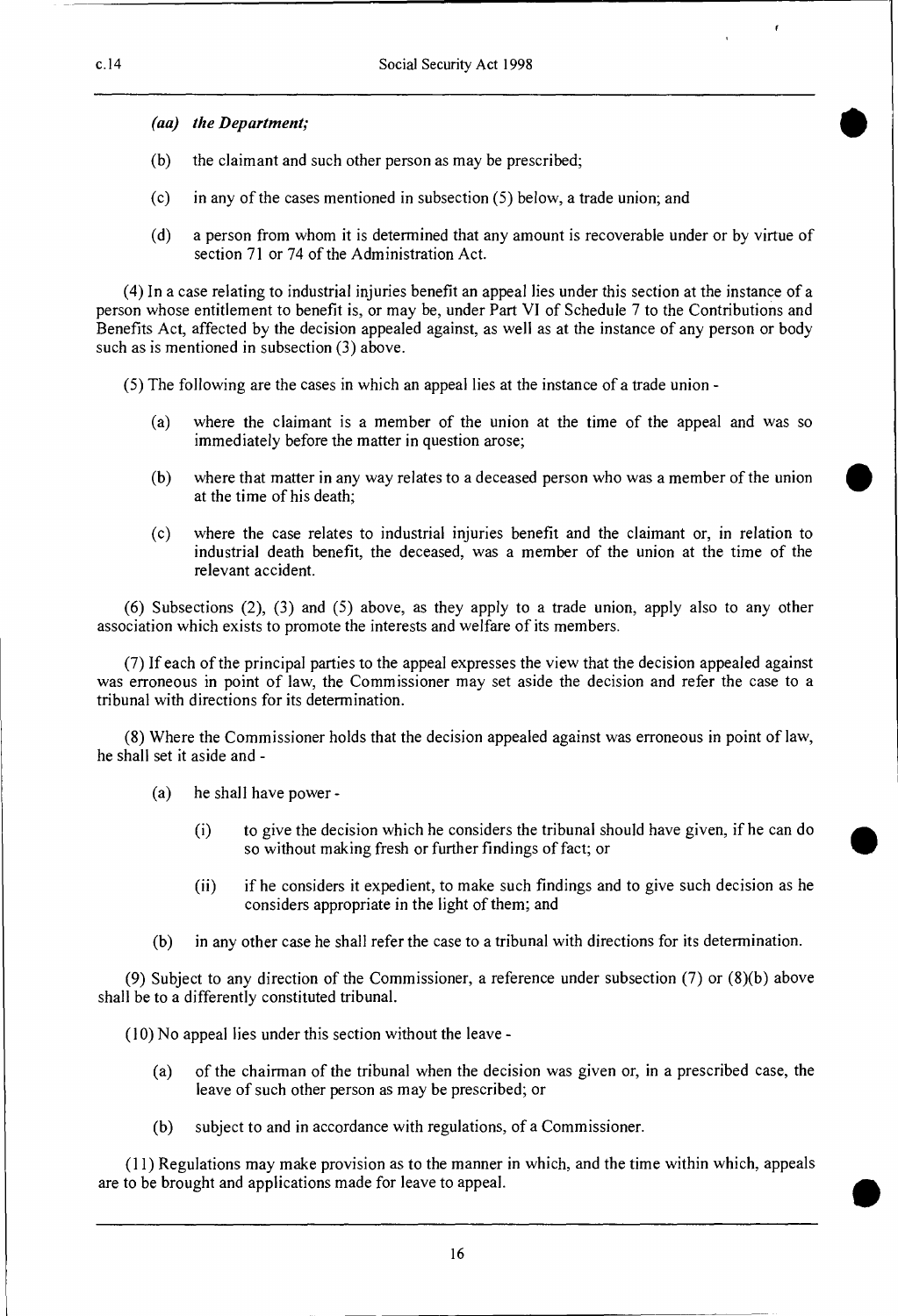(12) Schedule 4 to this Act shall have effect with respect to the appointment, remuneration and tenure of office of Commissioners and other matters relating to them.

# **Appeal from Commissioner on point of law.**

15. (1) Subject to subsections (2) and (3) below, an appeal on a question of law shall lie to the appropriate court from any decision of a Commissioner.

(2) No appeal under this section shall lie from a decision except -

- (a) with the leave of the Commissioner who gave the decision or, in a prescribed case, with the leave of a Commissioner selected in accordance with regulations; or
- (b) if he refuses leave, with the leave of the appropriate court.

(3) An application for leave under this section in respect of a Commissioner's decision may only be made by -

- (a) a person who, before the proceedings before the Commissioner were begun, was entitled to appeal to the Commissioner from the decision to which the Commissioner's decision relates;
- (b) any other person who was a party to the proceedings in which the first decision mentioned in paragraph (a) above was given;
- (c) any other person who is authorised by regulations to apply for leave;
- *(d) the Department, in any case where it is not entitled to apply for leave by virtue of paragraph (a) or (b) above;*

and regulations may make provision with respect to the manner in which and the time within which applications must be made to a Commissioner for leave under this section and with respect to the procedure for dealing with such applications.

# (4) *Omitted*

(5) In this section "the appropriate court" *means the High Court of Justice of the Isle of Man.* 

*Procedure etc.* 

# **Procedure.**

16. (I) Regulations (procedure regulations) may make any such provision as is specified in Schedule 5 to this Act.

(2) Procedure regulations prescribing the procedure to be followed in cases before a Commissioner shall provide that any hearing shall be in public except in so far as the Commissioner for special reasons otherwise directs.

(3) It is hereby declared -

(a) that the power to prescribe procedure includes power to make provision as to the representation of one person, at any hearing of a case, by another person whether having professional qualifications or not; and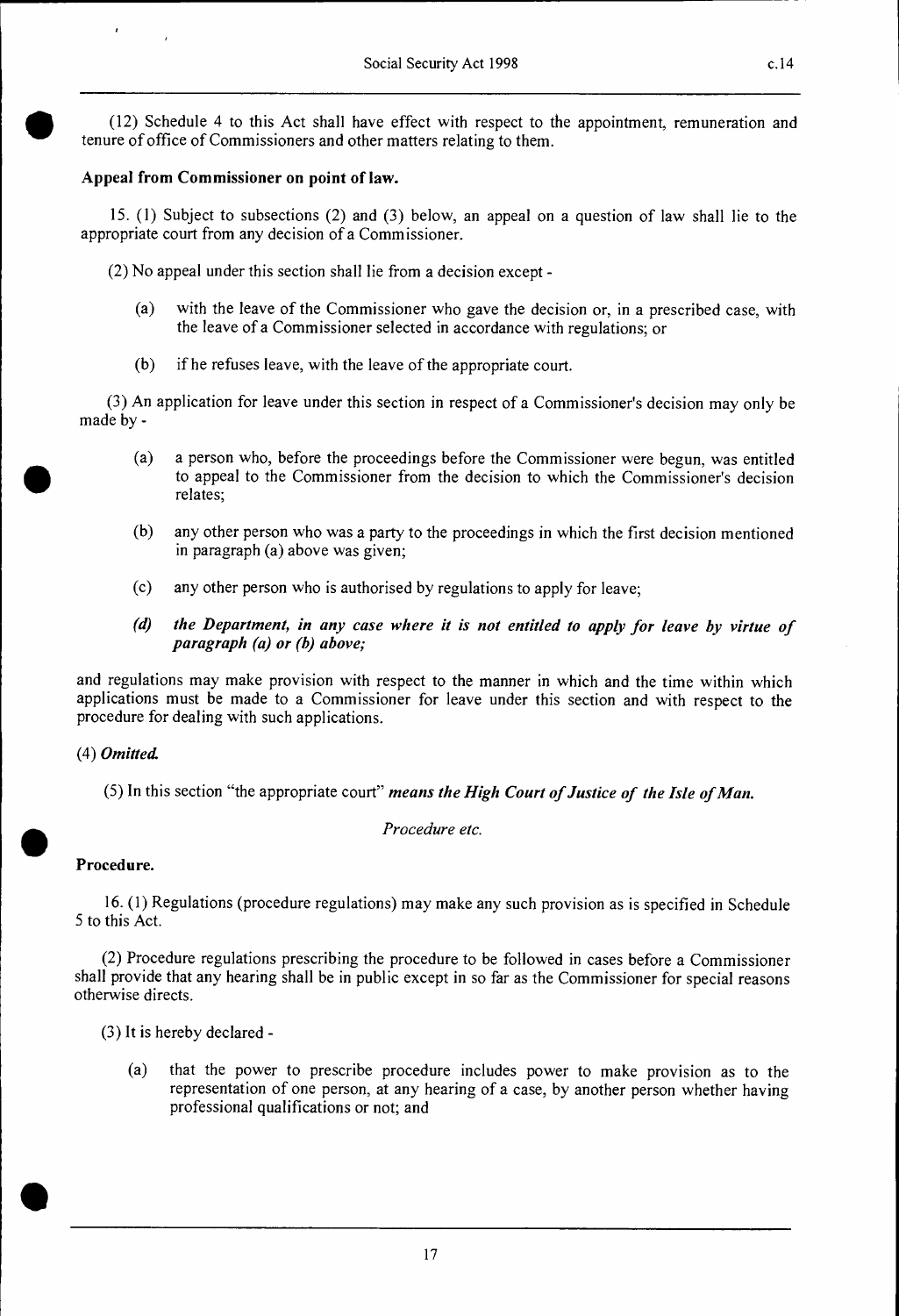(b) that the power to provide for the procedure to be followed in connection with the making of decisions by the *Department* includes power to make provision with respect to the formulation of the matters to be decided, whether on a reference under section 117 of the Administration Act or otherwise.

#### (4) - (5) *Omitted*

(6) If it appears to a Commissioner that a matter before him involves a question of fact of special difficulty, he may direct that in dealing with that matter he shall have the assistance of one or more experts.

In this subsection "expert" means a person appearing to the Commissioner to have knowledge or experience which would be relevant in determining the question of fact of special difficulty.

#### (7) - (8) *Omitted*

(9) Except so far as it may be applied by procedure regulations, the Arbitration Act *1976 (an Act of Tynwald)* shall not apply to any proceedings under this Chapter.

#### **Finality of decisions.**

17.(1) Subject to the provisions of this Chapter, any decision made in accordance with the foregoing provisions of this Chapter shall be final and subject to the provisions of any regulations under section 11 above, any decision made in accordance with those regulations shall be final.

(2) If and to the extent that regulations so provide, any finding of fact or other determination embodied in or necessary to such a decision, or on which such a decision is based, shall be conclusive for the purposes of further such decisions.

#### **Matters arising as respects decisions.**

- **18. (1)** Regulations may make provision as respects matters arising
	- (a) pending any decision under this Chapter of *the Department, an adjudication officer,* an appeal tribunal or a Commissioner which relates to -
		- (i) any claim for a relevant benefit;
		- (ii) any person's entitlement to such a benefit or its receipt;
		- *(iii) Omitted;*
		- (iv) any person's liability for contributions; or
	- (b) out of the revision under section 9 above or on appeal of any such decision.

(2) Regulations under subsection (1) above as it applies to child benefit may include provision as to the date from which child benefit is to be payable to a person in respect of a child in a case where, before the benefit was awarded to that person, child benefit in respect of the child was awarded to another person.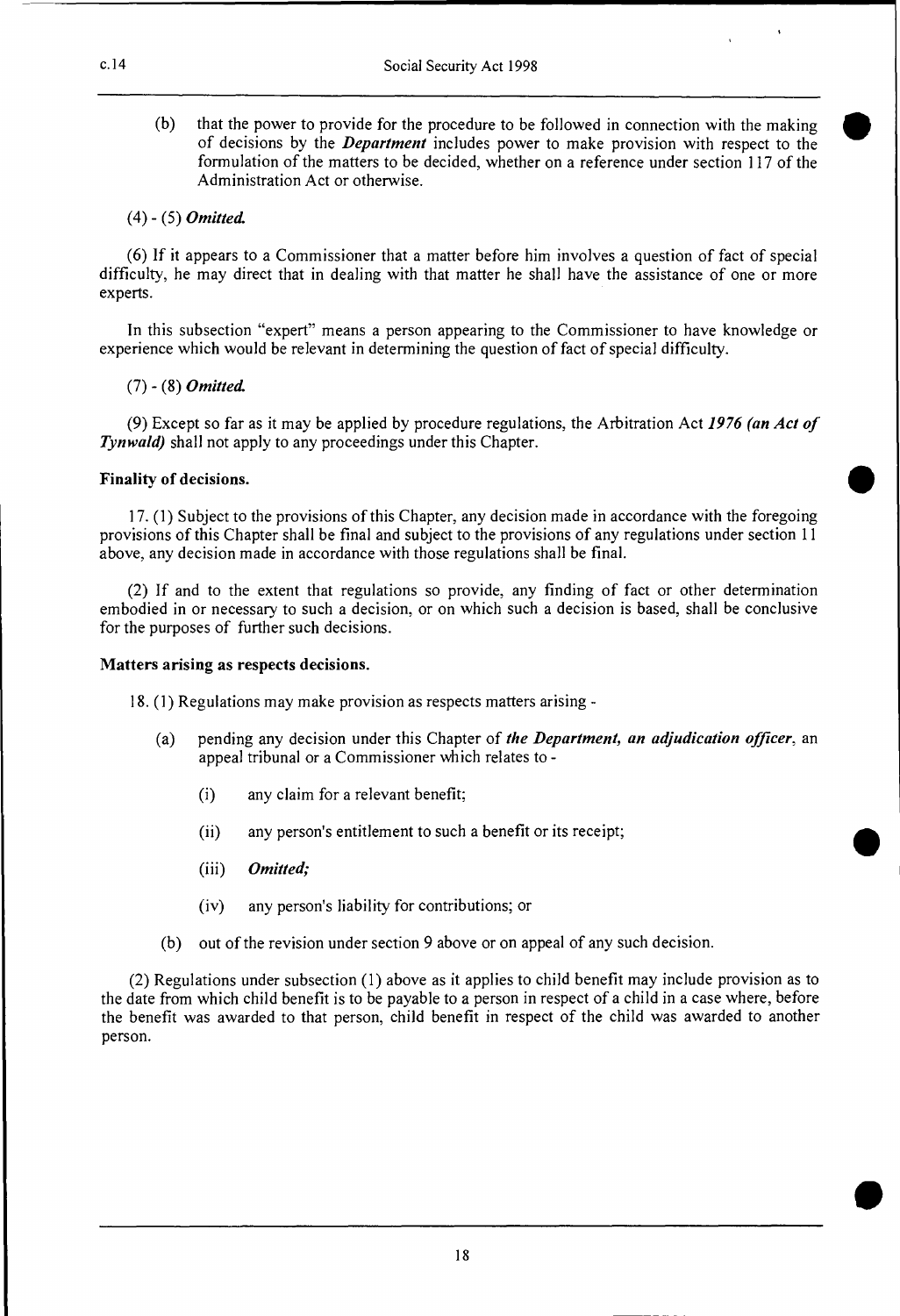# • *Medical examinations.*  **Medical examinations required by** *an adjudication officer.*

19. (1) Before making a decision on a claim for a relevant benefit, or as to a person's entitlement to such a benefit, *an adjudication officer* may refer the person -

- (a) in respect of whom the claim is made; or
- (b) whose entitlement is at issue,

to a medical practitioner for such examination and report as appears to the *adjudication officer* to be necessary for the purpose of providing him with information for use in making the decision.

- (2) Subsection (3) below applies where
	- (a) the *adjudication officer* has exercised the power conferred on him by subsection (1) above; and
	- (b) the medical practitioner requests the person referred to attend for, or submit himself to, a medical examination.

(3) If the person fails without good cause to comply with the request, the *adjudication officer* shall make the decision against him.

# **Medical examinations required by appeal tribunal.**

20. (1) This section applies where an appeal has been brought under section 12 above against a decision on a claim for a relevant benefit, or as to a person's entitlement to such a benefit.

(2) A *Chairman* may, if prescribed conditions are satisfied, refer the person -

- (a) in respect of whom the claim is made; or
- (b) whose entitlement is at issue,

to a medical practitioner for such examination and report as appears to the *Chairman* to be necessary for the purpose of providing an appeal tribunal with information for use in determining the appeal.

(3) At a hearing before an appeal tribunal, except in prescribed cases or circumstances, the tribunal -

- (a) may not carry out a physical examination of the person mentioned in subsection (2) above; and
- (b) may not require that person to undergo any physical test for the purpose of determining whether he satisfies the condition mentioned in section  $73(1)(a)$  of the Contributions and Benefits Act.

*Suspension and termination of benefits.* 

# **Suspension in prescribed circumstances.**

21.(1) Regulations may provide for -

•

L

(a) suspending payments of a relevant benefit, in whole or in part, in prescribed circumstances;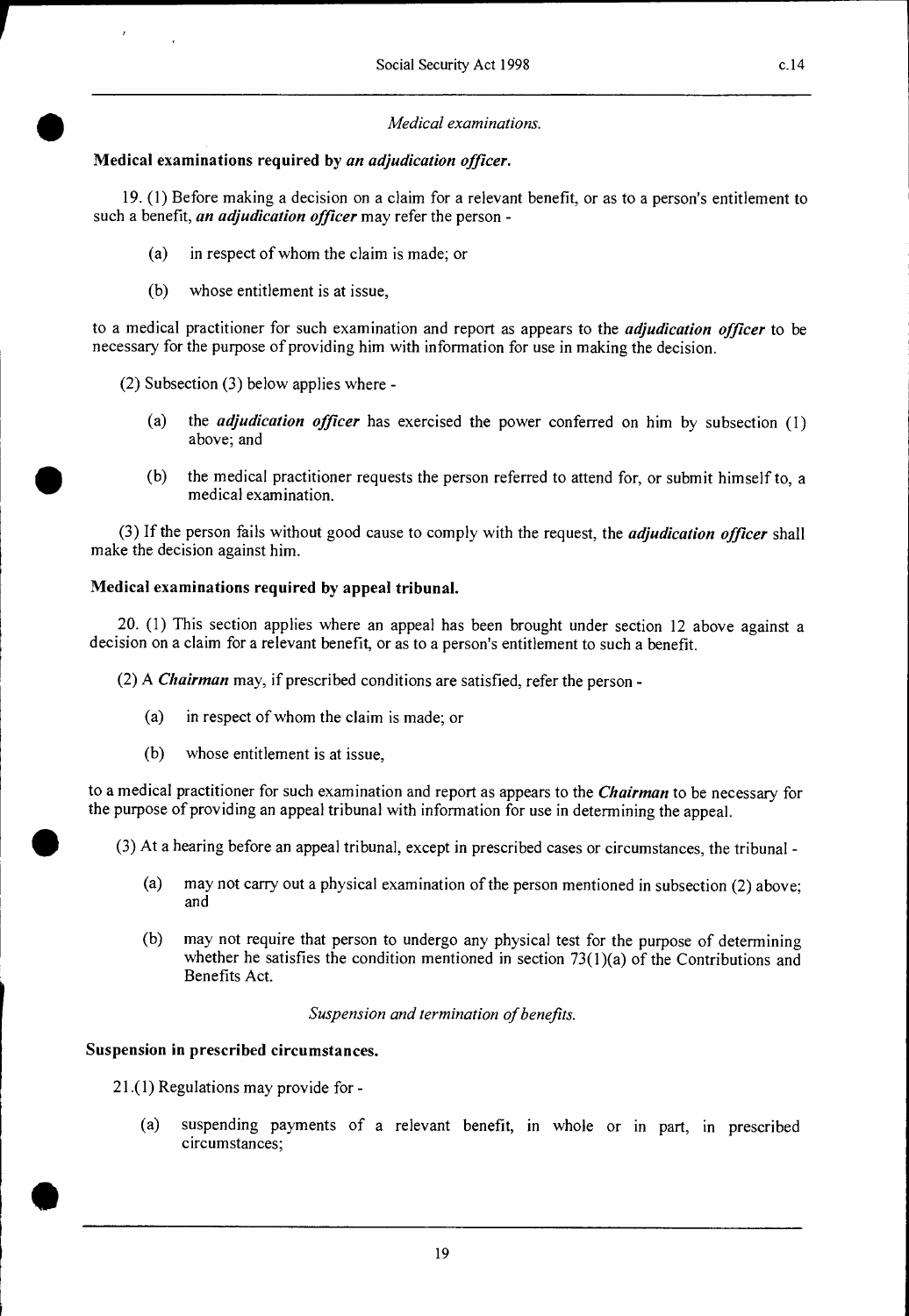(b) the subsequent making in prescribed circumstances of any or all of the payments so suspended.

(2) Regulations made under subsection (1) above may, in particular, make provision for any case where -

- (a) it appears to the *Department* that an issue arises whether the conditions for entitlement to a relevant benefit are or were fulfilled;
- (b) it appears to the *Department* that an issue arises whether a decision as to an award of a relevant benefit should be revised (under section 9 above) or superseded (under section 10 above);
- (c) an appeal is pending against a decision of an appeal tribunal, a Commissioner or a court; or
- (d) an appeal is pending against the decision given in a different case by a Commissioner or a court, and it appears to the *Department* that if the appeal were to be determined in a particular way an issue would arise whether the award of a relevant benefit (whether the same benefit or not) in the case itself ought to be revised or superseded.

(3) For the purposes of subsection (2) above, an appeal against a decision is pending if -

- (a) an appeal against the decision has been brought but not determined;
- (b) an application for leave to appeal against the decision has been made but not determined; or
- (c) in such circumstances as may be prescribed, an appeal against the decision has not been brought (or, as the case may be, an application for leave to appeal against the decision has not been made) but the time for doing so has not yet expired.

#### (4) *Omitted*

#### **Suspension for failure to furnish information.**

22.(1 ) The powers conferred by this section are exercisable in relation to persons who fail to comply with information requirements.

- (2) Regulations may provide for
	- (a) suspending payments of a relevant benefit, in whole or in part;
	- (b) the subsequent making in prescribed circumstances of any or all of the payments so suspended.

(3) In this section and section 23 below information requirement means a requirement, made in pursuance of regulations under subsection (1)(hh) of section 5 of the Administration Act, to furnish information or evidence needed for a determination whether a decision on an award of benefit to which that section applies should be revised under section 9 or superseded under section 10 above.

#### **Termination in cases of failure to furnish information.**

23. Regulations may provide that, except in prescribed cases or circumstances, a person -

(a) whose benefit has been suspended in accordance with regulations under section 21 above and who subsequently fails to comply with an information requirement; or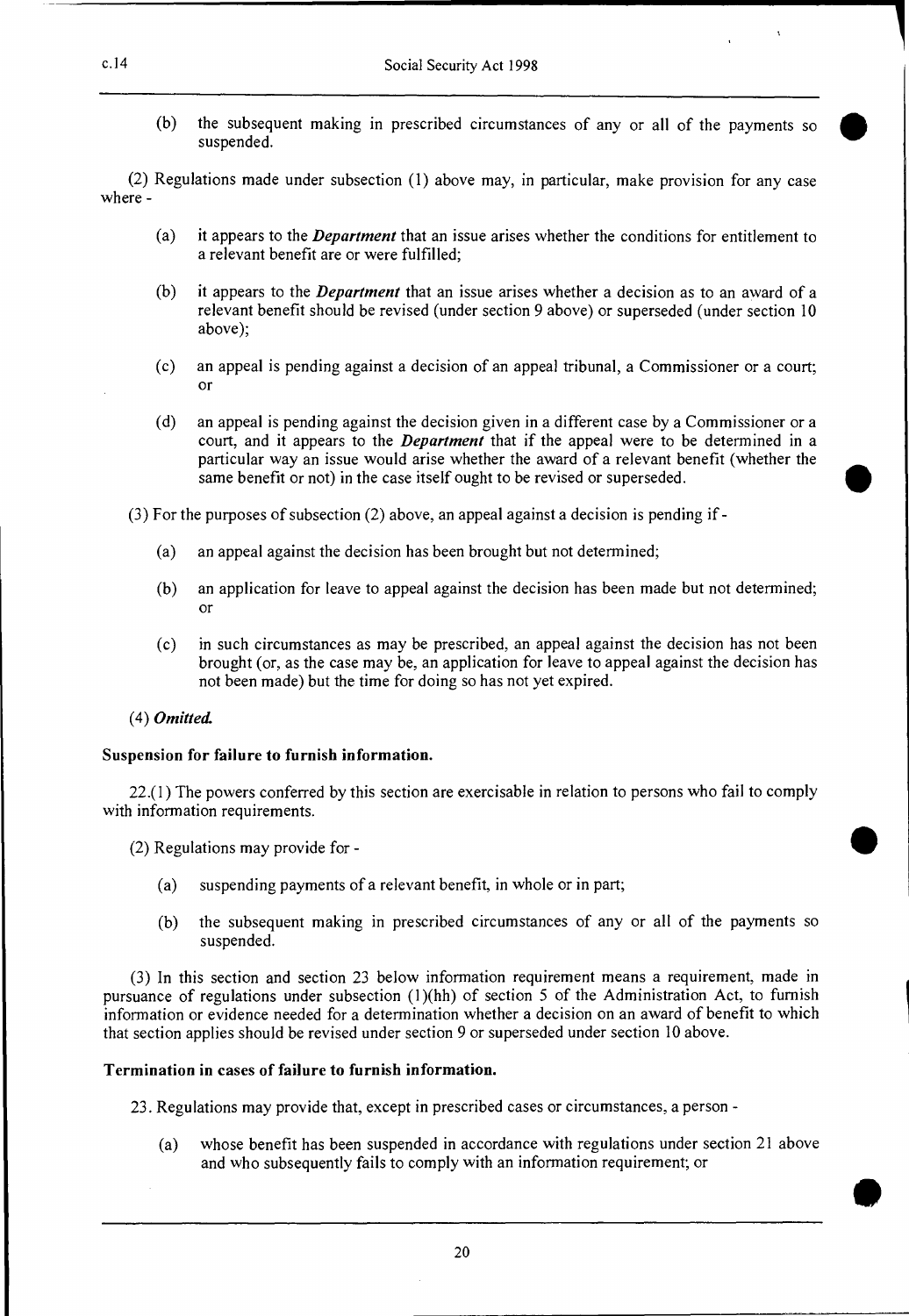(b) whose benefit has been suspended in accordance with regulations under section 22 above for failing to comply with such a requirement,

shall cease to be entitled to the benefit from a date not earlier than the date on which payments were suspended.

#### **Suspension and termination for failure to submit to medical examination.**

24. Regulations may make provision -

- (a) enabling the *Department* to require a person to whom a relevant benefit has been awarded to submit to medical examination;
- (b) for suspending payments of benefit, in whole or in part, in a case of a person who fails to submit himself to a medical examination to which he is required to submit in accordance with regulations under paragraph (a) above;
- (c) for the subsequent making in prescribed circumstances of any or all of the payments so suspended;
- (d) for entitlement to the benefit to cease, except in prescribed cases or circumstances, from a date not earlier than the date on which payments were suspended.

*Decisions and appeals dependent on other cases.* 

#### **Decisions involving issues that arise on appeal in other cases.**

25.(1) This section applies where -

•

•

•

- (a) a decision by *an adjudication officer* falls to be made under section 8, 9 or 10 above in relation to a particular case; and
- (b) an appeal is pending against the decision given in another case by a Commissioner or a court (whether or not the two cases concern the same benefit).

(2) In a case relating to a relevant benefit, the *adjudication officer* need not make the decision while the appeal is pending if he considers it possible that the result of the appeal will be such that, if it were already determined, there would be no entitlement to benefit.

(3) If the *adjudication officer* considers it possible that the result of the appeal will be such that, if it were already determined, it would affect the decision in some other way -

- (a) he need not, except in such cases or circumstances as may be prescribed, make the decision while the appeal is pending;
- (b) he may, in such cases or circumstances as may be prescribed, make the decision on such basis as may be prescribed.

(4) Where *an adjudication officer* acts in accordance with subsection (3)(b) above, following the determination of the appeal he shall if appropriate revise his decision (under section 9 above) in accordance with that determination.

- (5) For the purposes of this section, an appeal against a decision is pending if
	- (a) an appeal against the decision has been brought but not determined;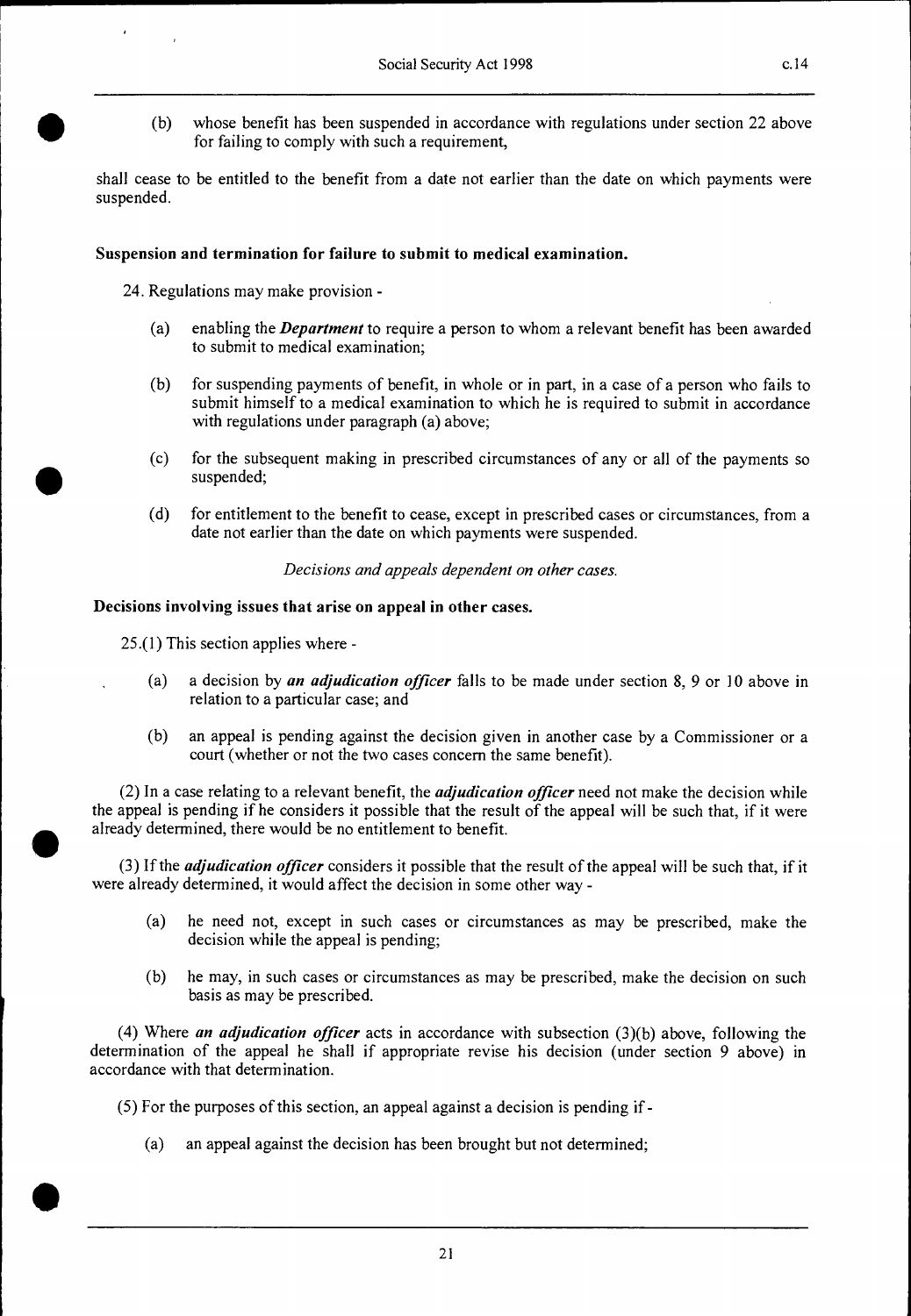- (b) an application for leave to appeal against the decision has been made but not determined; or
- (c) in such circumstances as may be prescribed, an appeal against the decision has not been brought (or, as the case may be, an application for leave to appeal against the decision has not been made) but the time for doing so has not yet expired.

#### **Appeals involving issues that arise on appeals in other cases.**

26.(1) This section applies where -

- (a) an appeal ("appeal A") in relation to a decision under section 8, 9 or 10 above is made to an appeal tribunal, or from an appeal tribunal to a Commissioner; and
- (b) an appeal ("appeal **B")** is pending against a decision given in a different case by a Commissioner or a court (whether or not the two appeals concern the same benefit).

(2) If the *Department* considers it possible that the result of appeal B will be such that, if it were already determined, it would affect the determination of appeal A, *it* may serve notice requiring the tribunal or Commissioner -

- (a) not to determine appeal A but to refer it to *an adjudication officer;* or
- (b) to deal with the appeal in accordance with subsection (4) below.

(3) Where appeal A is referred to *an adjudication officer* under subsection (2)(a) above, following the determination of appeal B and in accordance with that determination, he shall if appropriate -

- (a) in a case where appeal A has not been determined by the tribunal, revise (under section 9 above) his decision which gave rise to that appeal; or
- (b) in a case where appeal A has been determined by the tribunal, make a decision (under section 10 above) superseding the tribunal's decision.

(4) Where appeal A is to be dealt with in accordance with this subsection, the appeal tribunal or Commissioner shall either -

- (a) stay appeal A until appeal B is determined; or
- (b) if the tribunal or Commissioner considers it to be in the interests of the appellant to do so, determine appeal A as if -
	- (i) appeal B had already been determined; and
	- (ii) the issues arising on appeal B had been decided in the way that was most unfavourable to the appellant.

In this subsection "the appellant" means the person who appealed or, as the case may be, first appealed against the decision mentioned in subsection (1)(a) above.

(5) Where the appeal tribunal or Commissioner acts in accordance with subsection (4)(b) above, following the determination of appeal B *an adjudication officer* shall, if appropriate, make a decision (under section 10 above) superseding the decision of the tribunal or Commissioner in accordance with that determination.

(6) For the purposes of this section, an appeal against a decision is pending if -

(a) an appeal against the decision has been brought but not determined;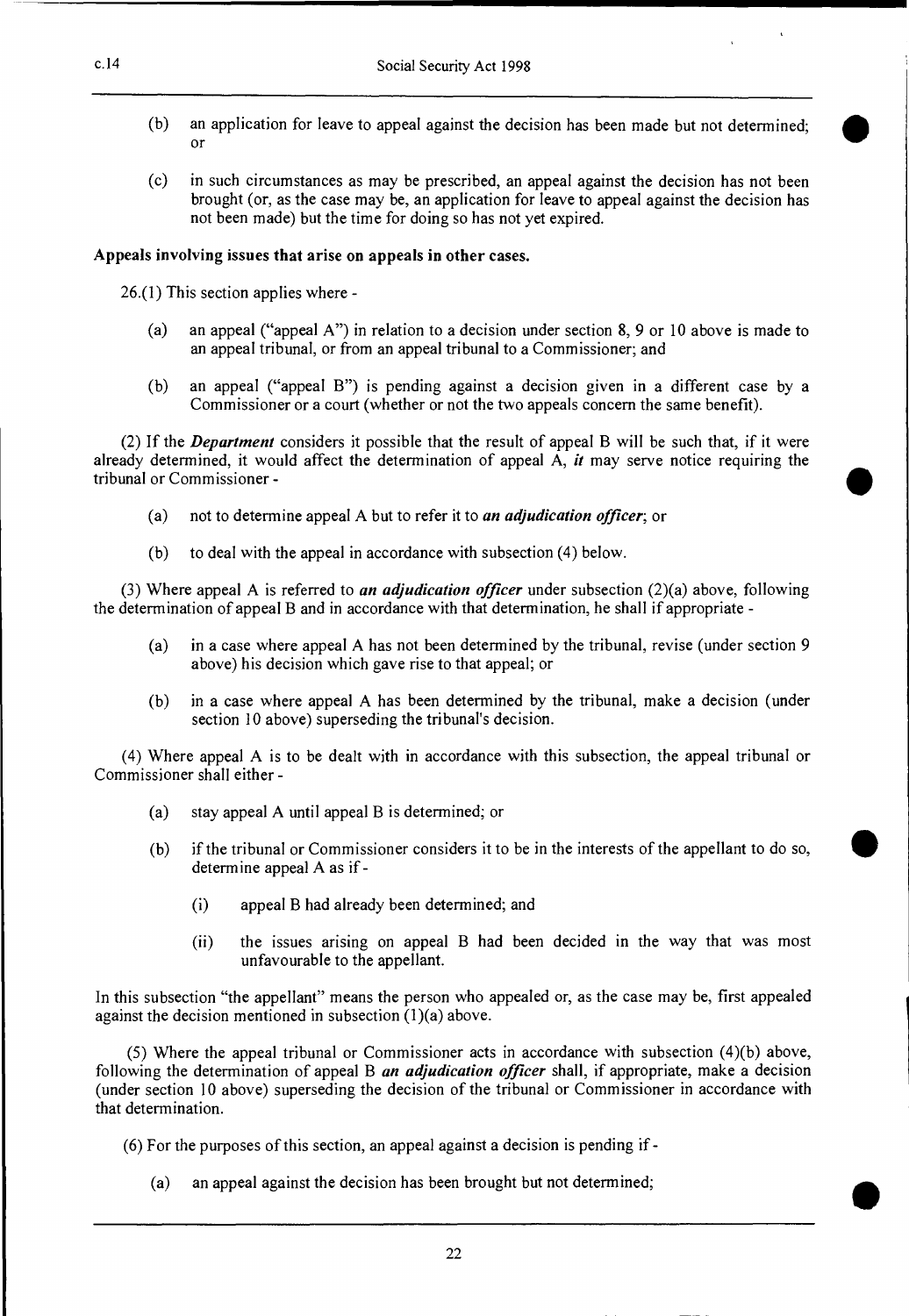- (b) an application for leave to appeal against the decision has been made but not determined; or
- (c) in such circumstances as may be prescribed, an appeal against the decision has not been brought (or, as the case may be, an application for leave to appeal against the decision has not been made) but the time for doing so has not yet expired.

(7) In this section -

- (a) the reference in subsection  $(1)(a)$  above to an appeal to a Commissioner includes a reference to an application for leave to appeal to a Commissioner; and
- *(b) omitted*

•

(8) Regulations may make provision supplementing that made by this section.

#### Cases of error

**Restrictions on entitlement to benefit in certain cases of error.** 

27.(1) Subject to subsection (2) below, this section applies where -

- (a) the effect of the determination, whenever made, of an appeal to a Commissioner or the court ("the relevant determination") is that the adjudicating authority's decision out of which the appeal arose was erroneous in point of law; and
- (b) after the date of the relevant determination a decision falls to be made by *an adjudication officer* in accordance with that determination (or would, apart from this section, fall to be so made) -
	- (i) in relation to a claim for benefit;
	- (ii) as to whether to revise, under section 9 above, a decision as to a person's entitlement to benefit; or
	- (iii) on an application made under section 10 above for a decision as to a person's entitlement to benefit to be superseded.

(2) This section does not apply where the decision of *an adjudication officer* mentioned in subsection  $(1)(b)$  above -

- (a) is one which, but for section  $25(2)$  or  $(3)(a)$  above, would have been made before the date of the relevant determination; or
- (b) is one made in pursuance of section 26(3) or (5) above.

(3) In so far as the decision relates to a person's entitlement to a benefit in respect of -

- (a) a period before the date of the relevant determination; or
- (b) in the case of a widow's payment, a death occurring before that date,

it shall be made as if the adjudicating authority's decision had been found by the Commissioner or court not to have been erroneous in point of law.

23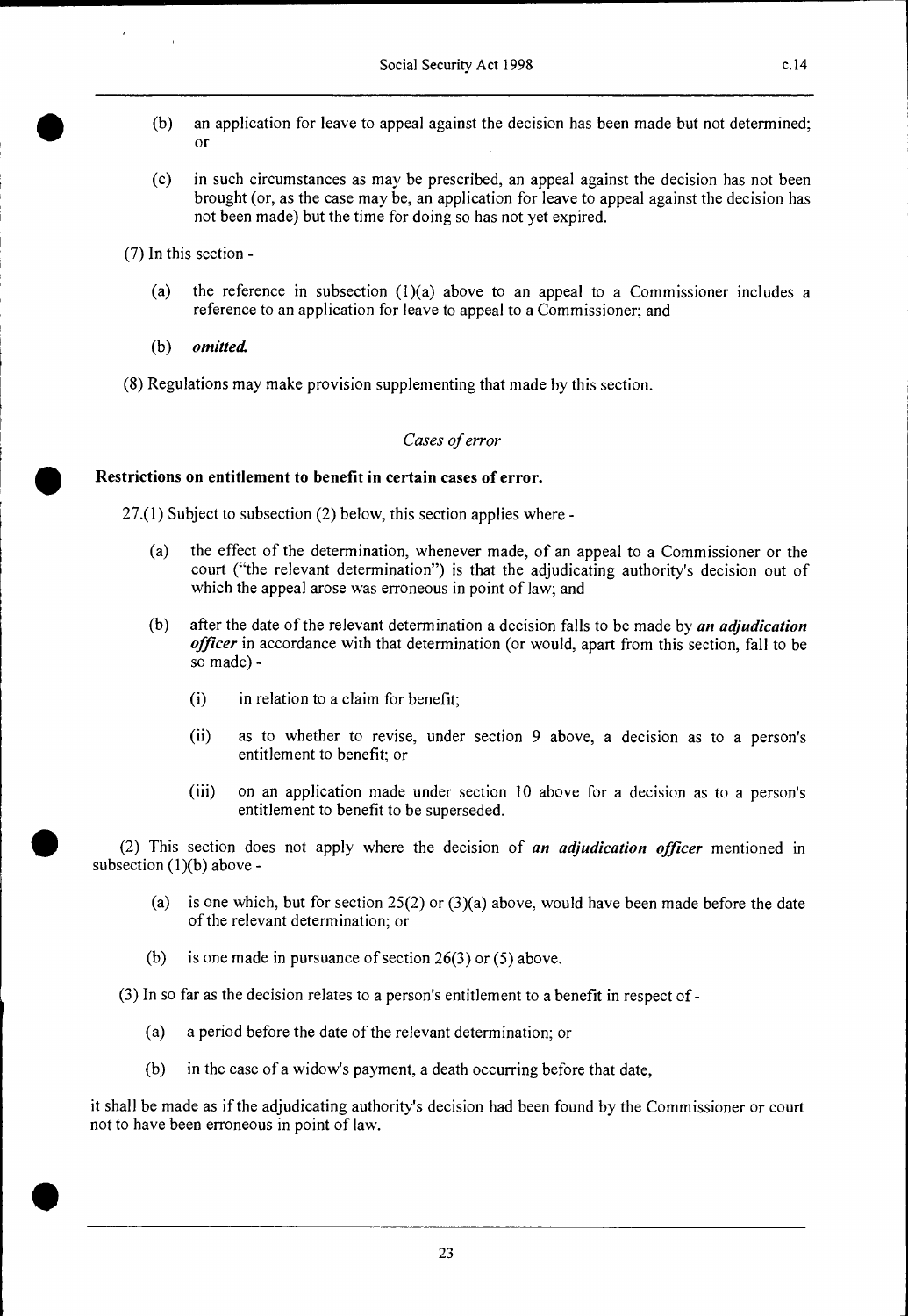(4) In deciding whether a person is entitled to benefit in a case where his entitlement depends on his having been entitled to the same or some other benefit before attaining a particular age, subsection (3) above shall be disregarded for the purpose only of deciding whether he was so entitled before attaining that age.

 $(5)$  Subsection  $(1)(a)$  above shall be read as including a case where -

- (a) the effect of the relevant determination is that part or all of a purported regulation or order is invalid; and
- (b) the error of law made by the adjudicating authority was to act on the basis that the purported regulation or order (or the part held to be invalid) was valid.
- (6) It is immaterial for the purposes of subsection (1) above
	- (a) where such a decision as is mentioned in paragraph (b)(i) falls to be made, whether the claim was made before or after the date of the relevant determination;
	- (b) where such a decision as is mentioned in paragraph  $(b)(ii)$  or (iii) falls to be made on an application under section 9 or (as the case may be) 10 above, whether the application was made before or after that date.

(7) In this section

"adjudicating authority" means -

- *(a) an adjudication officer or appeal tribunal;*
- (b) any former officer, tribunal or body; or
- *(c) Omitted;*

"benefit" means -

- (a) benefit under Parts II to V of the Contributions and Benefits Act, other than Old Cases payments;
- (b) benefit under Part II of the Social Security Act 1975 (in respect of a period before 1st July 1992 but not before 6th April 1975);
- (c) benefit under the National Insurance *(Isle of Man)* Act *1948* or *1971,* or the National Insurance (Industrial Injuries) *(Isle of Man)* Act *1948* or *1971 (Acts of Tynwald)* (in respect of a period before 6th April 1975);
- (d) a jobseeker's allowance;
- (e) any benefit corresponding to a benefit mentioned in paragraphs (a) to (d) above; and
- (f) any income-related benefit;

"the court" means the High Court, *the Judicial Committee of the Privy Council or the Court of Justice of the European Community;.* 

"former officer, tribunal or body" means any of the following, that is to say -

(a) an adjudication officer or, in the case of a decision given on a reference under section 21(2) or 25(1) of the Administration Act, a social security appeal tribunal or a disability appeal tribunal;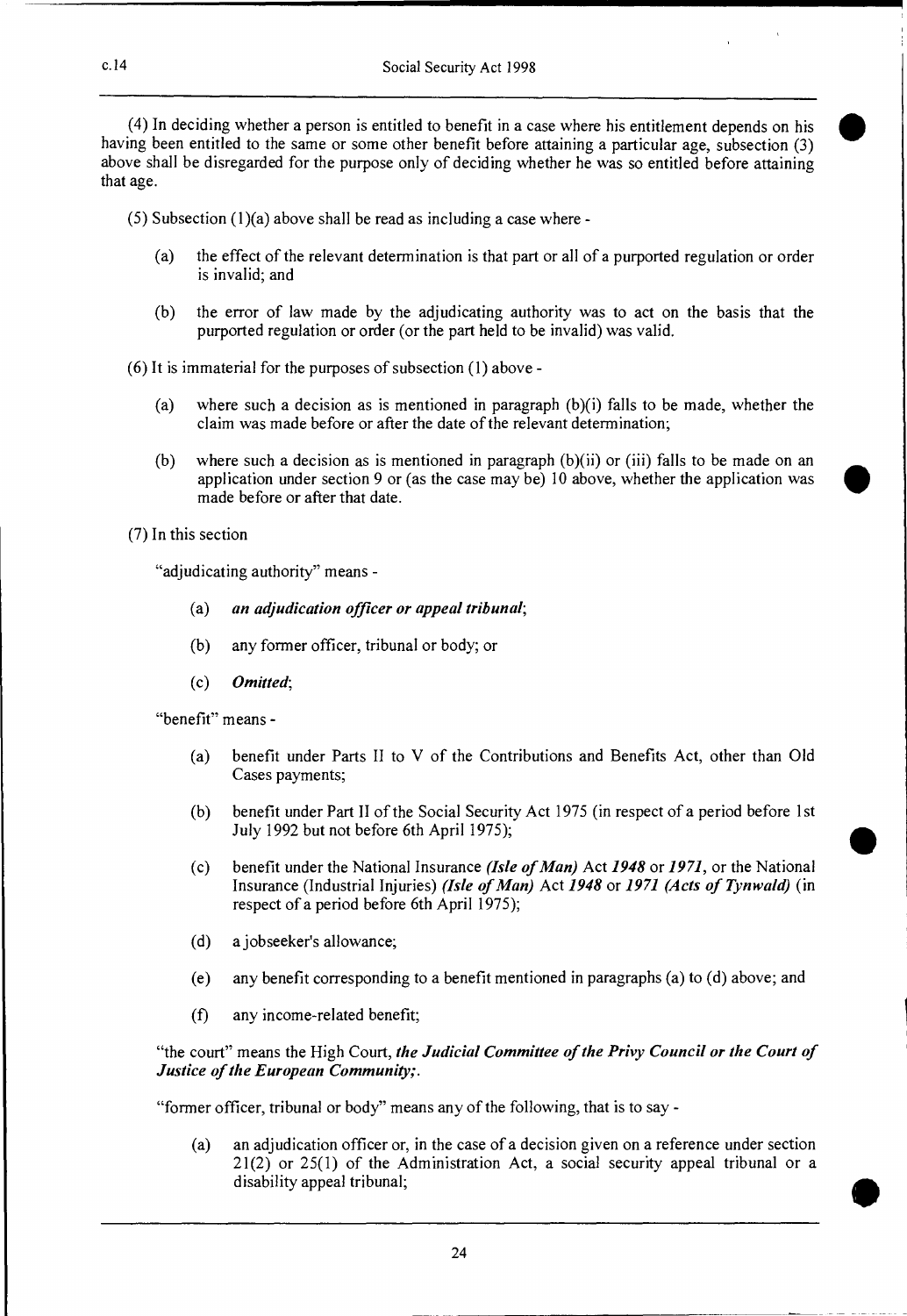- (b) an adjudicating medical *officer or* practitioner appointed under section *47A of that Act, a medical board appointed under section* 49 of that Act or a *special medical board, or a* specially qualified adjudicating medical *officer or* practitioner appointed in accordance with regulations under section 62(2) of that Act; or
- *(c) Omitted.*

(8) For the purposes of this section, any reference to entitlement to benefit includes a reference to entitlement -

- (a) to any increase in the rate of a benefit; or
- (b) to a benefit, or increase of benefit, at a particular rate.

(9) The date of the relevant determination shall, in prescribed cases, be determined for the purposes of this section in accordance with any regulations made for that purpose.

(10) Regulations made under subsection (9) above may include provision -

- (a) for a determination of the High Court to be treated as if it had been made on the date of a determination of a Commissioner; or
- (b) for a determination of a Commissioner to be treated as if it had been made on the date of a determination of the High Court.

#### **Correction of errors and setting aside.**

28.(1) Regulations may make provision with respect to -

- (a) the correction of accidental errors in any decision or record of a decision made under any relevant enactment; and
- (b) the setting aside of any such decision in a case where it appears just to set the decision aside on the ground that -
	- (i) a document relating to the proceedings in which the decision was given was not sent to, or was not received at an appropriate time by, a party to the proceedings or a party's representative or was not received at an appropriate time by the body or person who gave the decision; or
	- (ii) a party to the proceedings or a party's representative was not present at a hearing related to the proceedings.

#### *(2) Omitted.*

(3) In this section "relevant enactment" means any enactment contained in -

- (a) this Chapter;
- (b) the Contributions and Benefits Act;
- (c) the Pension Schemes Act 1993;
- (d) the Jobseekers Act; or
- (e) the Social Security (Recovery of Benefits) Act 1997.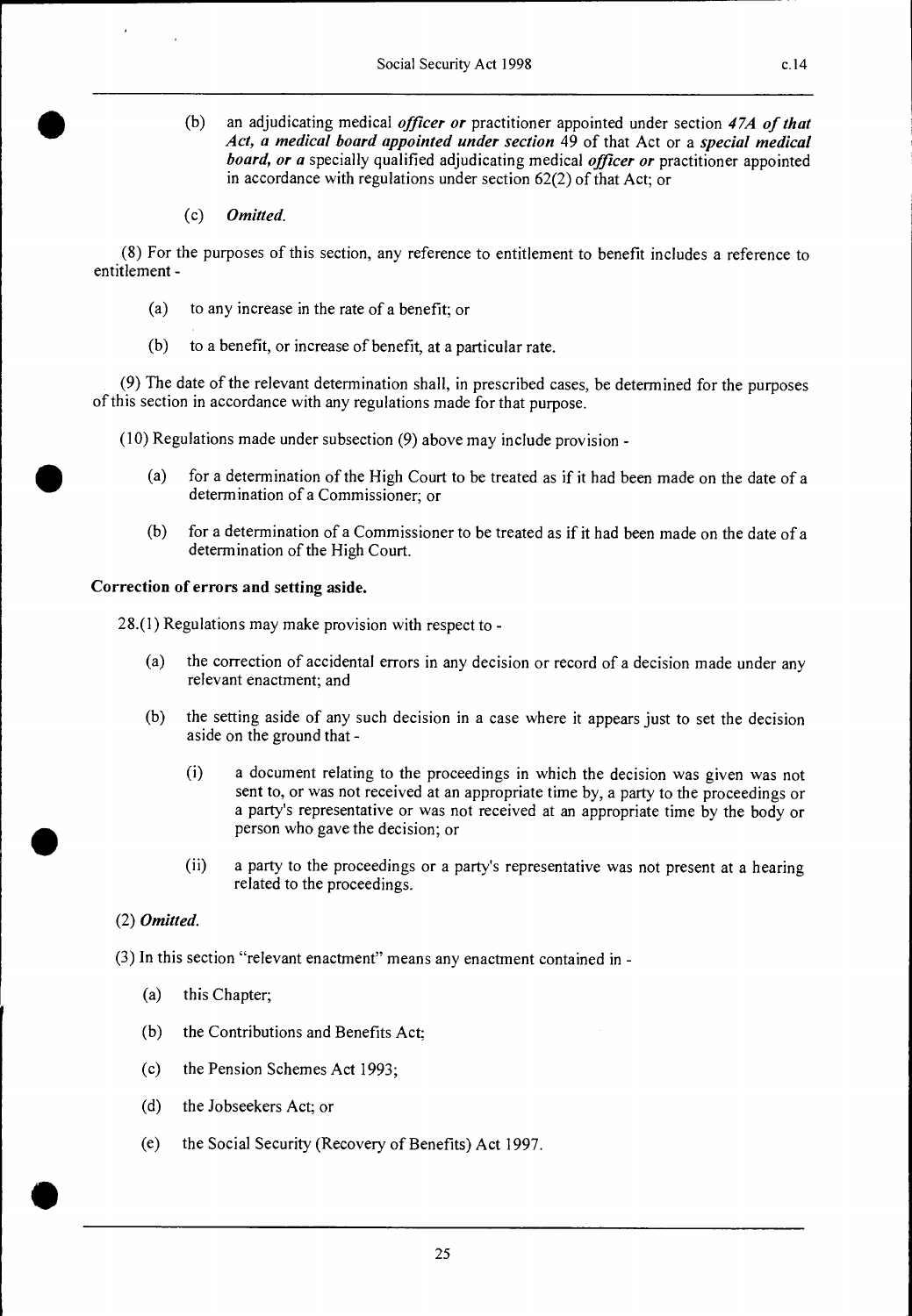#### *Industrial accidents*

•

•

•

### **Decision that accident is an industrial accident.**

29. (1) Where, in connection with any claim for industrial injuries benefit, it is decided that the relevant accident was or was not an industrial accident -

- (a) an express declaration of that fact shall be made and recorded; and
- (b) subject to subsection (3) below, a claimant shall be entitled to have the issue whether the relevant accident was an industrial accident decided notwithstanding that his claim is disallowed on other grounds.

(2) Subject to subsection (3) and section 30 below, any person suffering personal injury by accident shall be entitled, if he claims the accident was an industrial accident -

- (a) to have that issue decided; and
- (b) to have a declaration made and recorded accordingly,

notwithstanding that no claim for benefit has been made in connection with which the issue arises and this Chapter shall apply for that purpose as if the issue had arisen in connection with a claim for benefit.

(3) *An adjudication officer,* an appeal tribunal or a Commissioner (as the case may be) may refuse to decide the issue whether an accident was an industrial accident if satisfied that it is unlikely to be necessary to decide the issue for the purposes of any claim for benefit and this Chapter shall apply as if any such refusal were a decision on the issue.

(4) Subject to sections 9 to 15 above, any declaration under this section that an accident was or was not an industrial accident shall be conclusive for the purposes of any claim for industrial injuries benefit in respect of that accident.

(5) Where subsection (4) above applies -

- (a) in relation to a death occurring before 11th April 1988; or
- (b) for the purposes of section  $60(2)$  of the Contributions and Benefits Act,

it shall have effect as if at the end there were added the words "whether or not the claimant is the person at whose instance the declaration was made".

(6) For the purposes of this section (but subject to section 30 below), an accident whereby a person suffers personal injury shall be deemed, in relation to him, to be an industrial accident if -

- (a) it arises out of and in the course of his employment;
- (b) that employment is employed earner's employment for the purposes of Part V of the Contributions and Benefits Act; and
- (c) payment of benefit is not under section 94(5) of that Act precluded because the accident happened while he was outside *the Isle of Man.*

*(7)* A decision under this section shall be final except that sections 9 and 10 above apply to a decision under this section that an accident was or was not an industrial accident as they apply to a decision under section 8 above if, but only if, *an adjudication officer or appeal tribunal, as the case may be,* is satisfied that the decision under this section was given in consequence of any wilful nondisclosure or misrepresentation of a material fact.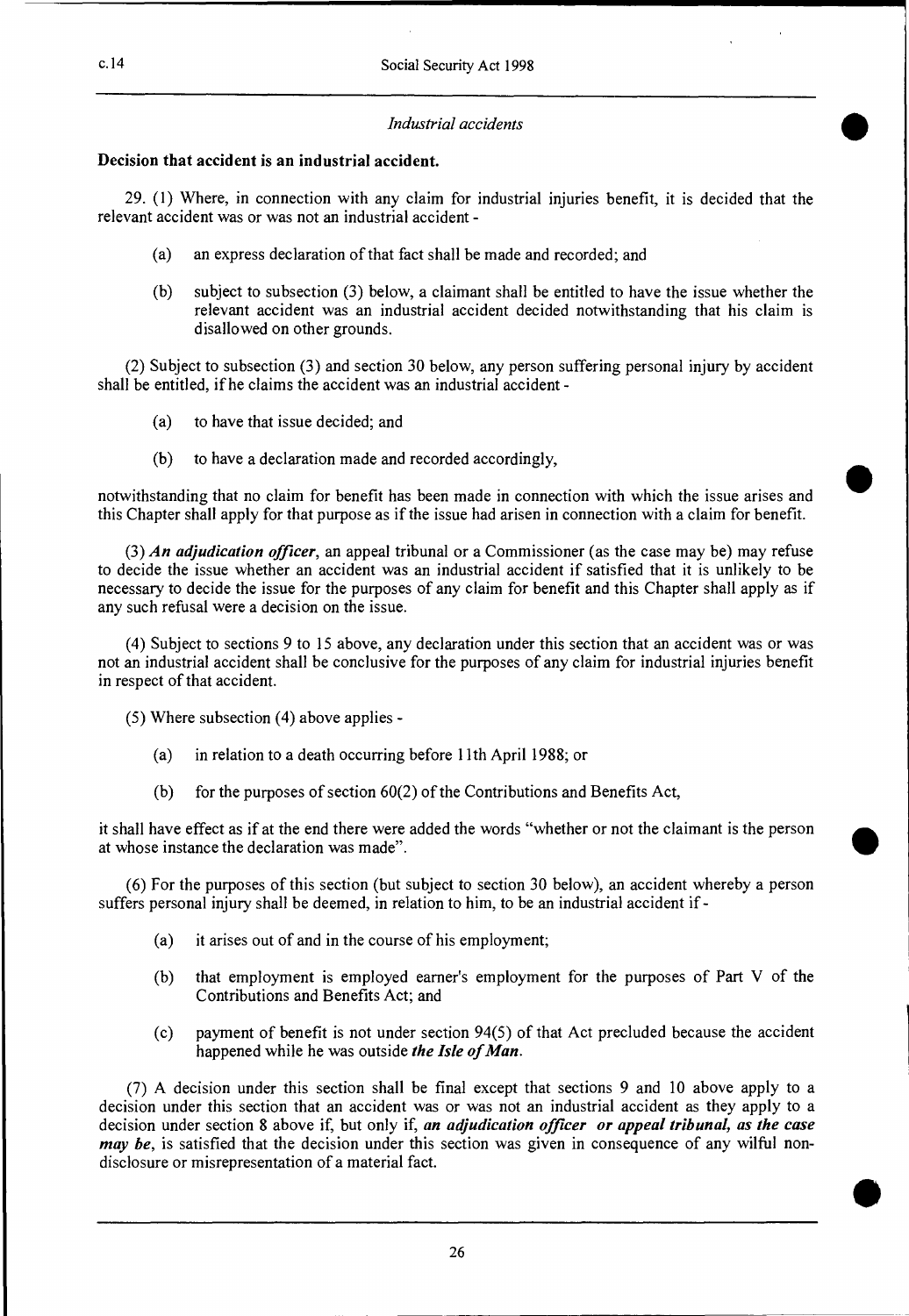#### • **Effect of decision.**

30. (1) A decision (given under subsection (2) of section 29 above or otherwise) that an accident was an industrial accident is to be taken as determining only that paragraphs (a), (b) and (c) of subsection (6) of that section are satisfied in relation to the accident.

(2) Subject to subsections (3) and (4) below, no such decision is to be taken as importing a decision as to the origin of any injury or disability suffered by the claimant, whether or not there is an event identifiable as an accident apart from any injury that may have been received.

(3) A decision that, on a particular occasion when there was no event so identifiable, a person had an industrial accident by reason of an injury shall be treated as a decision that, if the injury was suffered by accident on that occasion, the accident was an industrial accident.

(4) A decision that an accident was an industrial accident may be given, and a declaration to that effect be made and recorded in accordance with section 29 above, without its having been found that personal injury resulted from the accident.

(5) Subsection (4) above has effect subject to the discretion under section 29(3) above to refuse to • decide the issue if it is unlikely to be necessary for the purposes of a claim for benefit.

#### *Other special cases.*

#### **Incapacity for work.**

31.(1) Regulations may provide that a determination that a person is disqualified for any period in accordance with regulations under section 171E of the Contributions and Benefits Act shall have effect for such purposes as may be prescribed as a determination that he is to be treated as capable of work for that period, and vice versa.

(2) Provision may be made by regulations for matters of such descriptions as may be prescribed to be determined by *an adjudication officer,* notwithstanding that other matters fall to be determined by another authority.

(3) Nothing in this section shall be taken to prejudice the generality of the power conferred by section 17(2) above.

#### **Industrial diseases.**

•

**•** 

32. Regulations shall provide for applying the provisions of this Chapter, subject to any prescribed additions or modifications, in relation to decisions made or falling to be made under sections 108 to 110 of the Contributions and Benefits Act.

#### **Christmas Bonus.**

33.(1) A decision by the *competent authority* that a person is entitled or not entitled to payment of a qualifying benefit in respect of a period which includes a day in the relevant week shall be conclusive for the purposes of section 148 of the Contributions and Benefits Act; *and in this subsection "competent authority" means, in relation to a payment of a qualifying benefit, an authority that ordinarily determines whether a person is entitled to such a payment* 

(2) In this section, expressions to which a meaning is assigned by section 150 of that Act have that meaning.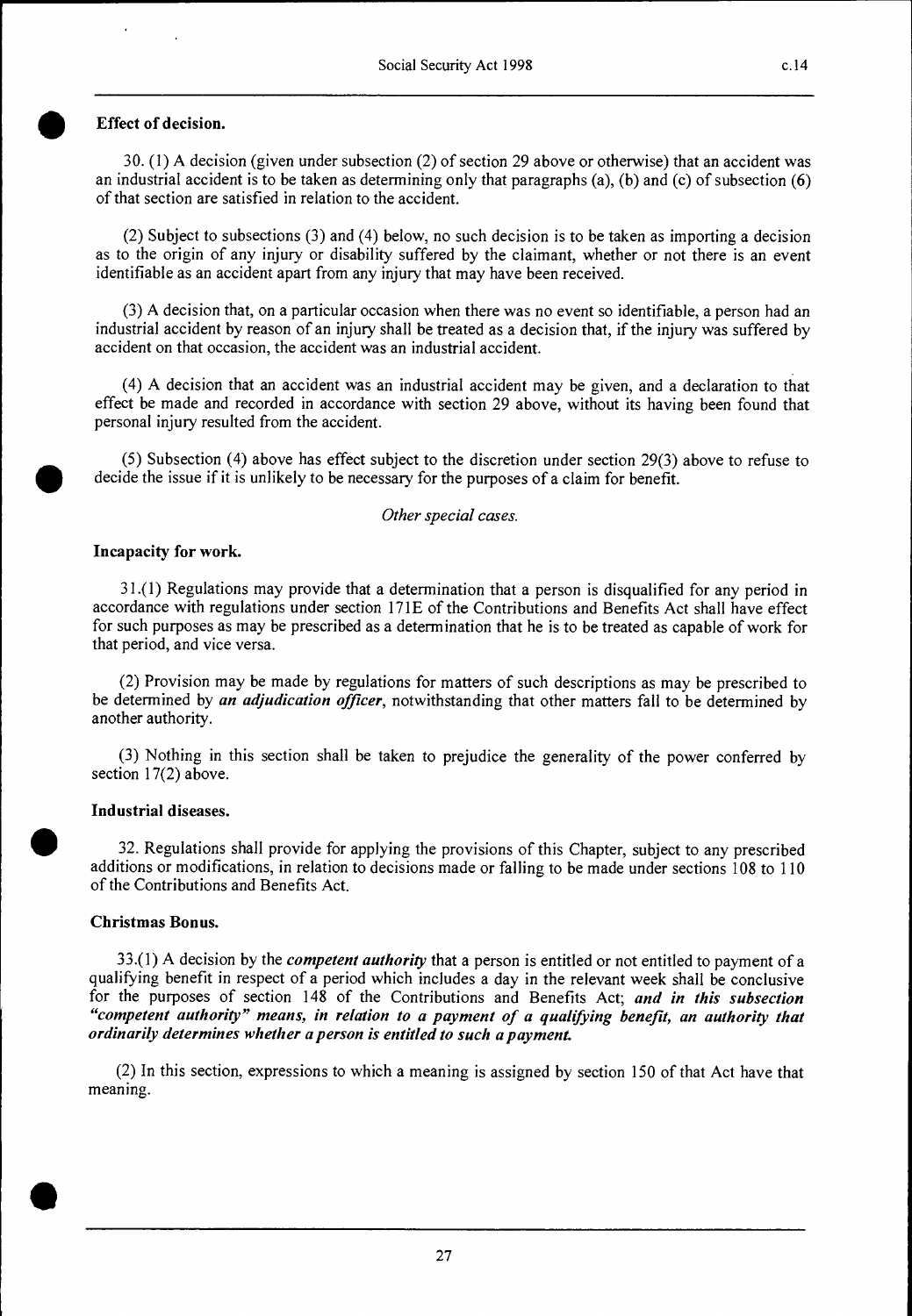*Housing benefit and council tax benefit.* 

**Determination of claims and reviews.** 

*34. Omitted.* 

**Suspension of benefit in prescribed circumstances.** 

*35. Omitted* 

*Social fund payments.* 

36. - 38. *Omitted* 

*Supplemental.* 

#### **Interpretation of Chapter II.**

39.(1) In this Chapter -

"appeal tribunal" means an appeal tribunal constituted under Chapter I of this Part;

"Commissioner" means the Social Security Commissioner;

"relevant benefit" has the meaning given by section 8(3) above.

(2) Expressions used in this Chapter to which a meaning is assigned by section 191 of the Administration Act have that meaning in this Chapter.

(3) Part II of the Administration Act, which is superseded by the foregoing provisions of this Chapter, shall cease to have effect.

# Chapter III

Other decisions and appeals.

*Child support.* 

40. - 47. *Omitted* 

28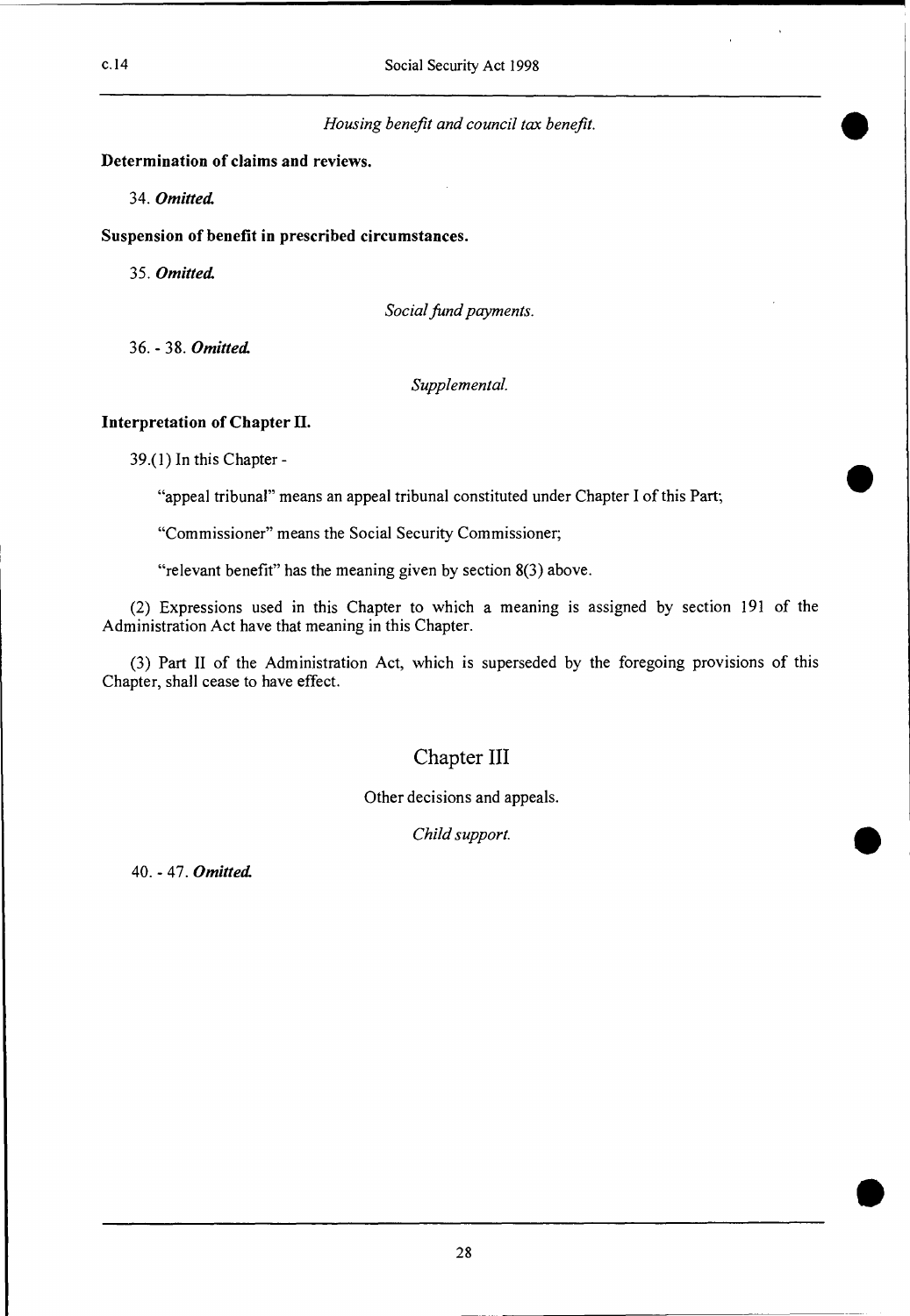# **Part II**

# **Contributions**

*Amendments of Contributions and Benefits Act* 

#### **Apportionment of payments etc. made for more than one earner.**

48. After subsection (2) of section 3 of the Contributions and Benefits Act ("earnings" and "earner") there shall be inserted the following subsection -

"(2A) Regulations made for the purposes of subsection (2) above may provide that, where a payment is made or a benefit provided to or for the benefit of two or more earners, a proportion (determined in such manner as may be prescribed) of the amount or value of the payment or benefit shall be attributed to each earner."

#### **Payments on account of directors' contributions.**

49. After subsection (3) of section 3 of the Contributions and Benefits Act there shall be inserted the following subsections -

 $(4)$  Subsection (5) below applies to regulations made for the purposes of subsection (2) above which make special provision with respect to the earnings periods of directors and former directors of companies.

(5) Regulations to which this subsection applies may make provision -

- (a) for enabling companies, and directors and former directors of companies, to pay on account of any earnings-related contributions that may become payable by them such amounts as would be payable by way of such contributions if the special provision had not been made; and
- (b) for requiring any payments made in accordance with the regulations to be treated, for prescribed purposes, as if they were the contributions on account of which they were made."

#### **Payments treated as remuneration and earnings.**

50.(1) For subsection (4) of section 4 of the Contributions and Benefits Act (payments treated as remuneration and earnings) there shall be substituted the following subsection -

"(4) For the purposes of section 3 above there shall be treated as remuneration derived from an employed earner's employment -

- *(a) omitted;*
- (b) any sum paid (or treated as paid) to or for the benefit of the earner which *would be*  chargeable to tax, *if it were payable in the United Kingdom,* by virtue of section 313 (taxation of consideration for certain restrictive undertakings) of the Income and Corporation Taxes Act 1988 ("the 1988 Act")."
- *(2) Omitted*

(3) Subsection (1) above, so far as relating to a sum which *would be* chargeable to tax, *if it were payable in the United Kingdom,* by virtue of section 313 of the Income and Corporation Taxes Act 1988, shall have effect in relation to any undertaking given on or after 10th July 1997.

*(4) Omitted*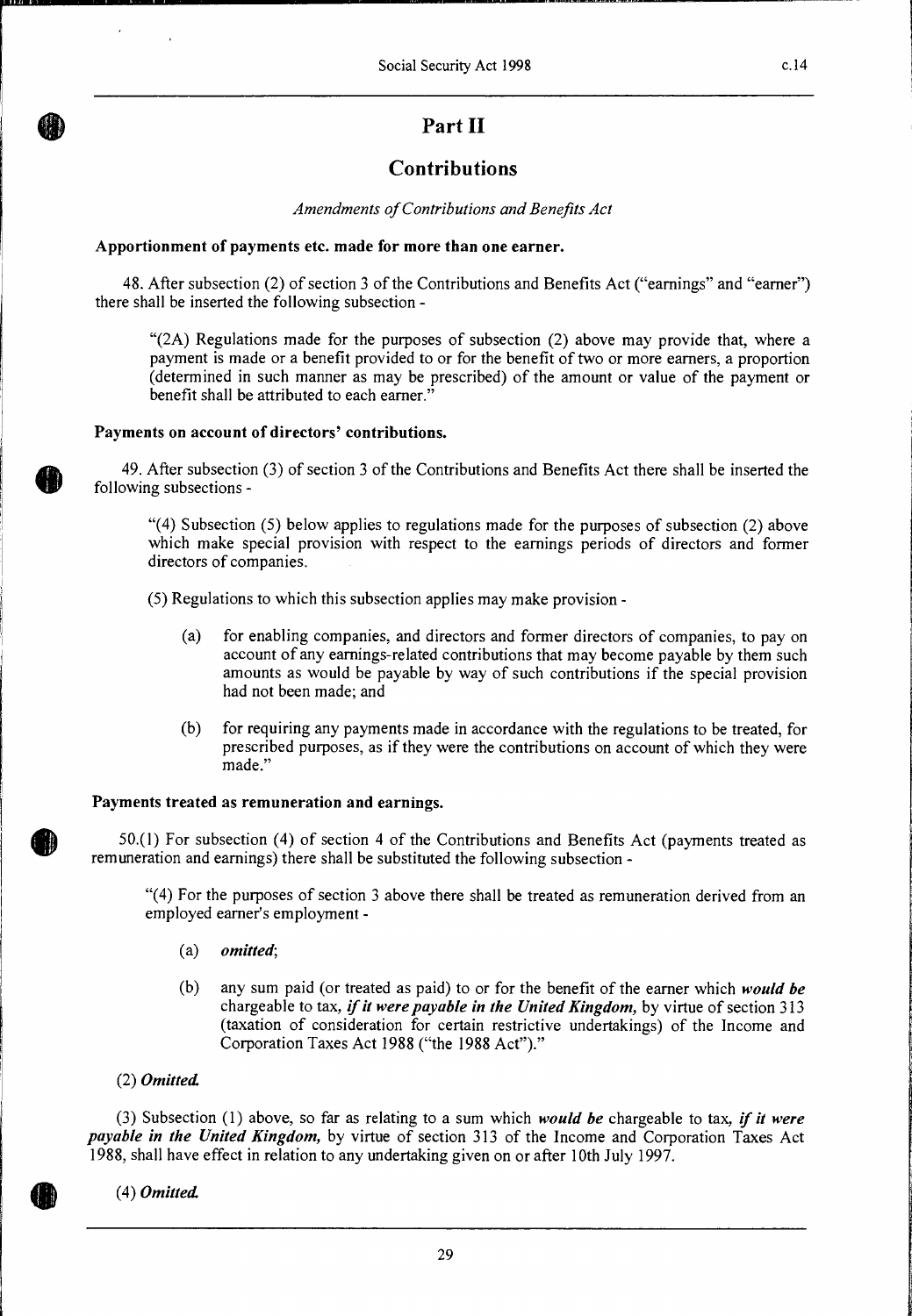#### **Class 1 contributions.**

51.(1) For subsection (1) of section 5 of the Contributions and Benefits Act (earnings limits for Class 1 contributions) there shall be substituted the following subsection -

 $''(1)$  For the purposes of this Act there shall for every tax year be -

- (a) a lower earnings limit (for primary Class 1 contributions);
- (b) an upper earnings limit (for primary Class 1 contributions); and
- (c) an earnings threshold (for secondary Class 1 contributions);

and those limits and that threshold shall be the amounts specified for that year by regulations which, in the case of those limits, shall be made in accordance with subsections (2) and (3) below."

(2) For subsection (1) of section 6 of that Act (liability for Class 1 contributions) there shall be substituted the following subsection -

"(1) Where in any tax week earnings are paid to or for the benefit of an earner over the age of 16 in respect of any one employment of his which is employed earner's employment -

- (a) a primary Class 1 contribution shall be payable in accordance with this section and section 8 below if the amount paid exceeds the current lower earnings limit (or the prescribed equivalent in the case of earners paid otherwise than weekly); and
- (b) a secondary Class 1 contribution shall be payable in accordance with this section and section 9 below if the amount paid exceeds the current earnings threshold (or the prescribed equivalent in the case of earners paid otherwise than weekly)."

(3) For subsections (1) and (2) of section 8 of that Act (calculation of primary Class 1 contributions) there shall be substituted the following subsections -

"(1) Where a primary Class 1 contribution is payable, the amount of that contribution shall be the primary percentage of so much of the earner's earnings paid in the tax week, in respect of the employment in question, as -

- (a) exceeds the current lower earnings limit (or the prescribed equivalent); and
- (b) does not exceed the current upper earnings limit (or the prescribed equivalent);

but this subsection is subject to regulations under section 6(5) above and sections 116 to 120 below and to section 41 of the Pensions Act (reduced rates of Class 1 contributions for earners in contracted-out employment).

(2) For the purposes of this Act the primary percentage shall be 10 per cent but the percentage is subject to alteration under sections 143 and 145 of the Administration Act."

(4) For section 9 of that Act there shall be substituted the following section **-** 

#### **"Calculation of secondary class 1 contributions.**

9.(1) Where a secondary Class 1 contribution is payable, the amount of that contribution shall be the secondary percentage of so much of the earnings paid in the tax week, in respect of the employment in question, as exceeds the current earnings threshold (or the prescribed equivalent).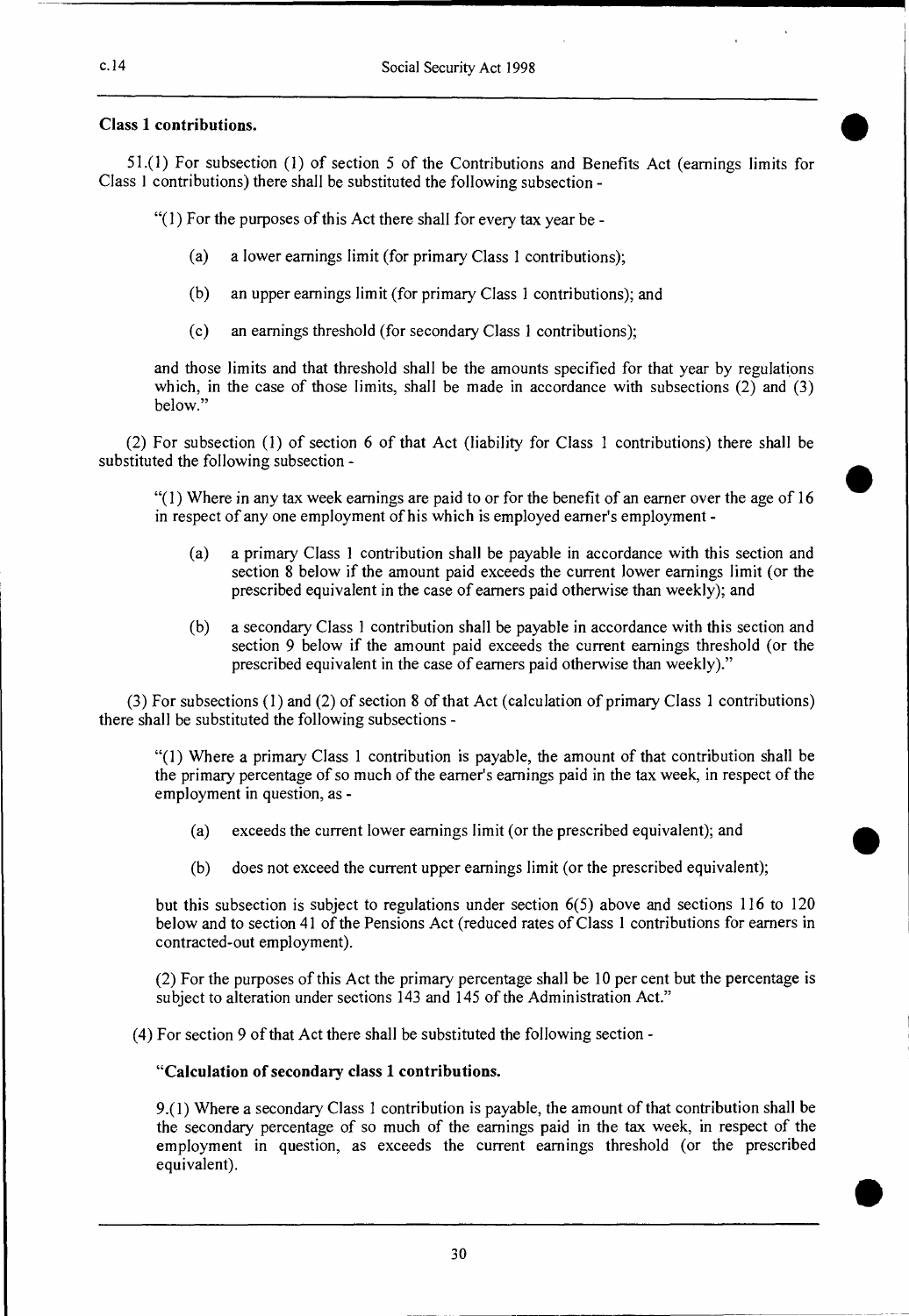0 (2) For the purposes of subsection (1) above, the secondary percentage shall be 12.2 per cent but the percentage is subject to alteration under sections 143 and 145 of the Administration Act.

(3) Subsection (1) above is subject to regulations under section 6(5) above and sections 116 to 120 below and to section 41 of the Pensions Act."

#### **Class 1A contributions.**

52. *Omitted* 

#### **Class 1B contributions.**

53. *Omitted* 

•

•

•

#### **Contributions paid in error.**

54. After section 19 of the Contributions and Benefits Act there shall be inserted the following section **-** 

#### **"Class 1 contributions paid in error.**

19A.(1) This section applies where -

- (a) payments by way of Class 1 contributions are made in respect of earnings paid to or for the benefit of an earner (or in respect of a benefit made available to an earner) in 1998-99 or a subsequent tax year ("year I");
- (b) the payments are made in error, in that the employment from which the earnings are derived (or by reason of which the benefit is made available) is not employed earner's employment; and
- (c) the person making the payments has not been notified of the error by the *Department* before the end of the tax year following year 1 ("year 2").

(2) After the end of year 2 the earner shall, except in such circumstances as may be prescribed, be treated for all purposes relating to -

- (a) contributions and contributory benefits; and
- *(b) Omitted,*

as if the earnings were derived from (or the benefit were made available by reason of) employed earner's employment."

#### **Recovery of primary class 1 contributions by secondary contributors.**

55. In paragraph 3 of Schedule 1 to the Contributions and Benefits Act (supplementary provisions as to contributions) -

(a) in sub-paragraph (3), for the words from "and notwithstanding" to "any enactment" there shall be substituted the words "and, subject to sub-paragraph (4) below but notwithstanding any other provision in any enactment";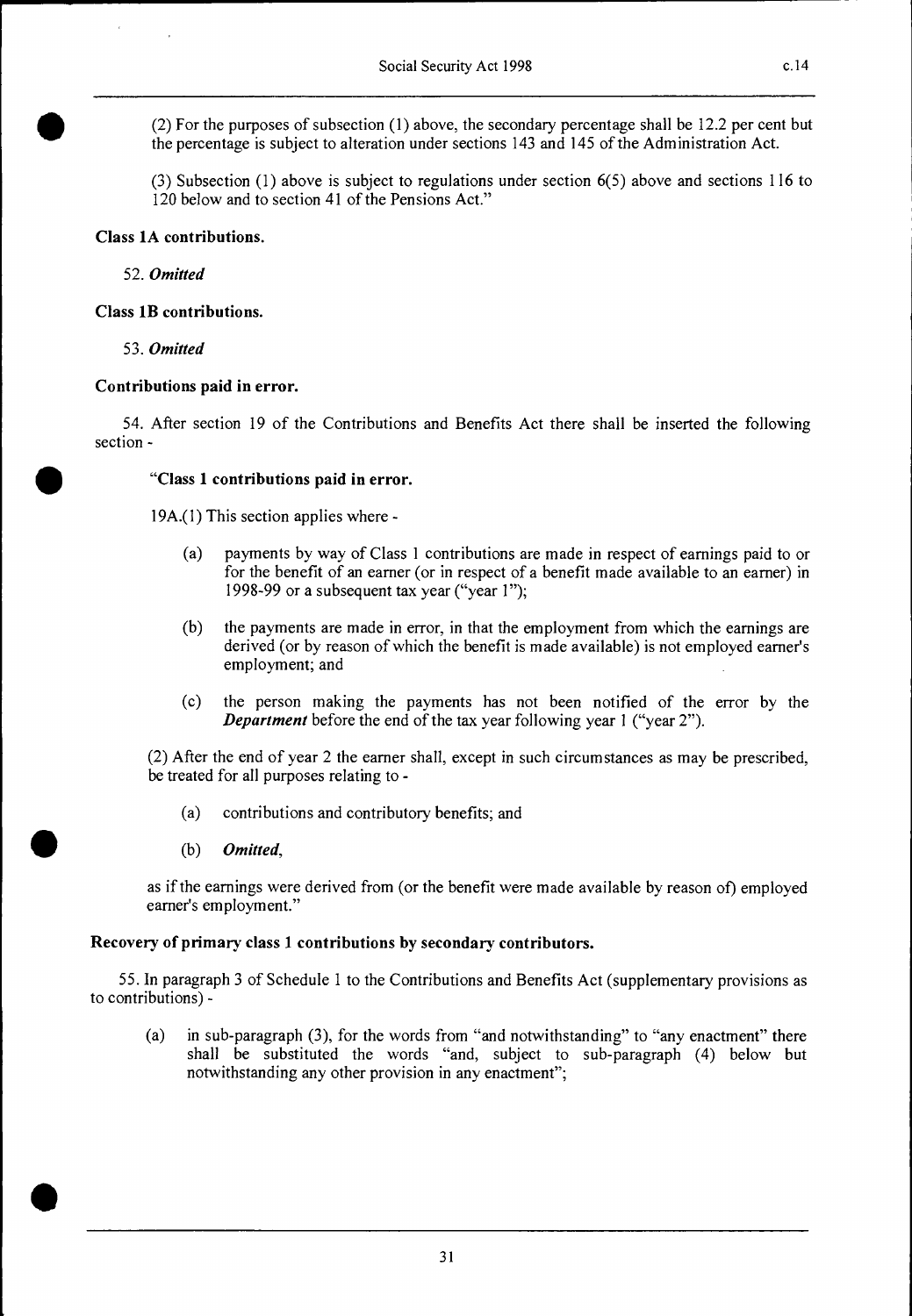(b) after that sub-paragraph there shall be inserted the following sub-paragraphs -

"(4) Sub-paragraph (5) below applies in a case where -

- (a) a person ("the employee") ceases in a particular tax year ("the cessation year") to be employed by a particular employer ("the employer"); and
- (b) the employee receives from the employer in the cessation year, after the cessation of the employment, earnings in a form other than money ("non-monetary earnings").

(5) If and to the extent that regulations so provide, the employer may recover from the employee in such manner as may be prescribed any primary Class 1 contributions paid or to be paid by him on the employee's behalf in respect of -

- (a) the non-monetary earnings mentioned in sub-paragraph (4) above; or
- (b) any non-monetary earnings received by the employee from the employer in the cessation year before the cessation of the employment,

which he was unable to recover by deduction from the employee's earnings."

#### **Contributions returns.**

#### *56. Omitted*

#### **Collection of contributions by** *the Department.*

57. After paragraph 7 of Schedule 1 to the Contributions and Benefits Act there shall be inserted the following paragraph **-** 

#### **"Collection of contributions by** *the Department*

7B.(1) Regulations may provide that, in such cases or circumstances as may be prescribed -

- (a) contributions payable under Part I of this Act shall be paid to the *Department* (and not to the *Treasury);* **and**
- (b) the *Department* shall be responsible for the collection of such contributions, and generally for the relevant administration.

(2) Regulations under this paragraph may, in particular -

- (a) provide for returns to be made to the *Department* by such date as may be prescribed;
- (b) prescribe the form in which returns are to be made, or provide for returns to be made in such form as the *Department* may approve;
- (c) prescribe the manner in which contributions are to be paid, or provide for contributions to be paid in such manner as the *Department* may approve;
- (d) prescribe the due date for the payment of contributions;
- (e) subject to sub-paragraph (4) below, provide for interest to be charged by the *Department* on contributions that are not paid by the due date, and for enabling such interest to be remitted or repaid;
- (f) provide for interest to be paid on contributions that fall to be repaid;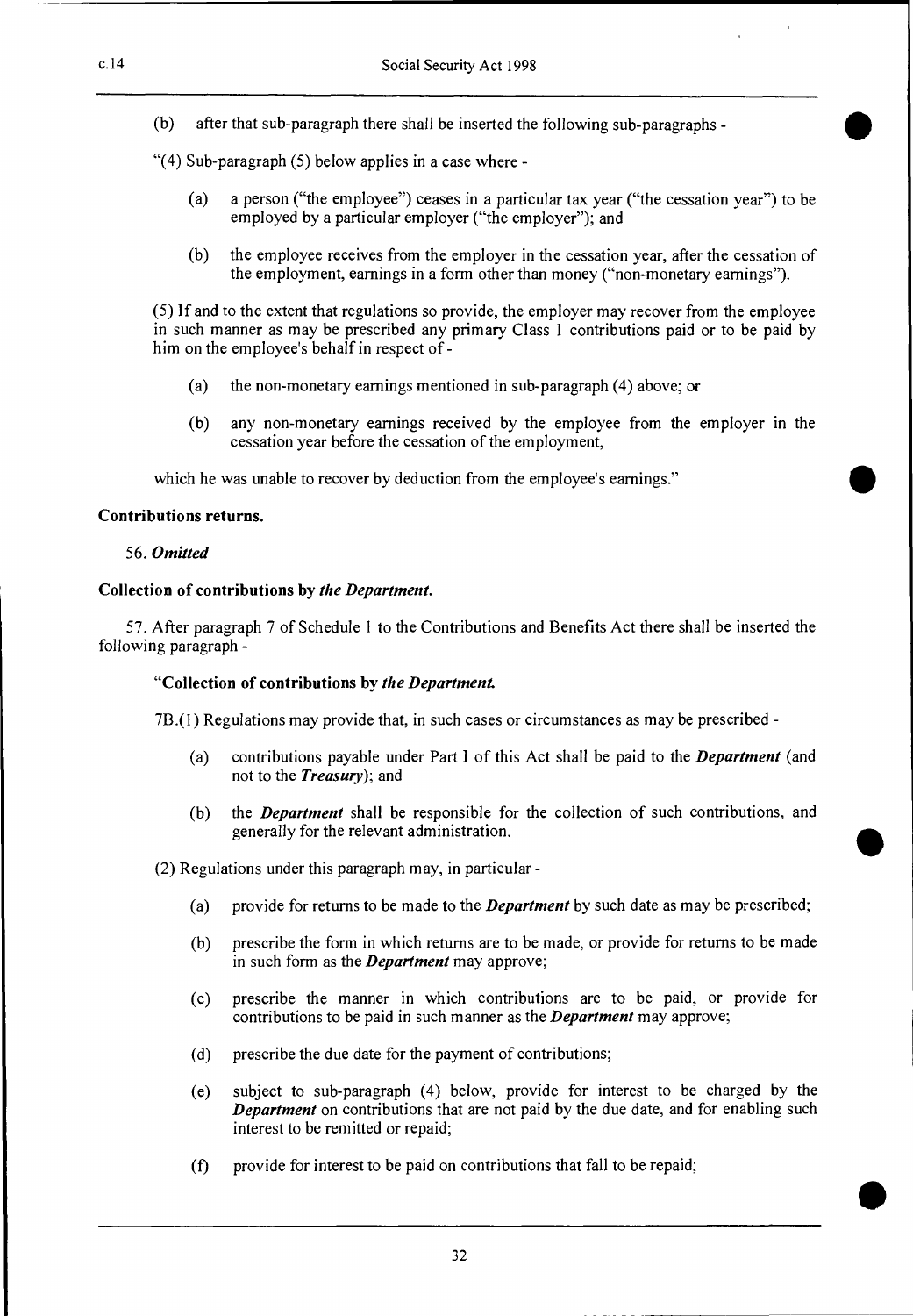- (g) provide for determining the date from which interest to be charged or paid pursuant to regulations under paragraph (e) or (f) above is to be calculated;
- (h) provide for penalties to be imposed in respect of a person who
	- (i) fails to submit, within the time allowed, a return required to be made in accordance with regulations under paragraph (a) above;
	- (ii) in making such a return, fraudulently or negligently fails to provide any information or computation that he is required to provide;
	- (iii) in making such a return, fraudulently or negligently provides any incorrect information or computation; or
	- (iv) fails to pay Class 2 contributions by the due date;
- (i) provide for a penalty imposed pursuant to regulations under paragraph (h) above to carry interest from the date on which it becomes payable until payment.

(3) Where -

- (a) a decision relating to contributions falls to be made under section *7A, 7B or 7C* of the Social Security Act 1998; and
- (b) the decision will affect a person's liability for, or the amount of, any interest due in respect of those contributions,

regulations under sub-paragraph (2)(e) above shall not require any such interest to be paid until the decision has been made.

(4) Regulations under sub-paragraph (2)(e) above may provide that, in such cases or circumstances as may be prescribed, interest under those regulations may be charged by the *Treasury* (instead of the *Department)* as if the regulations were made by virtue of paragraph 6 above.

(5) Regulations under sub-paragraph (2)(h) above shall -

- (a) prescribe the rates of penalty, or provide for how they are to be ascertained;
- (b) subject to sub-paragraph (6) below, provide for the penalty to be imposed by the *Department -* 
	- (i) within six years after the date on which the penalty is incurred; or
	- (ii) where the amount of the penalty is to be ascertained by reference to the amount of any contributions payable, at any later time within three years after the final determination of the amount of those contributions;
- (c) provide for determining the date on which, for the purposes of paragraph (b) above, the penalty is incurred;
- (d) prescribe the means by which the penalty is to be enforced; and
- (e) provide for enabling the *Department,* in *its* discretion, to mitigate or to remit the penalty, or to stay or to compound any proceedings for it.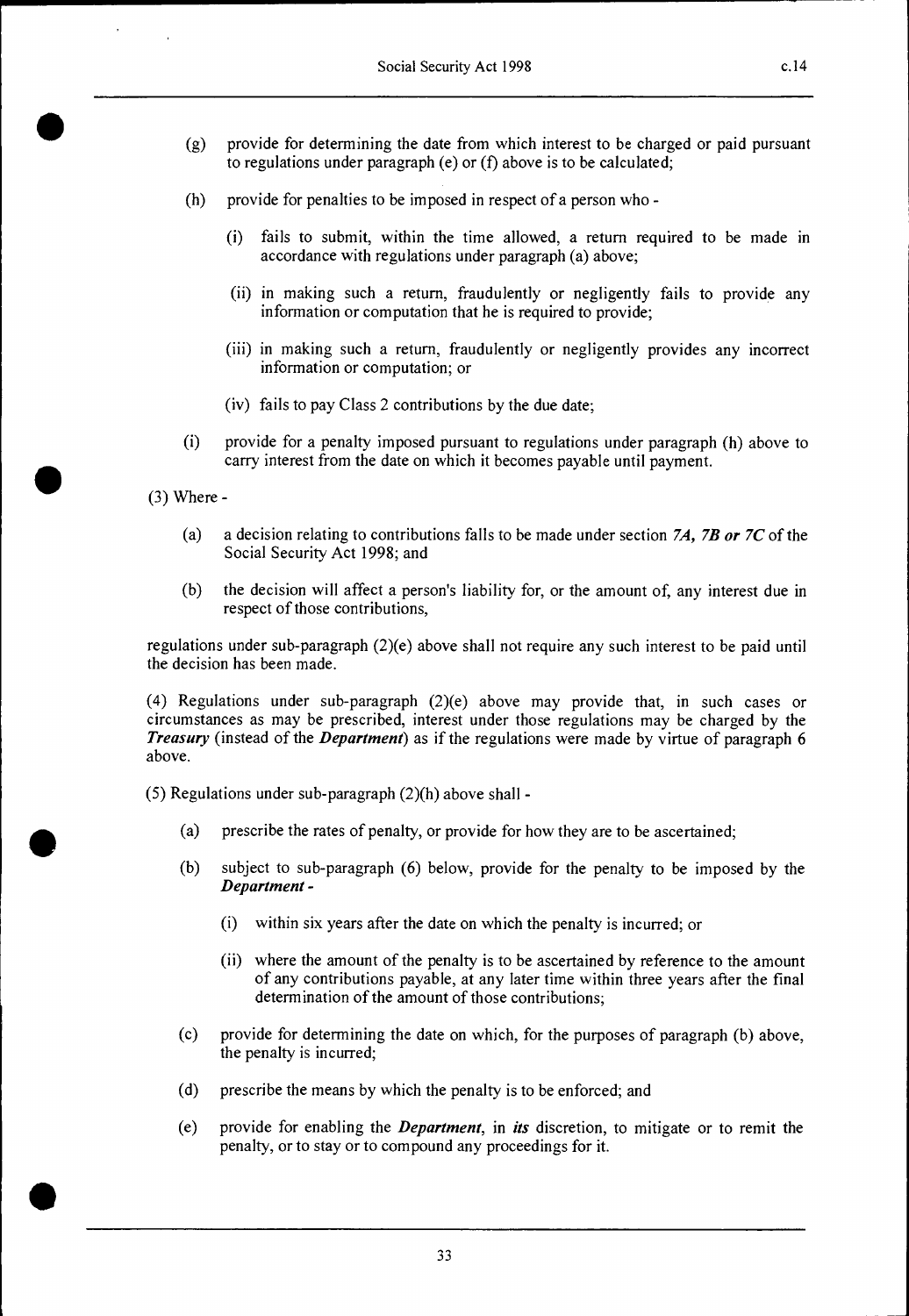(6) Regulations under sub-paragraph  $(2)(h)(ii)$  or (iii) above may provide that, in such cases or circumstances as may be prescribed, penalties under those regulations may be imposed by the *Treasury* (instead of the *Department)* as if the return in question were a contributions return within the meaning of paragraph 7 above.

•

•

•

(7) Section 12 above shall not apply in relation to Class 2 contributions in respect of which the *Department* charges interest or imposes a penalty pursuant to regulations under paragraph (e) or (h) of sub-paragraph (2) above.

(8) Interest or penalties may be charged by virtue of regulations under this paragraph in respect of a period before the coming into force of section 57 of the Social Security Act 1998 but only to the extent that interest or penalties would have been chargeable if the contributions in question had been recoverable, in respect of that period, by virtue of regulations under paragraph 6 above.

(9) Any reference to contributions in sub-paragraph (1) above shall be construed as including a reference to any interest or penalty payable, in respect of contributions, by virtue of regulations under paragraph (e) or (h) of sub-paragraph (2) above.

(10) The rate of interest applicable for any purpose of this paragraph shall be the rate from time to time prescribed.

#### **Interest and penalties chargeable concurrently with Inland Revenue.**

#### *58. Omitted*

#### **Levy of class 4 contributions with income tax.**

*59. Omitted* 

*Amendments of Administration Act.* 

#### **Breach of regulations.**

# *60. Omitted*

# **Offences and penalties relating to contributions.**

#### *61. Omitted*

# **Evidence of non-payment.**

62.(1) For subsection (1) of section 118 of the Administration Act (evidence of non-payment) there shall be substituted the following subsections -

"(1) A certificate of an authorised officer that any amount by way of contributions, or by way of interest or penalty in respect of contributions, which a person is liable to pay to the *Department*  for any period has not been paid -

- (a) to the officer; or
- (b) to the best of his knowledge and belief, to any other person to whom it might lawfully be paid,

shall until the contrary is proved be sufficient evidence in any proceedings before any court that the sum mentioned in the certificate is unpaid and due.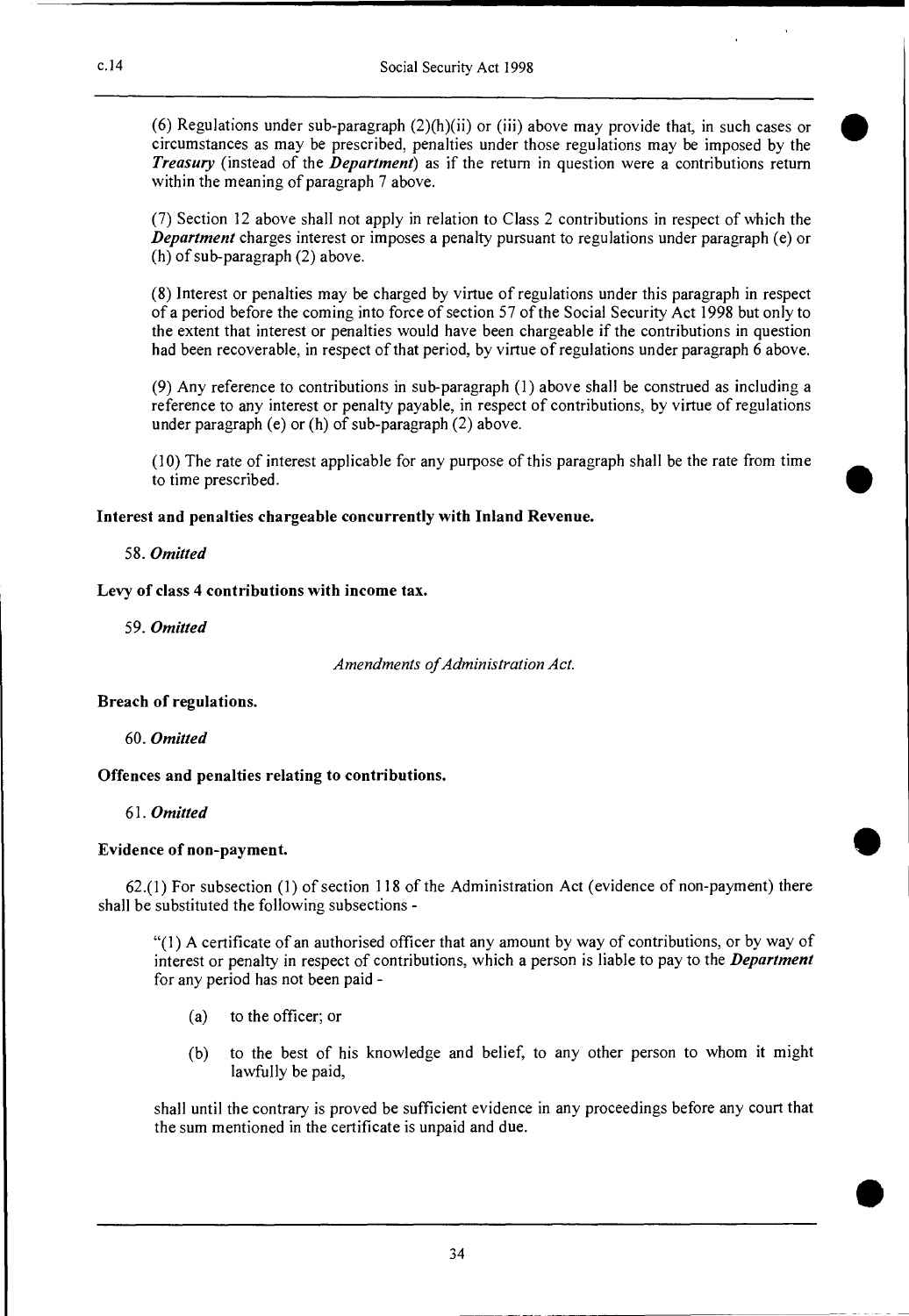(1A) Subsection (2) below applies with respect to any period during which, under regulations made by virtue of paragraph 6(1) of Schedule 1 to the Contributions and Benefits Act (deduction with *income tax instalments*), contributions fall to be paid in like manner as income tax."

(2) In subsection (3) of that section, after the words "such a certificate", in the first place where they occur, there shall be inserted the words "as is mentioned in subsection (1) or (2) above".

(3) In subsection (4) of that section, the words "for a particular contribution card or", and the words "the card in question or", shall cease to have effect.

(4) After subsection (6) of that section there shall be inserted the following subsection -

"(7) In this section "authorised officer" means *-* 

- *(a) an officer authorised by the Department; or*
- *(b) the Assessor of Income Tax; or*
- *(c) an officer authorised by the Assessor of Income Tax,*

for the purposes of this section."

#### **Recovery of contributions.**

63. - 65. *Omitted* 

#### **Payments of certain contributions out of the** *Manx National Insurance Fund.*

66.(1) Subsection (4) of section 163 of the Administration Act (general financial arrangements) shall have effect, and shall be deemed always to have had effect, as if -

- (a) for the words "a secondary contributor" there were substituted the words "any person"; and
- *(b) Omitted.*

(2) Subsection (2) of section 1 of the Social Security (Miscellaneous Provisions) Act 1977 (from which subsection (4) of section 163 is derived) shall be deemed to have had effect with the same amendments as from the commencement of the Social Security (Contributions) Act 1991.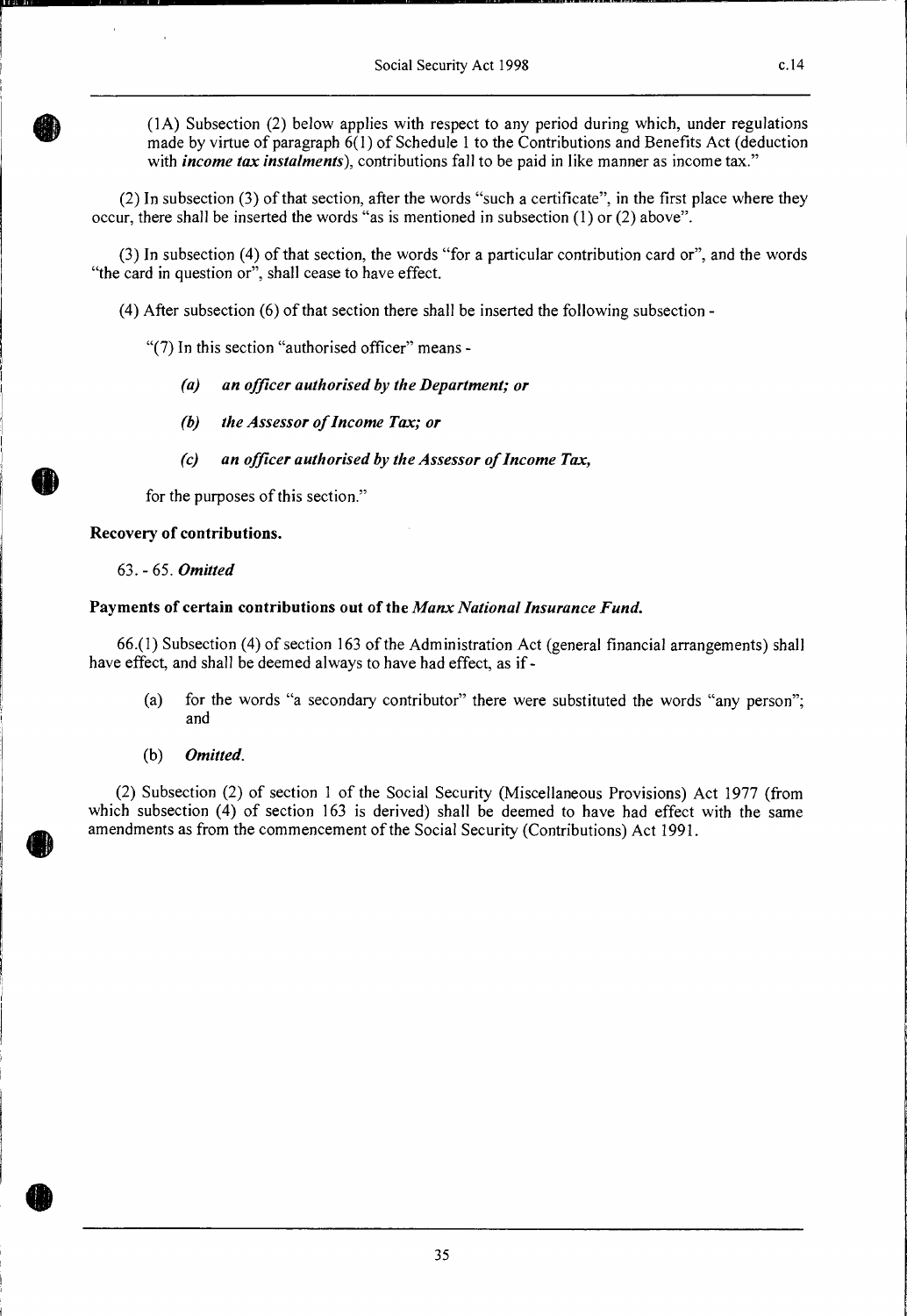# **Part III**

# **Benefits**

*Amendments etc. of Contributions and Benefits Act* 

#### **Daily rate of maternity allowance.**

67. In subsection (5) of section 35 of the Contributions and Benefits Act (maternity allowance), for paragraphs (a) and (b) there shall be substituted the words "the amount payable by way of that allowance for any day shall be taken as one seventh of the weekly rate of the allowance".

#### **Rates of short-term incapacity benefit.**

68. For subsection (4) of section 44 of the Contributions and Benefits Act (Category A retirement pension) there shall be substituted the following subsection -

"(4) The weekly rate of the basic pension shall be *66.75* except that, so far as the sum is relevant for the purpose of calculating the lower rate of short-term incapacity benefit under section 30B(3) above, it shall be *64.05.* 

In this subsection "the lower rate" means the rate payable for the first 196 days of entitlement in any period of incapacity for work."

69. - 71. *Omitted* 

#### **Power to reduce child benefit for lone parents.**

72.(1) Regulations may revoke any provision of regulations which prescribes a higher rate of child benefit in the case of a lone parent, notwithstanding anything in section 145(4) of the Contributions and Benefits Act (which precludes regulations from prescribing a rate lower than the rate it replaces).

(2) In this section "lone parent" means a parent who -

- (a) has no spouse or is not living with his spouse; and
- (b) is not living with any other person as his spouse.

# **Statutory sick pay not precluded by maternity allowance**

*73. Omitted* 

*Amendments of Administration Act.* 

#### **Provision of information.**

74. In subsection (1) of section 5 of the Administration Act (regulations about claims for and payments of benefit), there shall be inserted after paragraph (h) the following paragraph -

- "(hh) for requiring such person as may be prescribed in accordance with the regulations to furnish any information or evidence needed for a determination whether a decision on an award of benefit to which this section applies -
	- (i) should be revised under section 9 of the Social Security Act 1998; or
	- (ii) should be superseded under section 10 of that Act."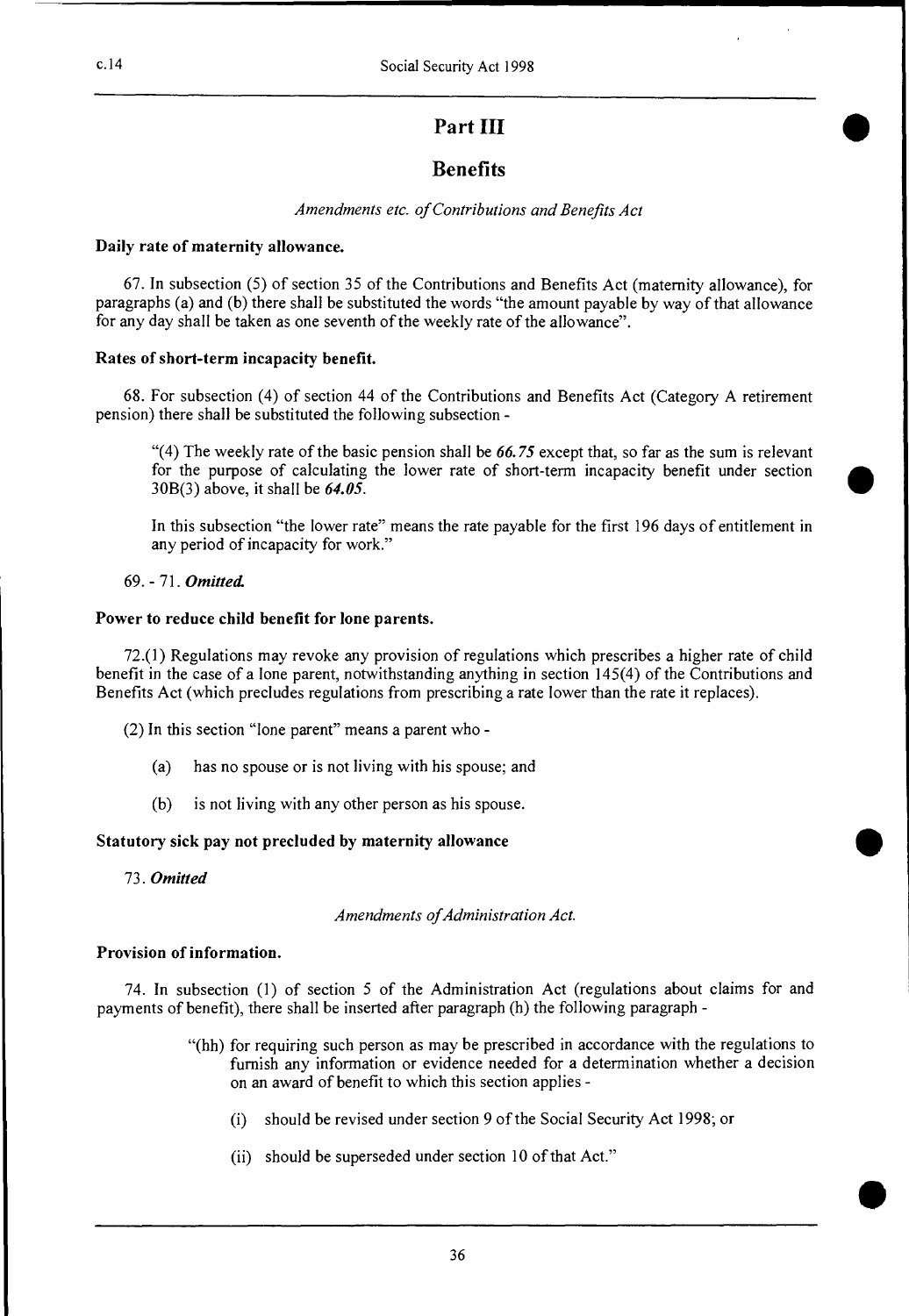• **Overpayments out of social fund.** 

*75. Omitted* 

 $\lambda_{\rm max}$  ,  $\lambda_{\rm max}$ 

**Power to anticipate pensions up-rating order.** 

*76. Omitted* 

•

•

 $\bar{\nu}$  $\tilde{\tau}$ 

•

 $\ddot{\phantom{0}}$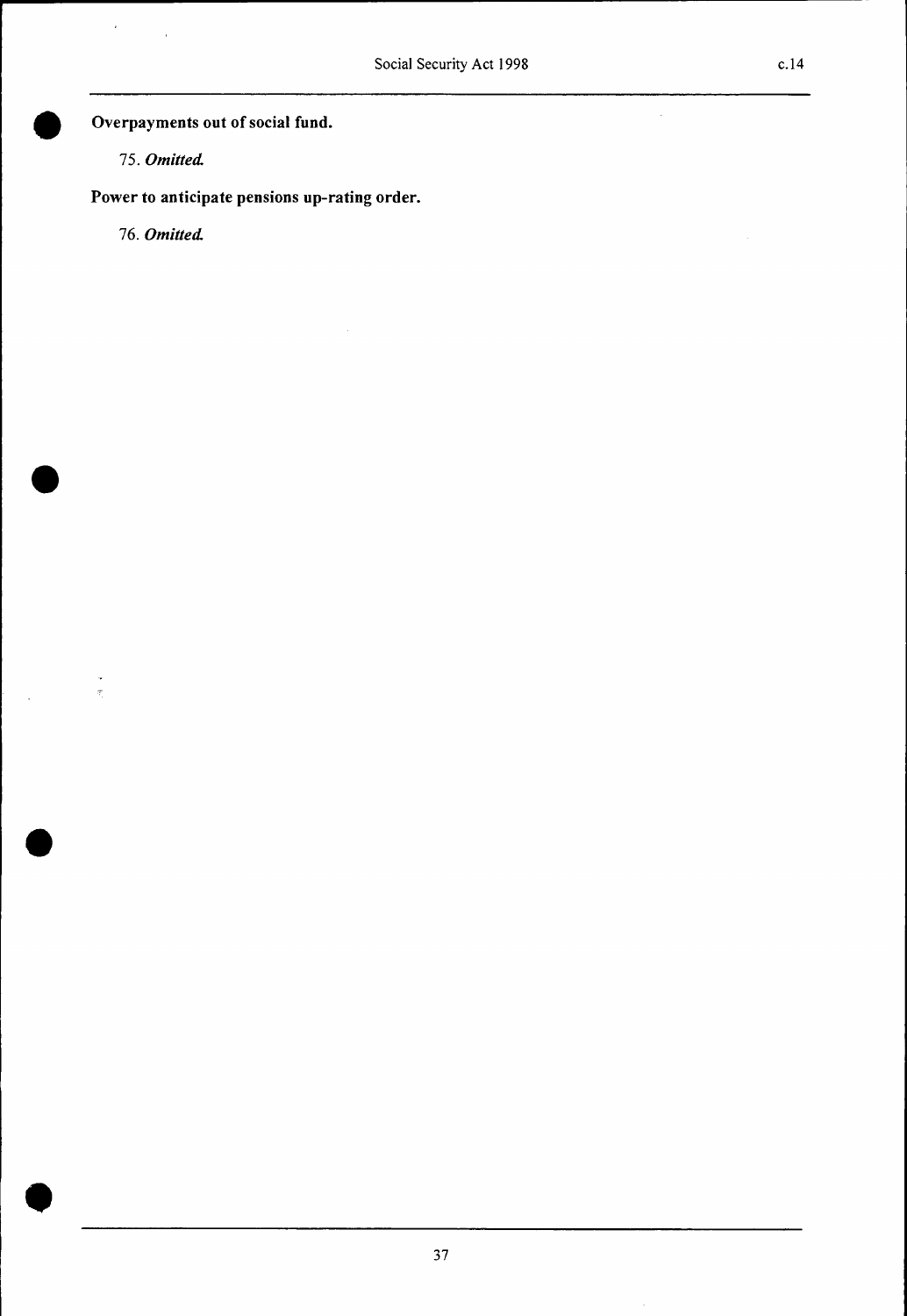# **Part IV**

# **Miscellaneous and Supplemental.**

**Pilot schemes.** 

*77. Omitted* 

**Expenditure for facilitating transfer of functions.** 

*78. Omitted* 

#### **Regulations and orders.**

*79. Any Order or Regulation made under this Act shall not have effect unless it is approved by Tynwald* 

**Parliamentary control of Regulations.** 

*80. Omitted* 

**Reports by Secretary of State.** 

*81. Omitted* 

*Financial* **provisions.** 

82.(1) There shall be paid out of money provided by *Tynwald* -

- (a) any expenditure incurred by the *Department* under or by virtue of this Act; and
- (b) any increase attributable to this Act in the sums which under any other Act are payable out of money so provided.

(2) There shall be paid out of or into the *Manx National Insurance Fund* any increase attributable to this Act in the sums which under any other Act are payable out of or into that Fund.

#### **Transitory provisions.**

*83. Omitted.* 

#### **Interpretation : general.**

84. In this Act -

"the Administration Act" means the Social Security Administration Act 1992;

"the Contributions and Benefits Act" means the Social Security Contributions and Benefits Act 1992;

"the Jobseekers Act" means the Jobseekers Act 1995;

"prescribe" means prescribe by regulations;

# **Provisions for Northern Ireland.**

*85. Omitted*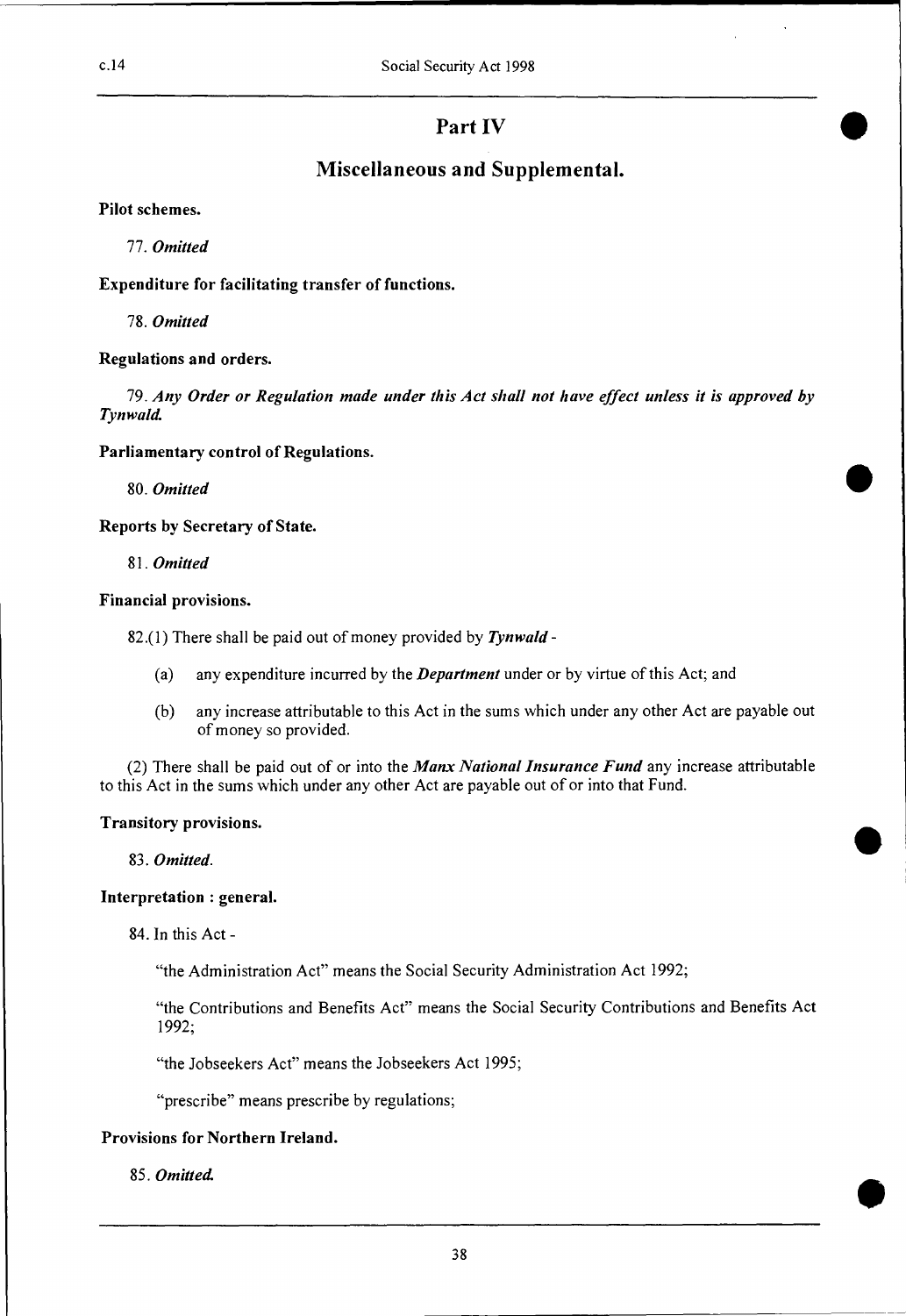### **Minor and consequential amendments and repeals.**

86.(1) The enactments mentioned in Schedule 7 to this Act shall have effect subject to the amendments there specified, being minor amendments and amendments consequential on the provisions of this Act.

(2) The enactments mentioned in Schedule 8 to this Act, which include some that are spent, are hereby repealed to the extent specified in the third column of that Schedule.

#### **Short title, commencement and extent.**

 $\bar{t}$ 

87.(1) This Act may be cited as the Social Security Act 1998.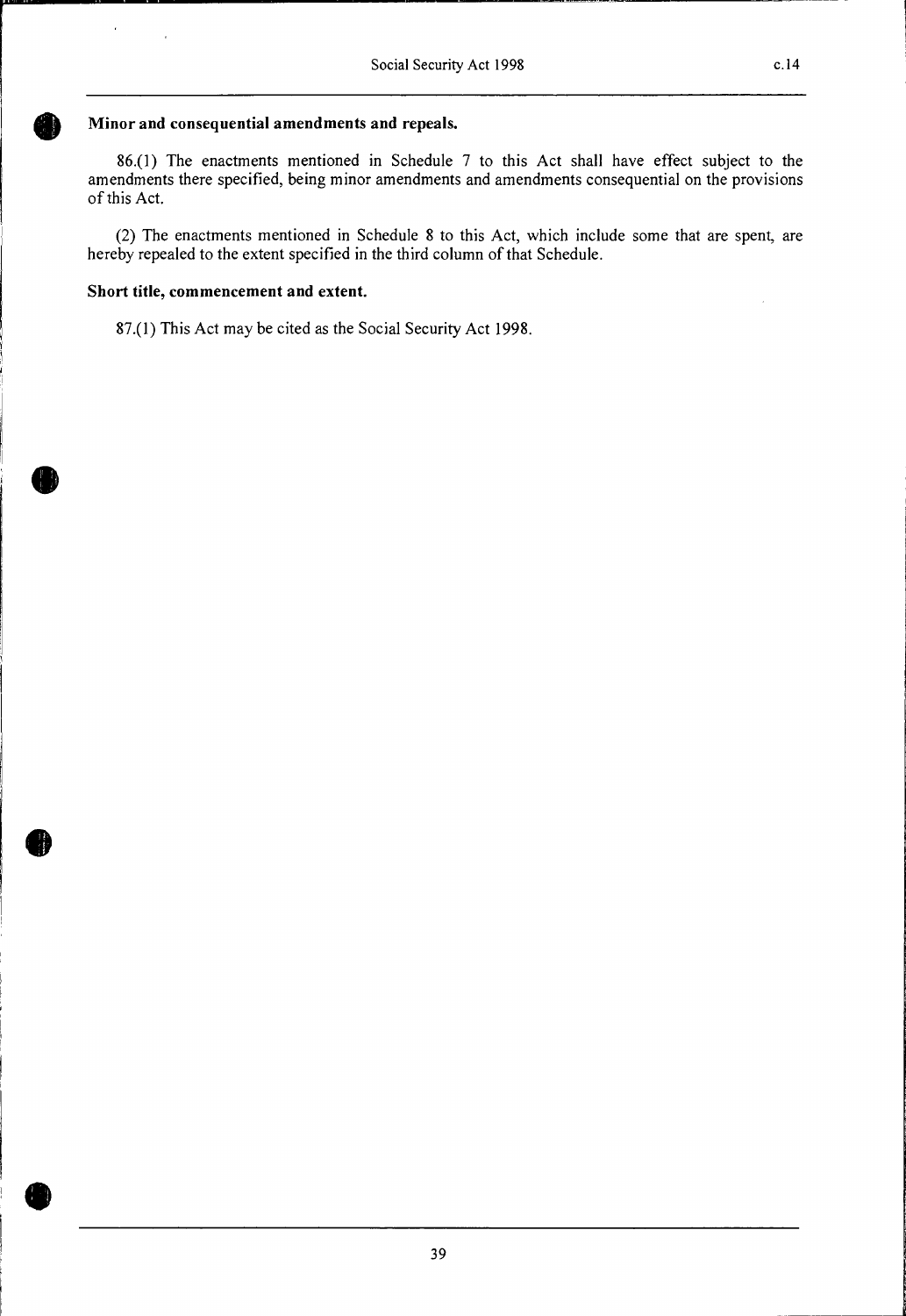#### **SCHEDULE 1**

#### **Appeal tribunals : supplementary provisions**

*Tenure of office* 

*1. Omitted.* 

*Remuneration etc.* 

- 2. *Omitted.*
- 3. *The Department shall be required to pay* 
	- *(a) to any person appointed under this Act as an expert to any tribunal constituted under the Act, such remuneration and such travelling and other allowances;*
	- *(b) to any person required to attend at any proceedings or inquiry, such travelling and other allowances; and*
	- *(c) such other expenses in connection with the work of any person, or inquiry appointed or constituted under any provision of the Act,*

*as the Treasury may determine* 

4. -

- *(1) The Department may pay to persons required under this Act (whether for the purposes of this Act or otherwise) to attend for, or to submit themselves to, a medical or other examination or treatment such travelling and other allowances as the Department may, with the consent of the Treasury, determine.*
- (2) In this paragraph references to travelling and other allowances include references to compensation for loss of remunerative time but such compensation shall not be paid to any person in respect of any time during which he is in receipt of remuneration under paragraph 3 above.

5. -

- (1) Subject to sub-paragraph (2) below, the *Department* may pay such other expenses in connection with the work of any person, tribunal appointed or constituted under any provision of this Part as *it* may determine.
- (2) Expenses are not payable under sub-paragraph (1) above in connection with the work of a tribunal presided over by a Social Security Commissioner.

*Officers and staff* 

6. *Omitted.* 

#### *Functions of a Chairman*

- 7. The *Chairman* shall ensure that appropriate steps are taken by an appeal tribunal to secure the confidentiality, in such circumstances as may be prescribed, of any prescribed material or any prescribed classes or categories of material.
- 8. 9. *Omitted.*

*Clerks of tribunals and other administrative arrangements* 

 $11. -$ 

*(I) The Civil Service Commission shall assign a clerk to service the appeal tribunals.*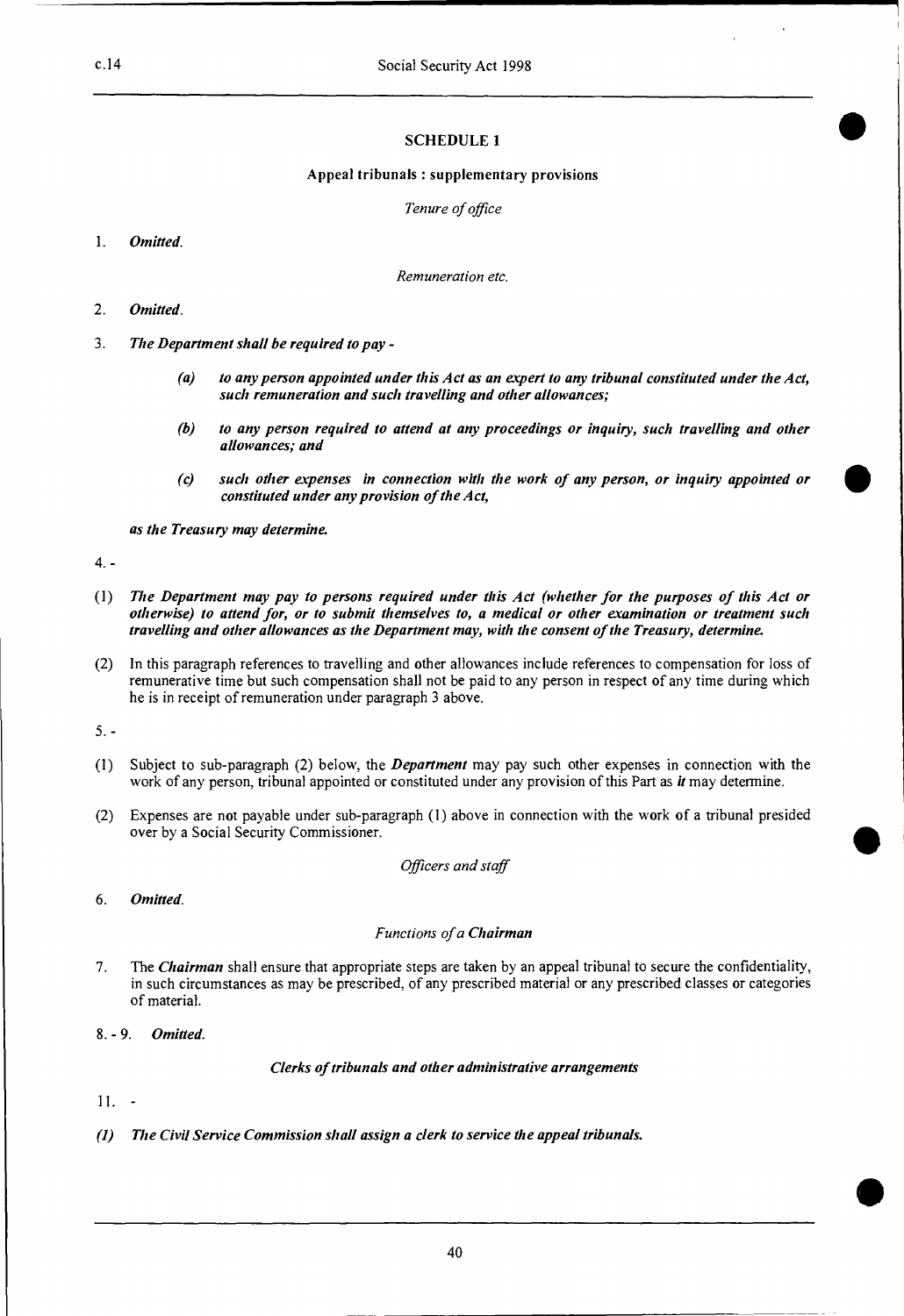• *(2) It shall be the duty of the clerk of the tribunal to summon to serve on a tribunal -* 

- *(a) a tribunal chairman from the panel constituted under section 5 above; and*
- *(b) tribunal members from the panel constituted under section 6 above.*
- *(3) It shall be the duty of the Department* 
	- *(a) to arrange* 
		- *(1) such meetings of chairmen and members of appeal tribunals; and*
		- *(ii) such training for such chairmen and members,*

*as it considers appropriate; and* 

*(b) to secure that such works of reference relating to social security law as it considers appropriate are available for the use of chairmen and members of appeal tribunals.* 

*Delegation of certain functions of appeal tribunals* 

# $\bullet$  12. -

•

- (1) The *Department* may by regulations provide
	- (a) for officers authorised by the *Department* to make any determinations which fall to be made by an appeal tribunal and which do not involve the determination of any appeal, application for leave to appeal or reference;
	- (b) for the procedure to be followed by such officers in making such determinations;
	- (c) for the manner in which such determinations by such officers may be called in question.
- (2) A determination which would have the effect of preventing an appeal, application for leave to appeal or reference being determined by an appeal tribunal is not a determination of the appeal, application or reference for the purposes of sub-paragraph (1) above.

#### *Certificates*

- 
- 13. A document bearing a certificate which -<br>
(a) is signed by a person authorised in that behalf by the *Department*; and<br>
(b) states that the document, apart from the certificate is a record of a
	- states that the document, apart from the certificate, is a record of a decision of an appeal tribunal, an *adjudication officer, or the Department,*

shall be conclusive evidence of the decision and a certificate purporting to be so signed shall be deemed to be so signed unless the contrary is proved.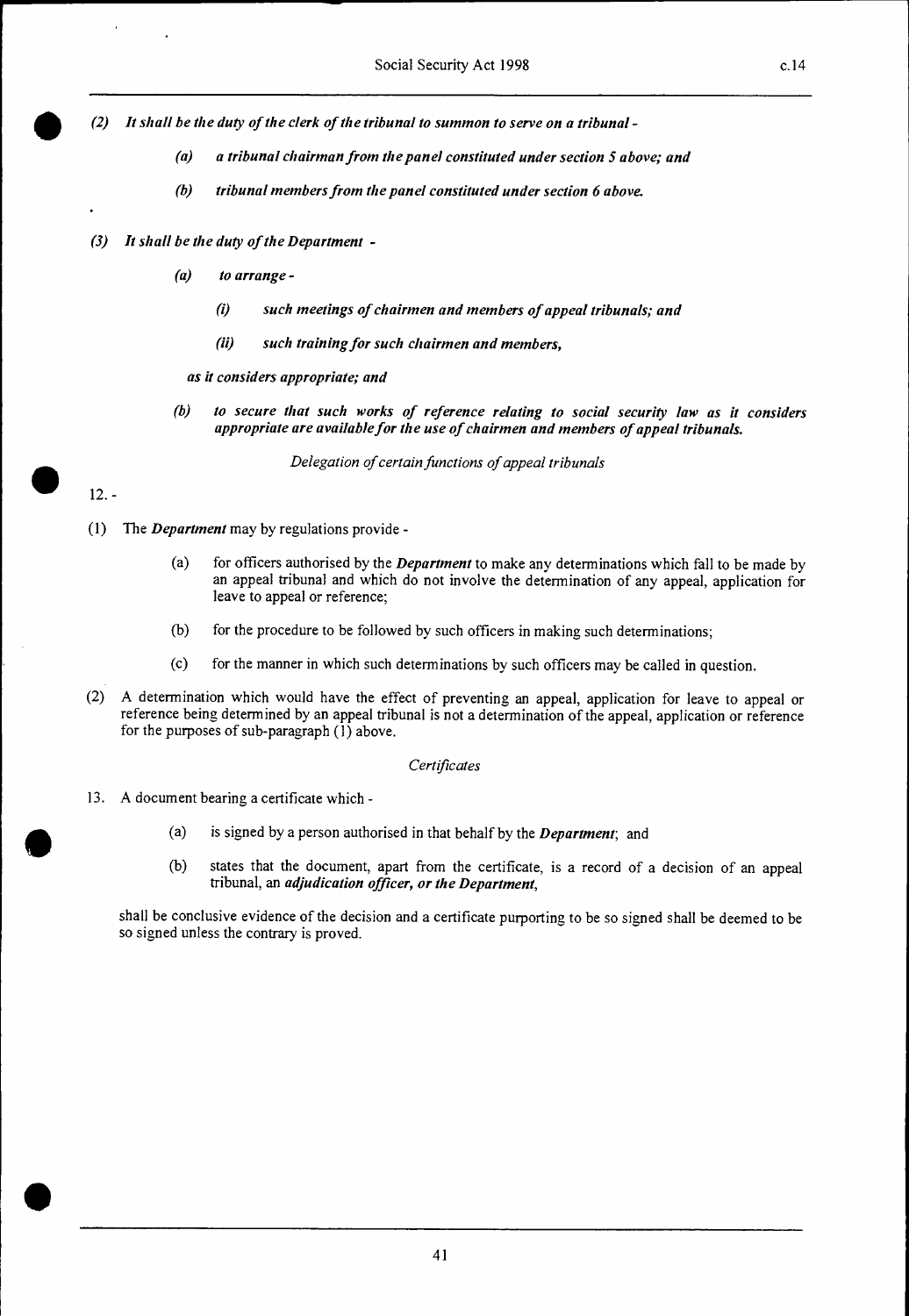#### **SCHEDULE 2**

#### **Decisions against which no appeal lies**

*Jobseeker's allowance for persons under 18* 

- I. In relation to a person who has reached the age of 16 but not the age of 18, a decision
	- (a) whether section 16 of the Jobseekers Act is to apply to him; or
	- (b) whether to issue a certificate under section 17(4) of that Act.

#### *Christmas bonus*

2. A decision whether a person is entitled to payment under section 148 of the Contributions and Benefits Act.

#### *Priority between persons entitled to invalid care allowance*

3. A decision as to the exercise of the discretion under section 70(7) of the Contributions and Benefits Act.

#### *Priority between persons entitled to child benefit*

4. A decision as to the exercise of the discretion under paragraph 5 of Schedule 10 to the Contributions and **Benefits** Act.

#### *Persons treated as if present in the Isle of Man*

5. A decision whether to certify, in accordance with regulations made under section 64(1), 71(6), 113(1) or 119 of the Contributions and Benefits Act, that it is consistent with the proper administration of that Act to treat a person as though he were present in *the Isle of Man.* 

#### *Alteration of rates of benefit*

- 6. A decision as to the amount of benefit to which a person is entitled, where it appears to the *Department* that the amount is determined by -
	- (a) the rate of benefit provided for by law; or
	- (b) an alteration of a kind referred to in
		- (i) section 159(I)(b) of the Administration Act (income support); or
		- (ii) section 159A(1)(b) of that Act (jobseeker's allowance).

*Increases in income support due to attainment of particular ages* 

7. A decision as to the amount of benefit to which a person is entitled, where it appears to the *Department* that the amount is determined by the recipient's entitlement to an increased amount of income support or incomebased jobseeker's allowance in the circumstances referred to in section 160(2) or 160A(2) of the Administration Act.

*Reduction in accordance with reduced benefit direction* 

**8.** *Omitted.* 

*Power to prescribe other decisions* 

9. Such other decisions as may be prescribed.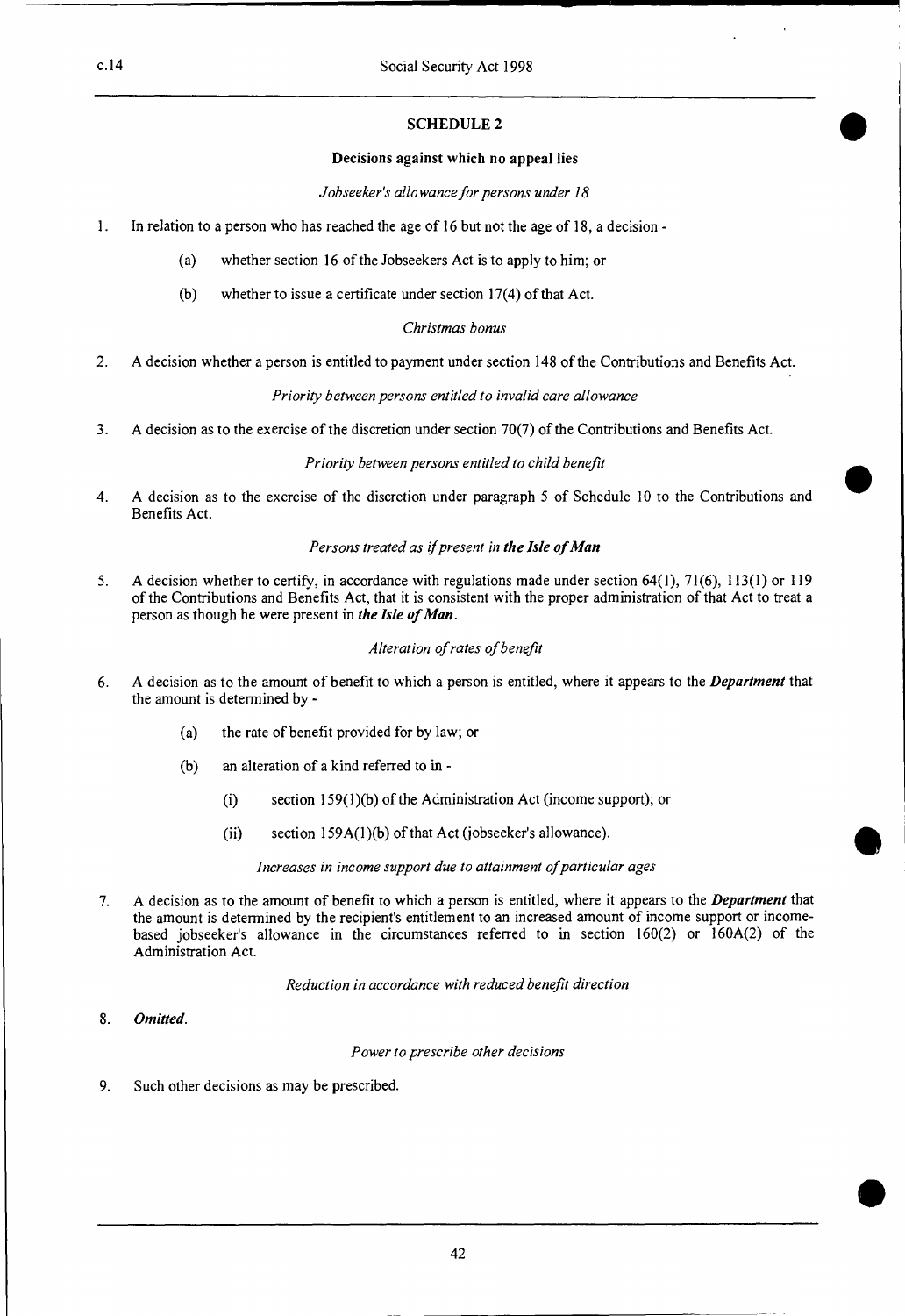#### **SCHEDULE 3**

#### **Decisions against which an appeal lies**

#### **Part I**

#### **Benefit decisions**

#### *Entitlement to benefit without a claim*

- 1 In such cases or circumstances as may be prescribed, a decision whether a person is entitled to a relevant benefit for which no claim is required.
- 2. If so, a decision as to the amount to which he is entitled.

#### *Payability of benefit*

- 3. A decision whether a relevant benefit (or a component of a relevant benefit) to which a person is entitled is not payable by reason of -
	- (a) any provision of the Contributions and Benefits Act by which the person is disqualified for receiving benefit;
	- (b) regulations made under section 72(8) of that Act (disability living allowance);
	- (c) regulations made under section 113(2) of that Act (suspension of payment); or
	- (d) section 19 of the Jobseekers Act (jobseeker's allowance).

#### *Payments to third parties*

4. Except in such cases or circumstances as may be prescribed, a decision whether the whole or part of a benefit to which a person is entitled is, by virtue of regulations, to be paid to a person other than him.

#### *Recovery of benefits*

- 5. A decision whether payment is recoverable under section 71 or 71A of the Administration Act.
- 6. If so, a decision as to the amount of payment recoverable.

#### *Industrial injuries benefit*

7. A decision whether an accident was an industrial accident for the purposes of industrial injuries benefit.

#### *Jobseekers' agreements*

8. A decision in relation to a jobseeker's agreement as proposed to be made under section 9 of the Jobseekers Act, or as proposed to be varied under section 10 of that Act.

#### *Power to prescribe other decisions*

9. Such other decisions relating to a relevant benefit as may be prescribed.

#### **Part II**

#### **Contributions decisions**

#### *Categorisation of earners*

10. - 21. *Omitted.* 

•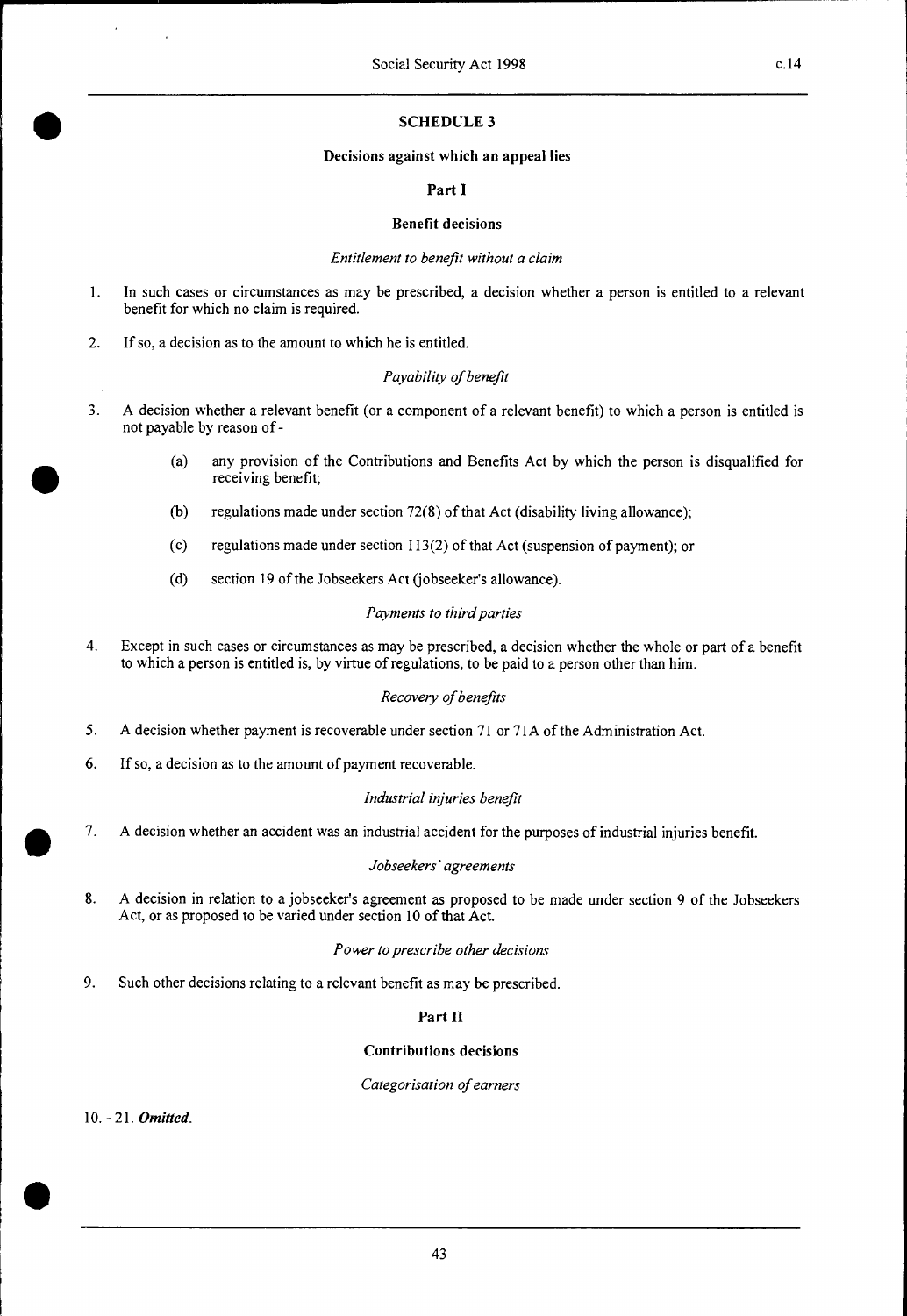#### *Liability of directors etc. for company's contributions*

- 22. Subject to the provisions of section 121D of the Administration Act, a decision as to the issue and content of a notice under section 121C(2) of that Act.
- 23. 28. *Omitted.*

#### *Power to prescribe other decisions*

29. Such other decisions relating to contributions as may be prescribed.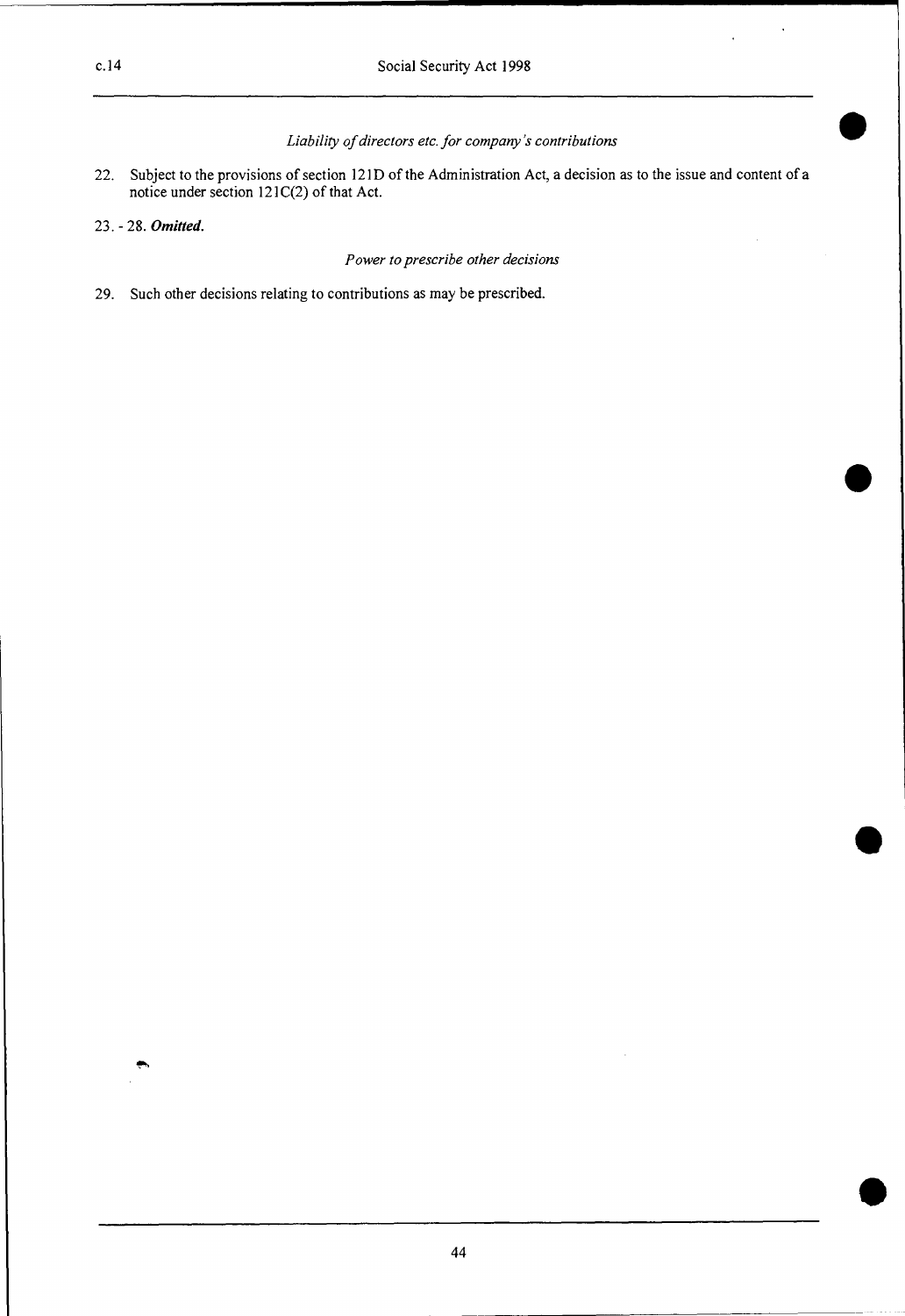#### **SCHEDULE 4**

#### **Social Security Commissioners**

*Appointment* 

 $1. -$ 

- *(1) The Governor* may from time to time appoint, from among persons who *are barristers, solicitors or advocates of not less than 10 years standing -* 
	- (a) a Social Security Commissioner; and
	- *(b) if the Governor thinks fit, a Deputy* Social Security Commissioner.
- (2) *If the Governor considers that, in order to facilitate the disposal of the business of Social Security Commissioners, he should make an appointment in pursuance of this sub-paragraph, he may appoint a barrister, advocate or solicitor of not less than ten years standing to be a Social Security Commissioner (but to be known as an Assistant Social Security Commissioner) for such period or on such occasions as the Governor thinks fit.*

(3) *Omitted.* 

#### *Remuneration etc.*

2. The *Department* shall pay to a Commissioner *(other than the High Bailiff)* such salary or other remuneration, and such expenses incurred in connection with the work of a Commissioner or any tribunal presided over by a Commissioner, as may be determined *by the Treasury.* 

 $3. -$ 

- (1) The *Department* may pay to any person who attends any proceedings under section 14 of this Act such travelling and other allowances as *it* may determine.
- (2) In this paragraph the reference to travelling and other allowances includes a reference to compensation for loss of remunerative time.

*Tenure of office* 

4. -

- *(1) Subject to the following provisions of this paragraph, a* Commissioner shall vacate *his* office on the day on which *he* attains the age of *72.*
- *(2) Where the Governor considers it desirable in the public interest to retain a Commissioner in office after the time at which he would be required by the preceding sub-paragraph to vacate it, the Governor may from time to time authorise the continuance of the Commissioner in office until any date not later than that on which the Commissioner attains the age of 75.*
- *(3) Subject to paragraph 1(2) above, a person who holds office as a Commissioner shall not practice as a barrister or advocate or act for any remuneration to himself as arbitrator, arbiter or referee or be directly or indirectly concerned in any matter as a conveyancer, notary public, solicitor or advocate.*

*5. -* 

(1) A Commissioner may be removed from office by the *Governor* on the ground of incapacity or misbehaviour.

*(2) Omitted.* 

*Delegation of functions* 

6. *Omitted.*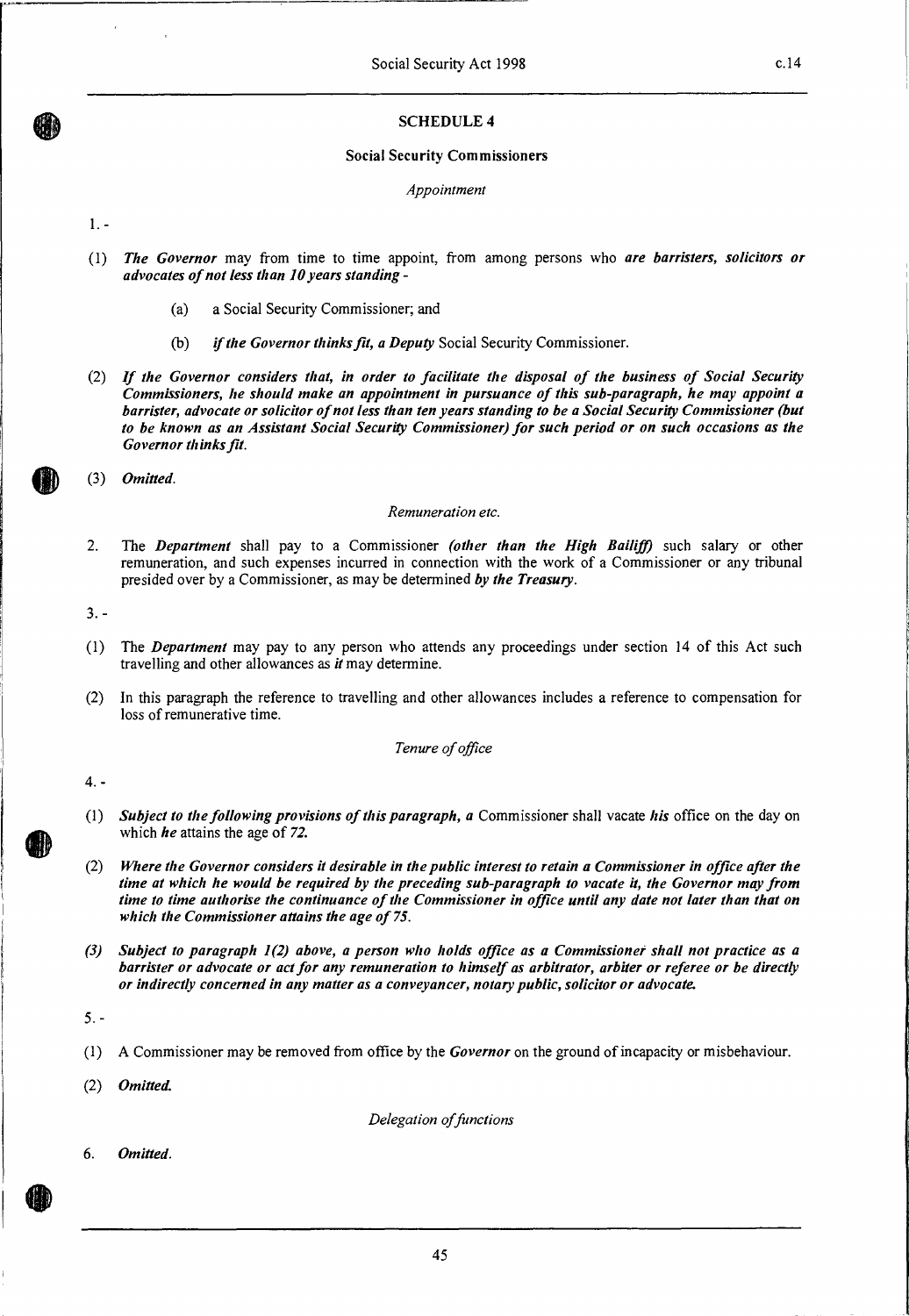#### *Certificates*

- 7. A document bearing a certificate which
	- (a) is signed by a person authorised in that behalf by the *Department;* and
	- (b) states that the document, apart from the certificate, is a record of a decision of a Commissioner,

shall be conclusive evidence of the decision and a certificate purporting to be so signed shall be deemed to be so signed unless the contrary is proved.

#### *Supplemental*

8. Where the *Governor* proposes to exercise a power conferred on him by paragraph 1(2) or 5(1) above, it shall be his duty to consult the *Attorney General* with respect to the proposal.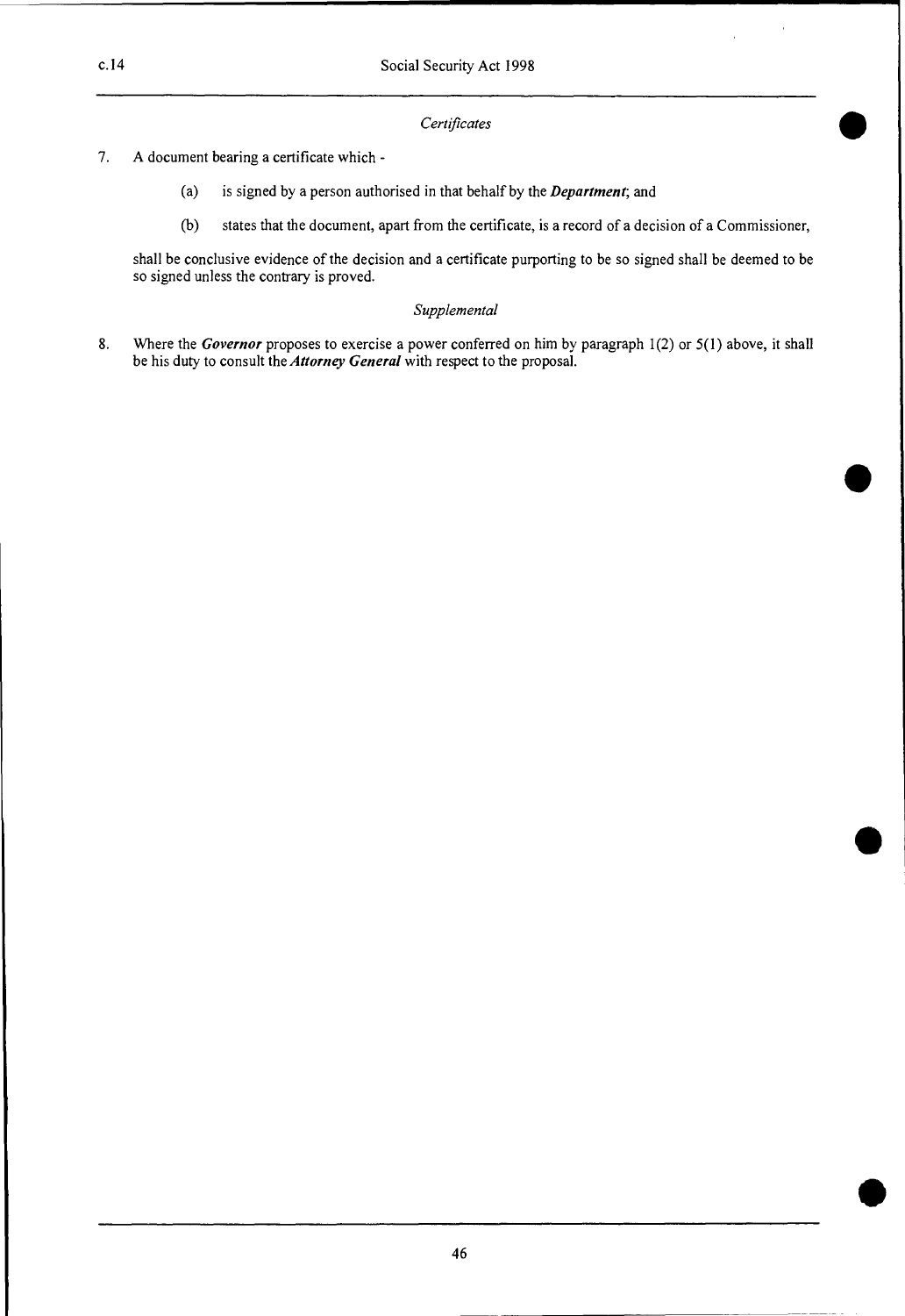#### **SCHEDULE 5**

#### **Regulations as to procedure: provision which may be made**

- 1. Provision prescribing the procedure to be followed in connection with
	- (a) the making of decisions or determinations by *the Department, an adjudication officer,* an appeal tribunal or a Commissioner; and
	- (b) the withdrawal of claims, applications, appeals or references falling to be decided or determined by *the Department, an adjudication officer,* an appeal tribunal or a Commissioner.
- 2. Provision as to the striking out or reinstatement of proceedings.
- 3. Provision as to the form which is to be used for any document, the evidence which is to be required and the circumstances in which any official record or certificate is to be sufficient or conclusive evidence.
- 4. Provision as to the time within which, or the manner in which
	- (a) any evidence is to be produced; or
	- (b) any application, reference or appeal is to be made.
- 5. Provision for summoning persons to attend and give evidence or produce documents and for authorising the administration of oaths to witnesses.
- 6. Provision with respect to the procedure to be followed on appeals to and in other proceedings before appeal tribunals.
- 7. *Omitted.*
- 8. Provision for empowering *the Chairman of* an appeal tribunal to give directions for the disposal of any purported appeal which *he* is satisfied that *the tribunal* does not have jurisdiction to entertain.
- 9. Provision for the non-disclosure to a person of the particulars of any medical advice or medical evidence given or submitted for the purposes of a determination.

#### **SCHEDULE 6**

**Transitory provisions** 

Omitted.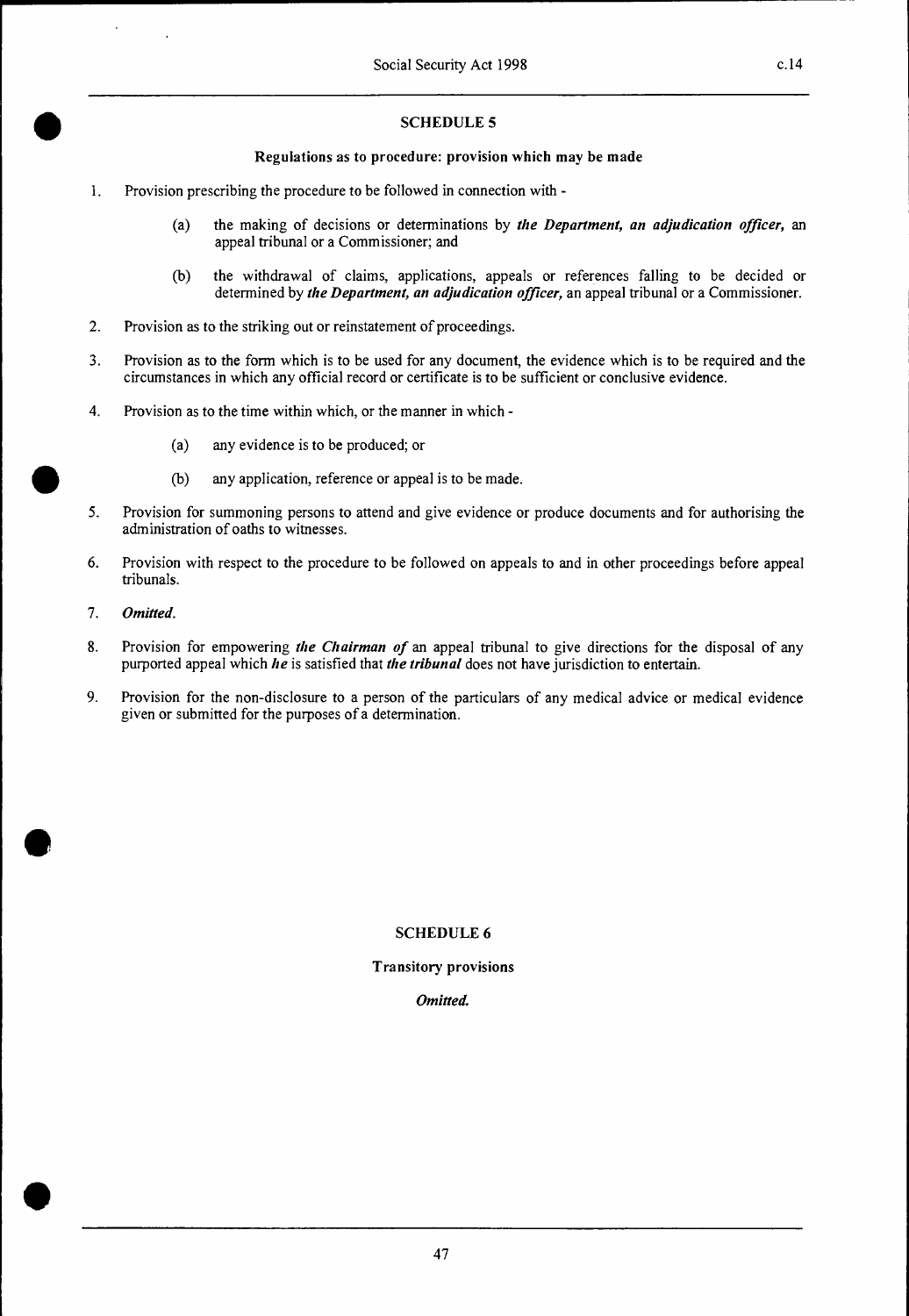#### **SCHEDULE 7**

#### **Minor and consequential amendments**

#### 1. - 58. *Omitted.*

- 59. After subsection (3) of section 14 of *the Contributions and Benefits Act* (restriction on right to pay Class 3 contributions) there shall be inserted the following subsection -
	- "(4) Where primary Class 1 contributions have been paid or treated as paid on any part of a person's earnings, subsection  $(1)(a)$  above shall have effect as if such contributions had been paid or treated as paid on so much of those earnings as did not exceed the upper earnings limit."
- 60. After subsection (5) of section 21 of that Act (contribution conditions) there shall be inserted the following subsection -
	- "(5A) Where primary Class 1 contributions have been paid or treated as paid on any part of a person's earnings, the following provisions, namely -
		- (a) subsection  $(5)(c)$  above;
		- (b) sections 22(1)(a) and (3)(a), 23(3)(a), 24(2)(a), 44(6)(a) and 45A(1)(a) below; and
		- (c) paragraphs  $2(4)(a)$  and  $(5)(a)$ ,  $4(2)(a)$ ,  $5(2)(b)$  and  $(4)(a)$  and  $7(4)(a)$  of Schedule 3 to this Act,

shall have effect as if such contributions had been paid or treated as paid on so much of the earnings as did not exceed the upper earnings limit."

- 61. In subsection (4) of section 22 of that Act (earnings factors), for the words "upon which" there shall be substituted the words "in respect of which".
- 62. In subsection (2) of section 54 of that Act (Category A and Category B retirement pensions: supplemental provisions), for the words "Part II of the Administration Act" there shall be substituted the words "Chapter II of Part **I** of the Social Security Act 1998".
- 63. In subsection (5)(c) of section 95 of that Act (relevant employments), after the words "the Administration Act" there shall be inserted the words ", or Chapter II of Part I of the Social Security Act 1998,".
- 64. In subsection (1)(b) of section 97 of that Act (accidents in the course of illegal employments), for the words "section 44 of the Administration Act" there shall be substituted the words "section 29 of the Social Security Act 1998".
- 65. In subsection (2) of section 109 of that Act (general provisions relating to benefit under section 108)
	- (a) in paragraph (a), for the words "or the Administration Act" there shall be substituted the words ", the Administration Act or Chapter II of Part **I** of the Social Security Act 1998";
	- (b) in paragraph (b), for the words "and that Act" there shall be substituted the words ", that Act and that Chapter";
	- (c) for the words "the Administration Act", in the second place where they occur, there shall be substituted the words "that Act and that Chapter"; and
	- (d) after the words "section 1" there shall be inserted the words "of that Act".
- 66. In subsection (3) of section 113 of that Act (general provisions as to disqualification and suspension), for the words "or the Administration Act" there shall be substituted the words ", the Administration Act or Chapter **II**  of Part I of the Social Security Act 1998".
- 67. In section 116 of that Act (Her Majesty's forces), for the words "the Administration Act" there shall be substituted the words "the Social Security Act 1998".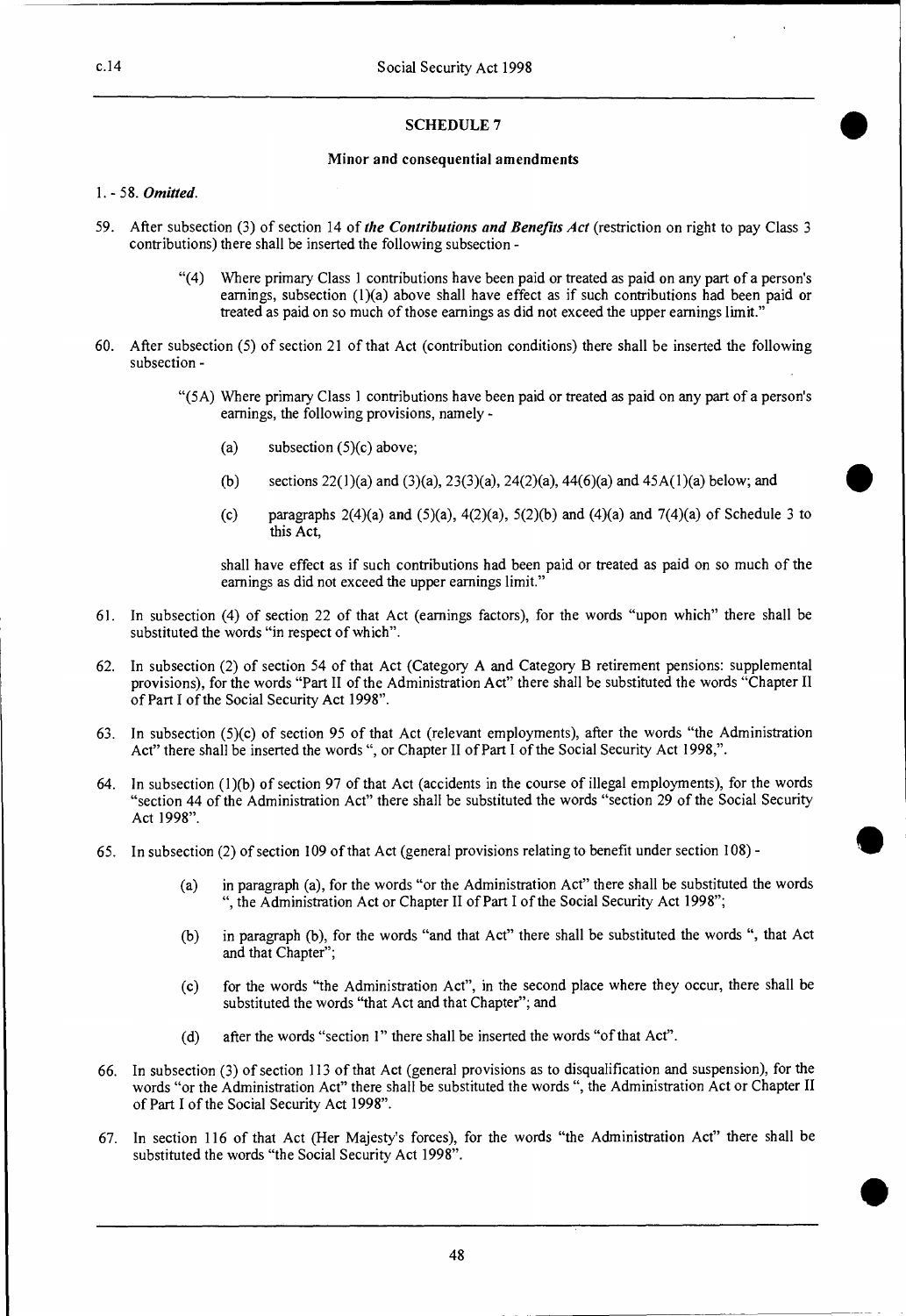- 68. In subsection (1) of section 117 of that Act (mariners, airmen etc.), for the words "provision of Part II of the Administration Act which replaces" there shall be substituted the words "provisions of Chapter II of Part I of the Social Security Act 1998 which correspond to".
- 69. In section 119 of that Act (persons outside *the Isle of Man),* for the words "provision of Part II of the Administration Act which replaces" there shall be substituted the words "provisions of Chapter II of Part I of the Social Security Act 1998 which correspond to".

#### 70. *Omitted.*

- 71. In subsection (1) of section 122 of that Act (interpretation of Parts I to VI and supplementary provisions) -
	- (a) in the definition of "entitled", for the words "and 68 of the Administration Act" there shall be substituted the words "of the Administration Act and section 27 of the Social Security Act 1998";
	- (b) the definitions of "initial primary percentage" and "main primary percentage" shall cease to have effect;
	- (c) for the definitions of "lower earnings limit" and "upper earnings limit" there shall be substituted the following definitions -

" "lower earnings limit", "upper earnings limit" and "earnings threshold" are to be construed in accordance with subsection (1) of section 5 above, and references to the lower or upper earnings limit, or to the earnings threshold, of a tax year are to whatever is (or was) for that year the limit or threshold in force under that subsection;";

- *(d) Omitted.*
- (e) in the definition of "primary percentage", for the words "section 8(1) and (2)" there shall be substituted the words "section 8(2)".

72. -

- *(1) In* subsection (1) of section 139 of that Act (Awards by Social Fund Officers), *for the words "a social fund officer" there shall be substituted the words "an adjudication officer".*
- (2) In subsection (2) of that section, for the words "A social fund officer" there shall be substituted the words "An *adjudication* officer".
- (3) (4) *Omitted.*
- (5) In subsection (5) of that section, for the words "the social fund officer" there shall be substituted the words "the *adjudication* officer".

73. -

- (1) In subsection (1) of section 140 of that Act (principles of determination), for the words "a social fund officer" there shall be substituted the words "an *adjudication* officer".
- (2) In subsection (2) of that section, for the words "A social fund officer" there shall be substituted the words "An *adjudication* officer".

(3) - (5) *Omitted.* 

74. *Omitted.* 

- 75. In subsection (1) of section 171 of that Act (interpretation of Part XII), in the definition of "employer", after the words "but for" there shall be inserted the words "the condition in".
- 76. In subsection (2) of section 171E of that Act (incapacity for work: disqualification etc.), for the words "Part II of the Administration Act" there shall be substituted the words "Chapter II of Part I of the Social Security Act 1998".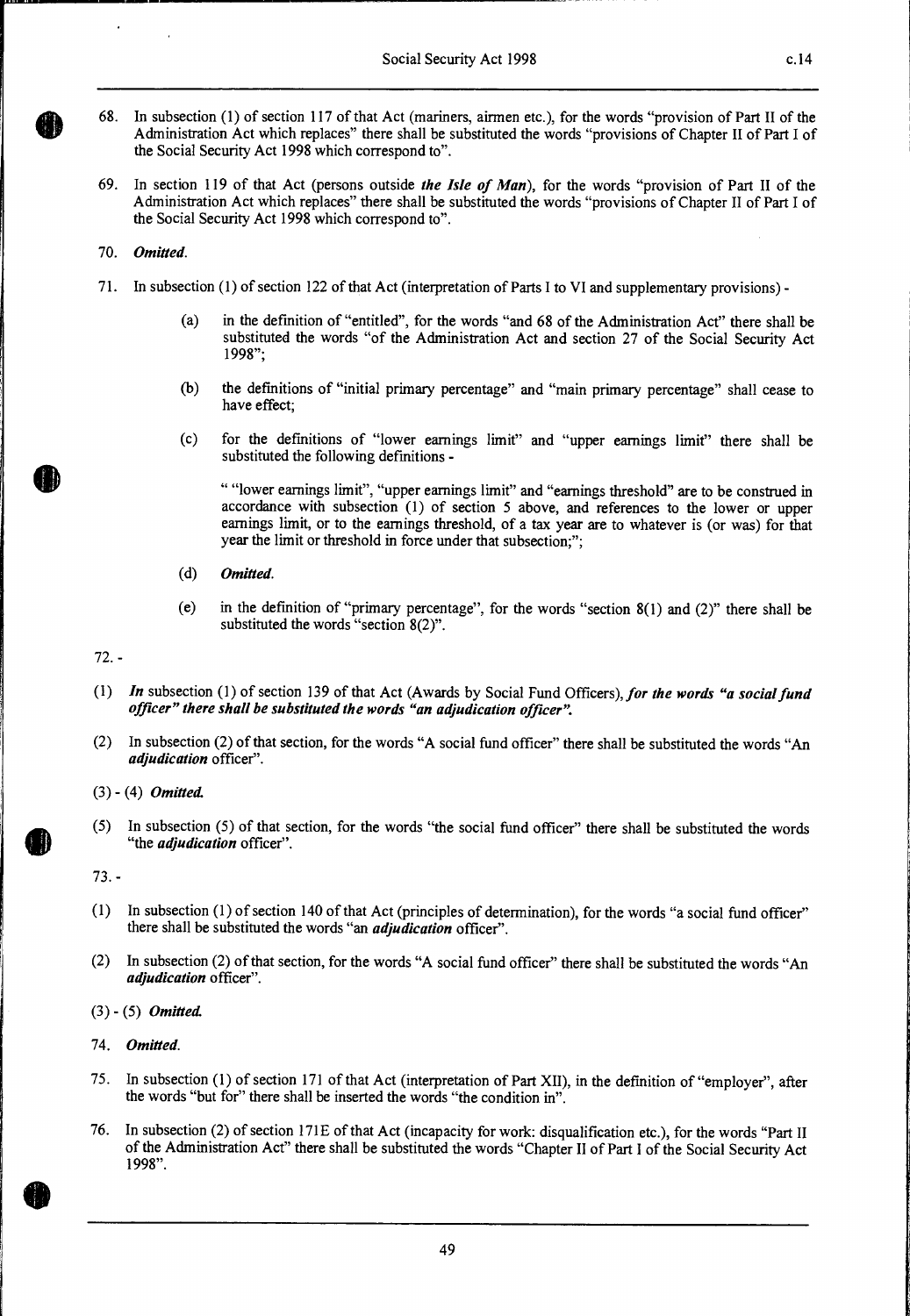#### 77. -

- (1) *Omitted.*
- (2) For sub-paragraph (2) of paragraph 1 of Schedule 1 to that Act there shall be substituted the following subparagraph -
	- "(2) Where earnings in respect of employments which include any contracted-out employment and any employment which is not a contracted-out employment are aggregated under subparagraph (1) above, then, except as may be provided by regulations -
		- (a) if the aggregated earnings exceed the current lower earnings limit, the amount of the primary Class 1 contribution in respect of the aggregated earnings shall be determined in accordance with sub-paragraph (3) below; and
		- (b) if the aggregated earnings exceed the current earnings threshold, the amount of the secondary Class 1 contribution in respect of the aggregated earnings shall be determined in accordance with sub-paragraph (6) below."
- (3) In sub-paragraph (3) of that paragraph, immediately before the words "does not exceed", in each place where they occur, there shall be inserted the words "exceeds the current lower earnings limit and".
- (4) In sub-paragraph (6) of that paragraph
	- (a) in paragraph (a), for the words "the APPS earnings" there shall be substituted the words "such part of the APPS earnings as exceeds the earnings threshold";
	- (b) in paragraphs (b) and (c), for the words "the part of the aggregated earnings attributable to such service" there shall be substituted the words "such part of the aggregated earnings attributable to such service as exceeds the earnings threshold"; and
	- (c) in paragraph (d), for the words "the remainder of the aggregated earnings" there shall be substituted the words "such part of the remainder of the aggregated earnings as exceeds the earnings threshold".
- (5 ) In sub-paragraph (1) of paragraph 3 of that Schedule, for the words "his own secondary contribution" there shall be substituted the words "any secondary contribution of his own".
- (6) (9) *Omitted.*
- *(10)* For sub-paragraph (4) of paragraph *6 of that Schedule* there shall be substituted the following paragraph
	- $"(4)$  Where -
		- (a) a decision relating to contributions falls to be made under section *7A, 7B or 7C* of the Social Security Act 1998; and
		- (b) the decision will affect a person's liability for, or the amount of, any interest due in respect of those contributions,

regulations under this paragraph shall not require any such interest to be paid until the decision has been made."

(11) - (16) *Omitted.* 

*Social Security Administration Act 1992 (c.5)* 

- 78. In subsection (2) of section 3 of the Administration Act (late claims for widowhood benefit where death is difficult to establish) -
	- (a) for paragraph (a) there shall be substituted the following paragraph -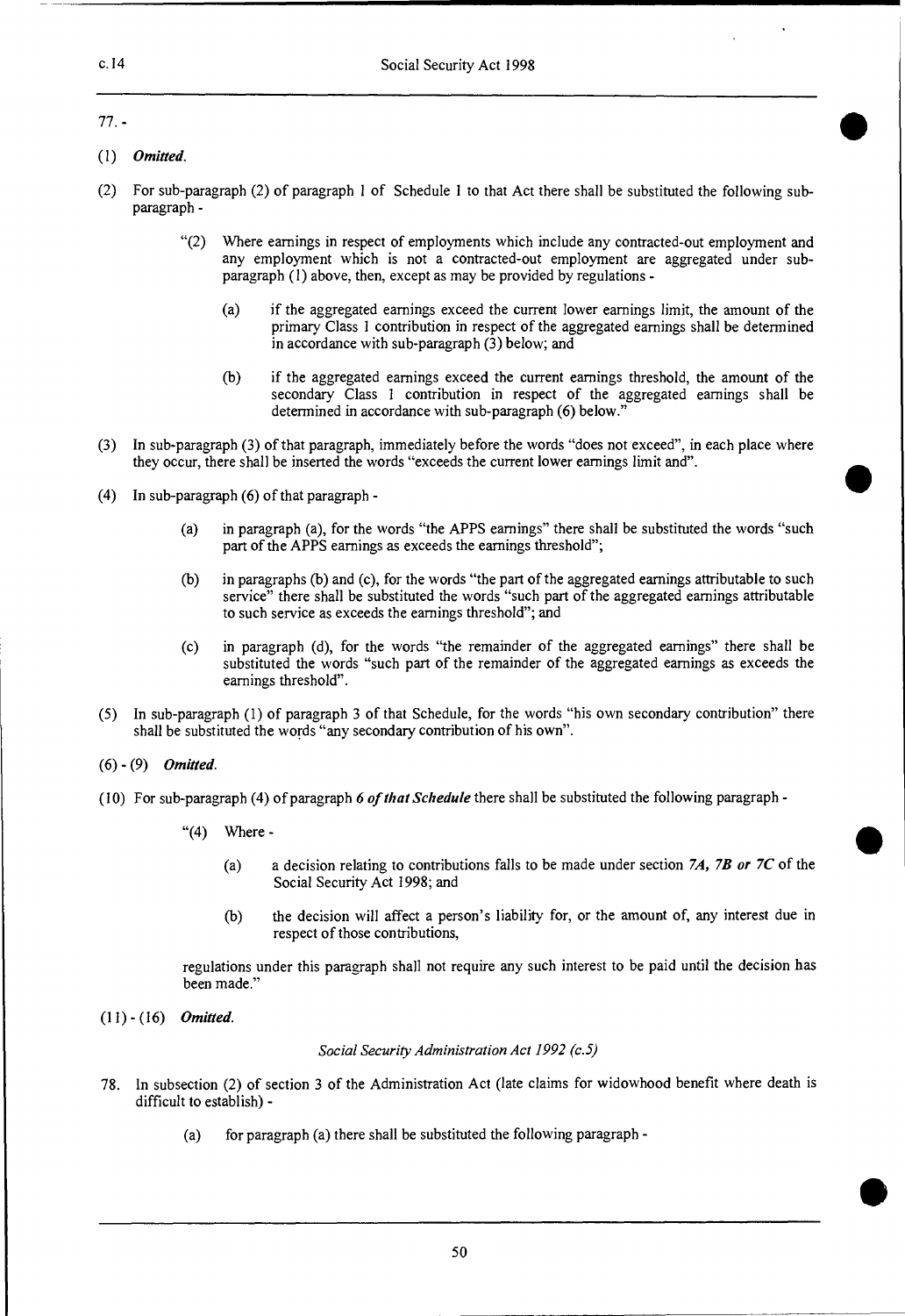- "(a) in any case falling within paragraph (b)(i) of subsection (1) above, where it has been decided under section 8 of the Social Security Act 1998 that the husband has died or is presumed to have died; or"; and
- (b) for the word "determination" there shall be substituted the word "decision".

79.(1) In subsection (1) of section 5 of that Act (regulations about claims for and payments of benefit) -

- (a) for paragraph (e) there shall be substituted the following paragraph -
- "(e) for any such award to be revised under section 9 of the Social Security Act 1998, or superseded under section 10 of that Act, if any of those requirements are found not to have been satisfied;"; and
- (b) paragraphs (n) and (o) shall cease to have effect.
- (2) *Omitted.*
- 80. *Omitted.*
- 81. **-**

•

- *( <sup>1</sup> )* In subsection (2) of section 71 of that Act (overpayments: general), after the word "shall" there shall be inserted the words "in the case of *an adjudication officer* or a tribunal, and may in the case of a Commissioner or a court".
- (2) In subsection (5) of that section
	- (a) in paragraph (a), for the words "revised on a review" there shall be substituted the words "has been revised under section 9 or superseded under section 10 of the Social Security Act 1998"; and
	- (b) in paragraph (b), for the word "review" there shall be substituted the words "under that section".
- (3) In subsection (5A) of that section, for the words "revised on a review" there shall be substituted the words "has been revised under section 9 or superseded under section 10 of the Social Security Act 1998".
- $(4)$  In subsection  $(11)(e)$  of that section, for the words "138 $(1)(a)$ " there shall be substituted the words *"138(1)(a) or (b)".*
- 82. 83. *Omitted.*

 $\bullet$ 

84. For section 117 of that Act there shall be substituted the following section **-** 

**"Issues arising in proceedings.** 

117.(1) This section applies to proceedings before a court -

- (a) for an offence under this Act or the Jobseekers Act 1995; or
- (b) involving any question as to the payment of contributions (other than a Class 4 contribution recoverable by the *Assessor of Income Tax);* or
- (c) or the recovery of any sums due to the *Department* or the *Manx* National Insurance **Fund.**

(2) A decision of the *Department* which -

(a) falls within *7A(1) of* the Social Security Act 1998 ("the 1998 Act"); and

51

(b) relates to or affects an issue arising in the proceedings,

shall be conclusive for the purposes of the proceedings.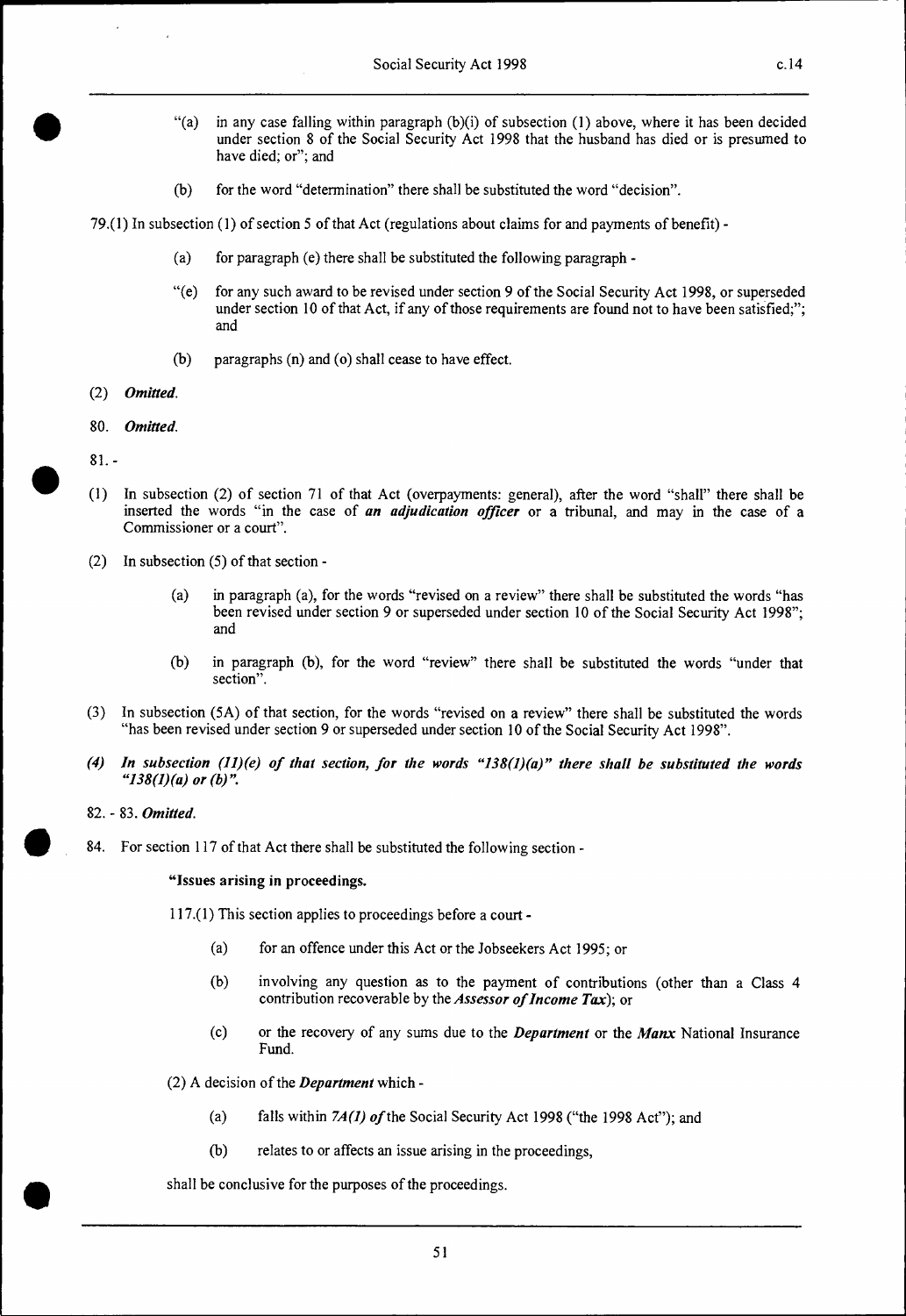$(3)$  If -

- (a) any such decision is necessary for the determination of the proceedings; and
- (b) the decision of the *Department* has not been obtained or an application with respect to the decision has been made under section *7C* of the 1998 Act,

the decision shall be referred to the *Department* to be made in accordance (subject to any necessary modifications) with Chapter II of Part I of that Act.

(4) Subsection (2) above does not apply where, in relation to the decision -

- (a) an appeal *under section 7B of the 1998 Act* has been brought but not determined;
- (b) an application for leave to appeal *under section 7B of the 1998 Act* has been made but not determined;
- (c) an appeal has not been brought (or, as the case may be, an application for leave to appeal has not been made) but the time for doing so has not yet expired; or
- (d) an application has been made under section *7C* of the 1998 Act.

(5) In a case falling within subsection (4) above the court shall adjourn the proceedings until such time as the final decision is known; and that decision shall be conclusive for the purposes of the proceedings."

85. Subsection (2) of section 119 of that Act (recovery of unpaid contributions on prosecution) shall cease to have effect.

86. -

- (1) In subsection (1) of section 120 of that Act (proof of previous offences), the words "or (2)(a)" shall cease to have effect.
- (2) In subsection (3) of that section
	- *(a) Omitted;* and
	- (b) for the words "2 years" there shall be substituted the words "6 years".

#### (3) - (4) *Omitted.*

(5) In subsection (5) of that section -

- (a) paragraph (b) and the word "or" immediately preceding that paragraph shall cease to have effect; and
- (b) for the words "2 years" there shall be substituted the words "6 years".
- (6) *Omitted.*
- 87. In subsection (2) of section 121 of that Act (unpaid contributions: supplementary), the words "or (2)(a)" shall cease to have effect.
- 88. *Omitted.*
- 89. In subsection (1) of section 125 of that Act (regulations as to notification of deaths), after the words "the Social Security (Recovery of Benefits) Act 1997" there shall be inserted the words ", the Social Security Act 1998".
- 90. 98. *Omitted.*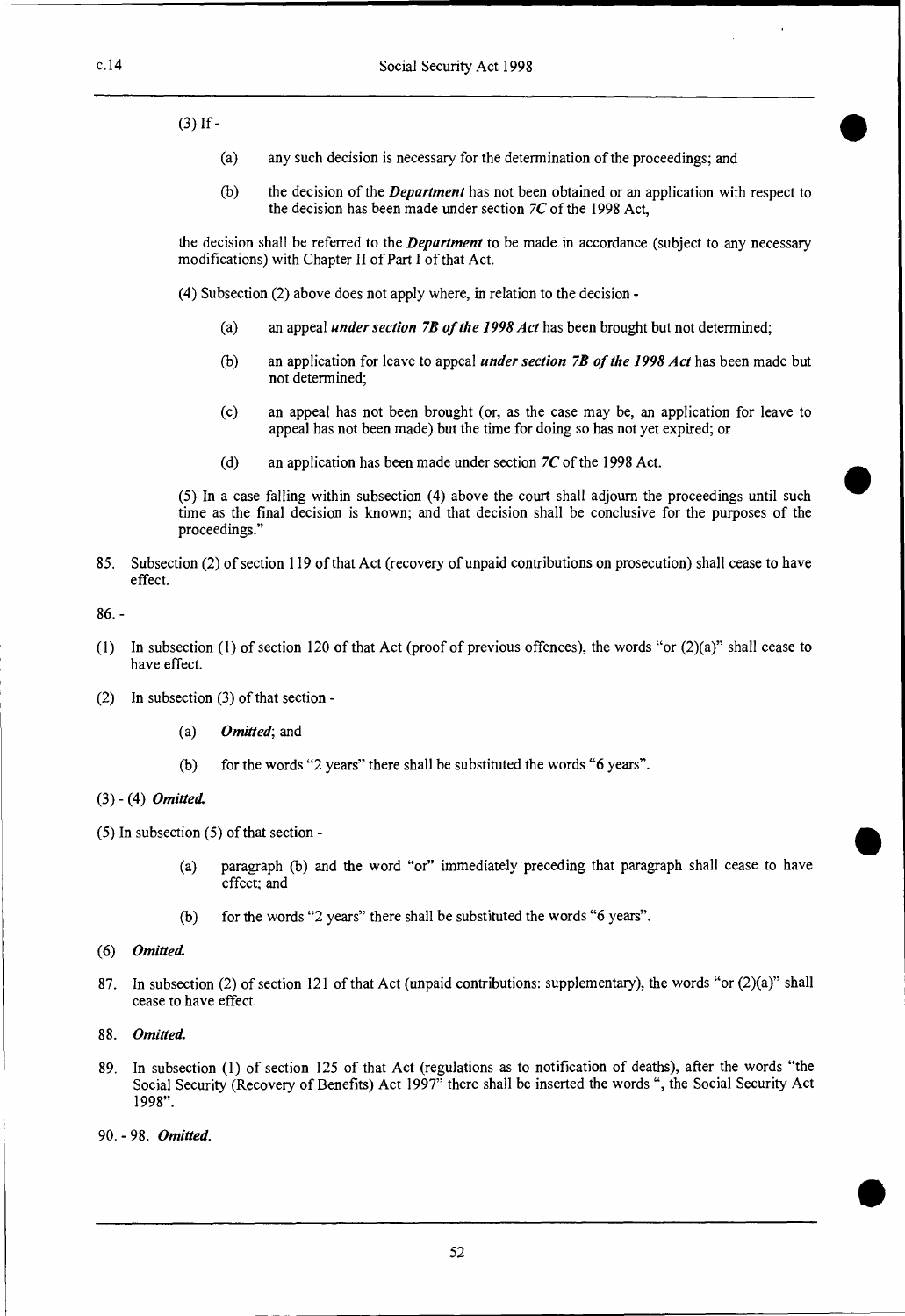# $\frac{1}{99.1}$

(1) After subsection (2) of section 162 of that Act (destination of contributions) there shall be inserted the following subsection -

> " $(2A)$  References in subsections  $(1)$  and  $(2)$  above to contributions include references to payments on account of contributions made in accordance with regulations under section 3(5) of the Contributions and Benefits Act (payments on account of directors' contributions)."

(2) After subsection (4) of that section there shall be inserted the following subsection -

"(4A) The sums recovered by the *Department* under regulations made under paragraph 7B of Schedule 1 to the Contributions and Benefits Act in respect of interest or penalties shall be paid into the National Insurance Fund."

- (3) In subsection (5)(b) of that section, for the words "those contributions" there shall be substituted the words "primary Class 1 contributions".
- *(4) Omitted.*

#### 100. *Omitted*

• 101. In section 164 of that Act (destination of payments etc.), subsection (5)(a) shall cease to have effect.

102. -

- (1) In subsection (1) of section 166 of that Act (financial review and report), in paragraph (d), for the words "so far as it relates" there shall be substituted the words "and Chapter II of Part I of the Social Security Act 1998 so far as they relate".
- (2) In subsection (2) of that section, in paragraph (c), for the words "so far as it relates" there shall be substituted the words "and Chapter II of Part I of the Social Security Act 1998 so far as they relate".
- 103. 106. *Omitted.*

107. -

•

•

- (1) In subsection (3) of section 179 of that Act (reciprocal agreements with countries outside the *Island),* after the words "Jobseekers Act 1995" there shall be inserted the words ", Chapter II of Part I of the Social Security Act 1998".
- (2) After subsection (4)(aa) of that section there shall be inserted the following paragraph -

"(ab) to Chapter II of Part I of the Social Security Act 1998; and".

- 108. In section 180 of that Act (payment of travelling expenses by *the Department)* 
	- (a) in paragraph (a), after the words "the Social Security (Recovery of Benefits) Act 1997" there shall be inserted the words ", Chapter II of Part I of the Social Security Act 1998"; and
	- (b) in paragraph (b)(i), after the words "the Social Security (Recovery of Benefits) Act 1997" there shall be inserted the words ", Chapter II of Part I of the Social Security Act 1998".
- 109. In section 189 of that Act (regulations and orders: general), the following shall cease to have effect, namely
	- (a) (c) *Omitted;*
	- (d) in subsection (5), the words "(other than the power conferred by section 24 above)";
	- (e) (f) *Omitted.*

110. *Omitted.*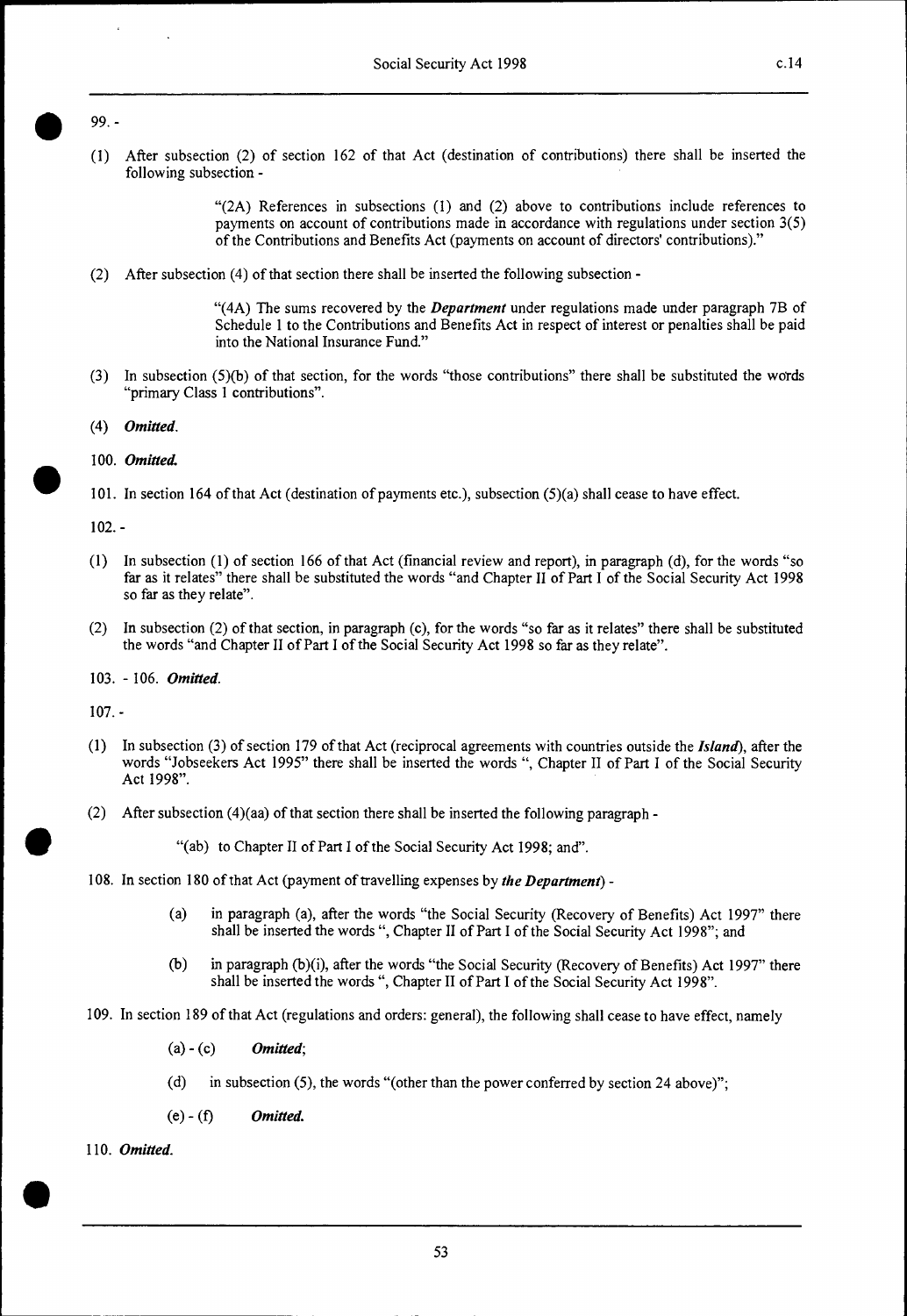111. In section 191 of that Act (interpretation)

(a) the definitions of "Commissioner" and "the disablement questions" shall cease to have effect; and

•

•

**•** 

(b) in the definition of "claimant" (in relation to industrial injuries benefit), for the words "section 44 above" there shall be substituted the words "section 29 of the Social Security Act 1998".

#### 112. *Omitted.*

- 113. In Part I of Schedule 4 to that Act (persons employed in social security administration or adjudication)
	- *(a) Omitted;*
	- (b) in the entry headed *"Adjudicating bodies" ,* in paragraph (a), for the words "a social security" there shall be substituted the word "an", and paragraph (b) *and (c)* shall cease to have effect;
	- (c) in the entry headed *"The Social Fund",* the words "A social fund officer" shall cease to have effect; and
	- (d) at the end of the entry headed *"Former statutory bodies and officers"* there shall be inserted the words -

"A social fund officer.

A clerk to, or other officer or member of the staff of, the former social security appeal tribunal or the former disability appeal tribunal".

114. - 115. *Omitted.* 

116. -

- (1) In sub-paragraph (1) of paragraph 3 of Schedule 10 to that Act (supplementary benefit), for the words "Sections 20 to 29, 36 to 43, 51 to 61" there shall be substituted the words "Sections 8 to 18, 29 to 31 and 39 of the Social Security Act 1998".
- (2) In sub-paragraph (2) of that paragraph, for the words "section 59 above" there shall be substituted the words "section 16 of the Social Security Act 1998".
- 117. 125. *Omitted.*

#### *Pension Schemes Act 1993 (c.48)*

- 126. In subsection (2) of section 8 of the Pension Schemes Act 1993 (meaning of "minimum payment" etc.), for the words "section  $42A(2)$ " there shall be substituted the words "section  $42A$ ".
- 127. For subsections (1) and (1A) of section 41 of that Act (reduced rates of Class 1 contributions) there shall be substituted the following subsections -

"(1) Subsections  $(1A)$  to  $(1C)$  apply where -

- (a) the earnings paid to or for the benefit of an earner in any tax week are in respect of an employment which is contracted-out employment at the time of the payment, and
- (b) the earner's service in the employment is service which qualifies him for a pension provided by a salary related contracted-out scheme;

and in subsections (1A) and (1B) "the relevant part", in relation to those earnings, means so much of those earnings as exceeds the current lower earnings limit but not the current upper earnings limit for that week (or the prescribed equivalents if the earner is paid otherwise than weekly).

(1A) The amount of the primary Class 1 contribution in respect of the relevant part of those earnings ("amount A") shall be reduced by an amount equal to 1.6 per cent of that part.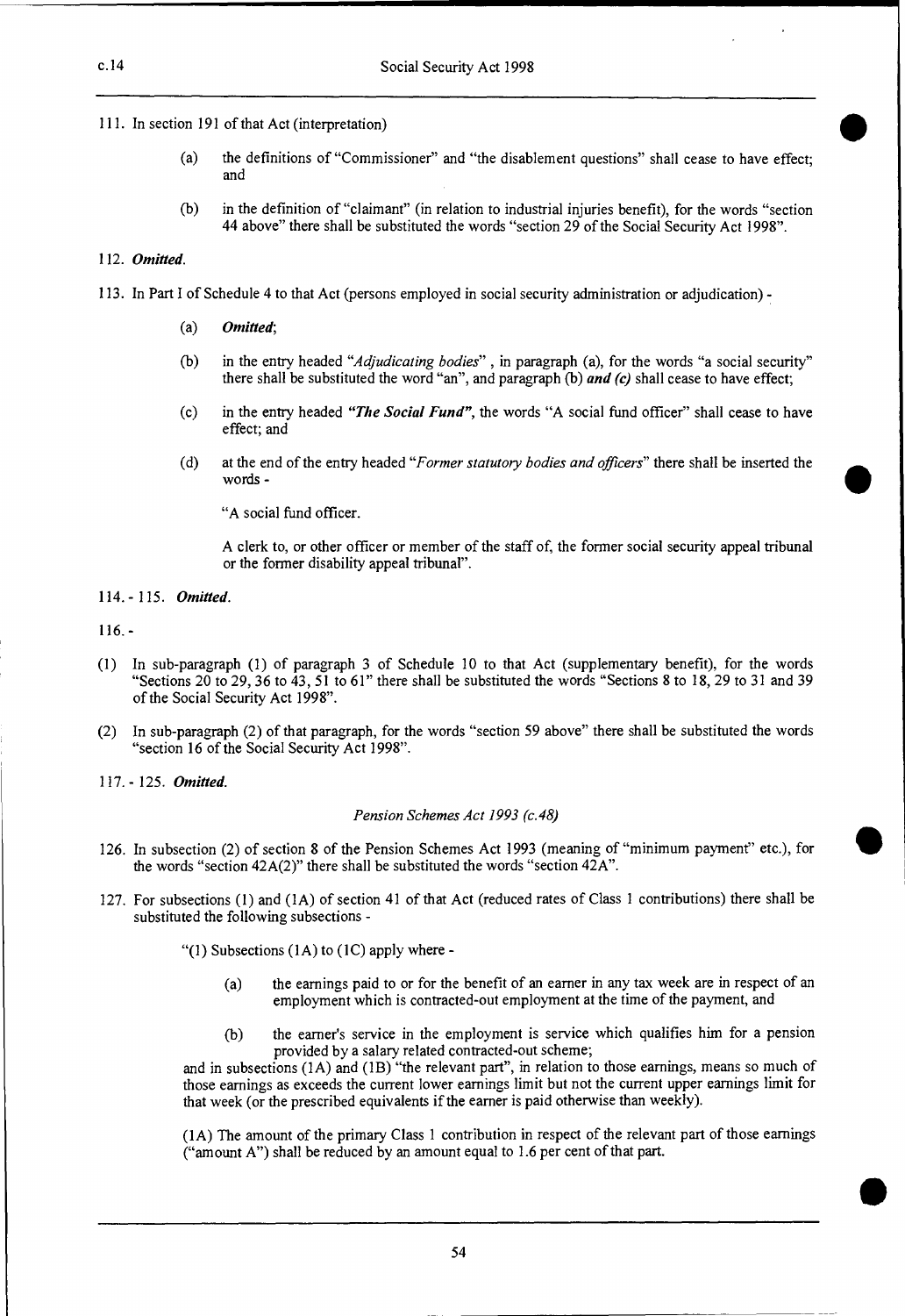**411** (IB) The amount of any secondary Class 1 contribution in respect of the earnings ("amount B") shall be reduced by an amount equal to 3 per cent of the relevant part of those earnings ("amount C").

(1C) Where amount C exceeds amount B, the excess shall be set off against the amount which the secondary contributor is liable to pay (under paragraph 3 of Schedule 1 to the Social Security Contributions and Benefits Act 1992) in respect of amount A."

128. For subsections (1) and (2) of section 42A of that Act (reduced rates of Class 1 contributions, and rebates) there shall be substituted the following subsections -

" $(1)$  Subsections  $(2)$  to  $(3)$  apply where -

- (a) the earnings paid to or for the benefit of an earner in any tax week are in respect of an employment which is contracted-out employment at the time of the payment, and
- (b) the earner's service in the employment is service which qualifies him for a pension provided by a money purchase contracted-out scheme;

and in subsections (2) and (2A) "the relevant part", in relation to those earnings, means so much of those earnings as exceeds the current lower earnings limit but not the current upper earnings limit for that week (or the prescribed equivalents if the earner is paid otherwise than weekly).

**411** (2) The amount of the primary Class 1 contribution in respect of the relevant part of those earnings ("amount A") shall be reduced by an amount equal to the appropriate flat-rate percentage of that part.

(2A) The amount of any secondary Class 1 contribution in respect of the earnings ("amount B") shall be reduced by an amount equal to the appropriate flat-rate percentage of the relevant part of those earnings ("amount C").

(2B) Where amount C exceeds amount B, the excess shall be set off against the amount which the secondary contributor is liable to pay (under paragraph 3 of Schedule 1 to the Social Security Contributions and Benefits Act 1992) in respect of amount A."

129. In subsection (6)(c) of section 158 of that Act (disclosure of information between government departments etc.), for the words "sections 17 to 62 of the Social Security Administration Act 1992" there shall be substituted the words "Chapter II of Part I of the Social Security Act 1998".

130. -

- (1) In subsection (3) of section 167 of that Act (application of general provisions relating to administration of social security), for the words "Section 58 of that Act (regulations as to determination of questions and matters arising out of, or pending, reviews and appeals)" there shall be substituted the words "Section 11 of the Social Security Act 1998 (regulations with respect to decisions)".
- (2) Subsection (4) of that section shall cease to have effect.
- 131. *In section 170 of that Act (Determination of questions by the Department)* 
	- *(a) in subsection (1), for the words "section 17(1) of the Social Security Administration Act 1992" there shall be substituted the words "section 7A of the Social Security Act 1998";*
	- *(b) in subsection (7)* 
		- *(i) for the words "Sections 18 and 19 of the Social Security Administration Act 1992" there shall be substituted the words "Sections 7B and 7C of the Social Security Act 1998"; and*
		- *(ii) for the words "section 17" there shall be substituted the words "section 7A";*
	- *(c) in subsection (8), for the words "section 19" there shall be substituted the words "section 7C".*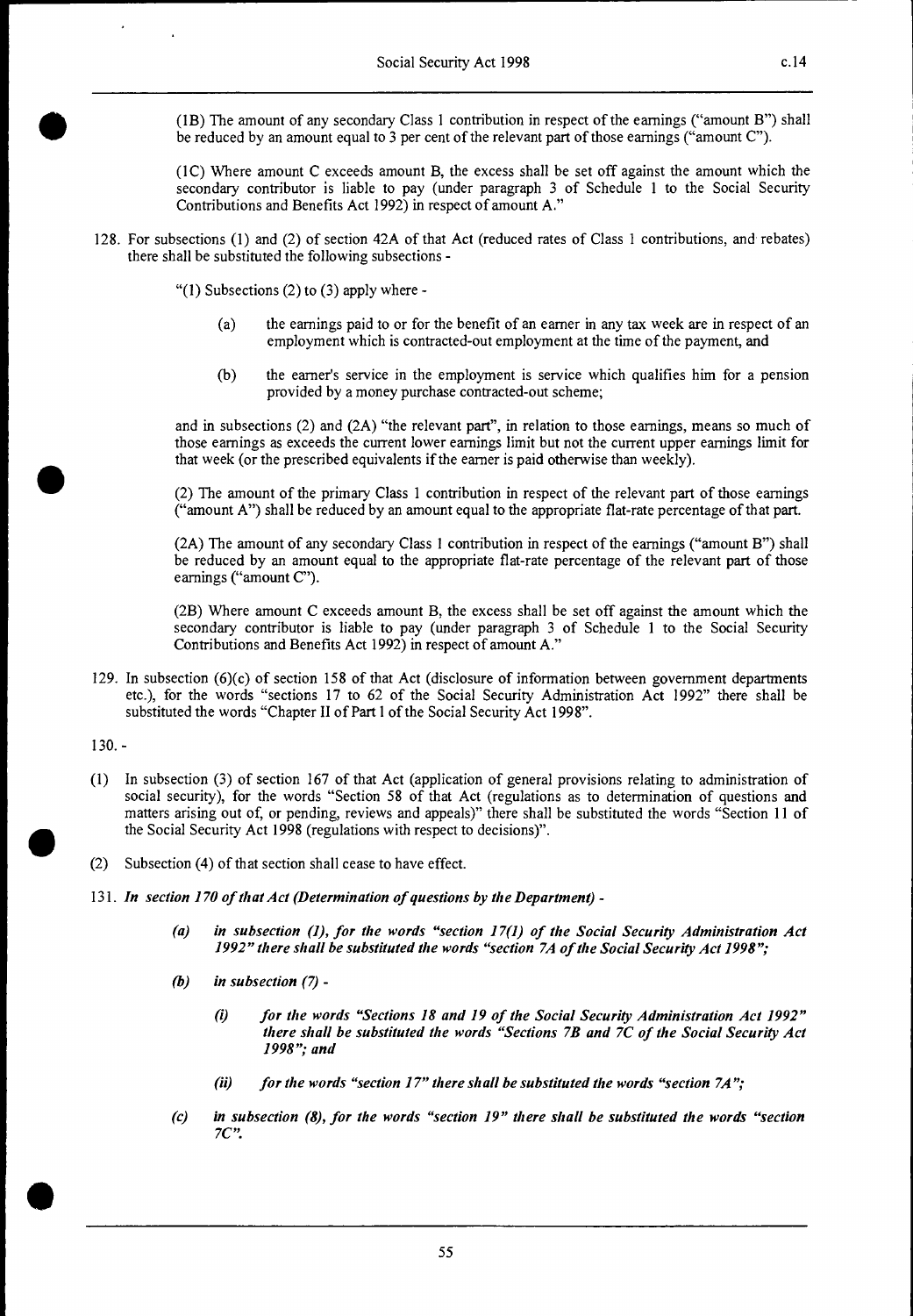$132.$  -

- *Omitted.*
- *In subsection (2)(b) of section 171 of that Act (Questions arising in proceedings), for the words "sections 17 to 19 of the Social Security Administration Act 1992" there shall be substituted the words "sections 7A to 7C of the Social Security Act 1998".*
- *In subsection (3) of that section* 
	- *(a) in paragraph (a), for the words "section 18" there shall be substituted the words "section 7B"; and*
	- *(b) in paragraph (c), for the words "section 19" there shall be substituted the words "section 7C".*

#### *Jobseekers Act 1995 (c.18)*

133. After subsection (3) of section 2 of the Jobseekers Act (the contribution-based conditions) there shall be inserted the following subsection -

> "(3A) Where primary Class 1 contributions have been paid or treated as paid on any part of a person's earnings, subsections (2)(b) and (3) above shall have effect as if such contributions had been paid or treated as paid on so much of the earnings as did not exceed the upper earnings limit."

•

**•** 

#### 134. -

- (1) In subsection (6) of section 6 of that Act (availability for employment)
	- (a) the words ("the first determination") shall cease to have effect; and
	- (b) for the words "on a review of the first determination" there shall be substituted the words "under section 9 or 10 of the Social Security Act 1998".

#### (2) *Omitted.*

- 135. In subsection (7) of section 7 of that Act (actively seeking employment)
	- (a) the words ("the first determination") shall cease to have effect; and
	- (b) for the words "on a review of the first determination" there shall be substituted the words "under section 9 or 10 of the Social Security Act 1998".

#### 136. - 137. *Omitted.*

138. Section 11 of that Act (jobseeker's agreement: reviews and appeals) shall cease to have effect.

139.-

- (1) In subsection (3) of section 16 of that Act (severe hardship), for paragraph (b) there shall be substituted the following paragraph -
	- "(b) it appears to *it* that the person concerned has, without good cause
		- (i) neglected to avail himself of a reasonable opportunity of a place on a training scheme; or
		- (ii) after a place on such a scheme has been notified to him by an employment officer as vacant or about to become vacant, refused or failed to apply for it or to accept it when offered to him; or".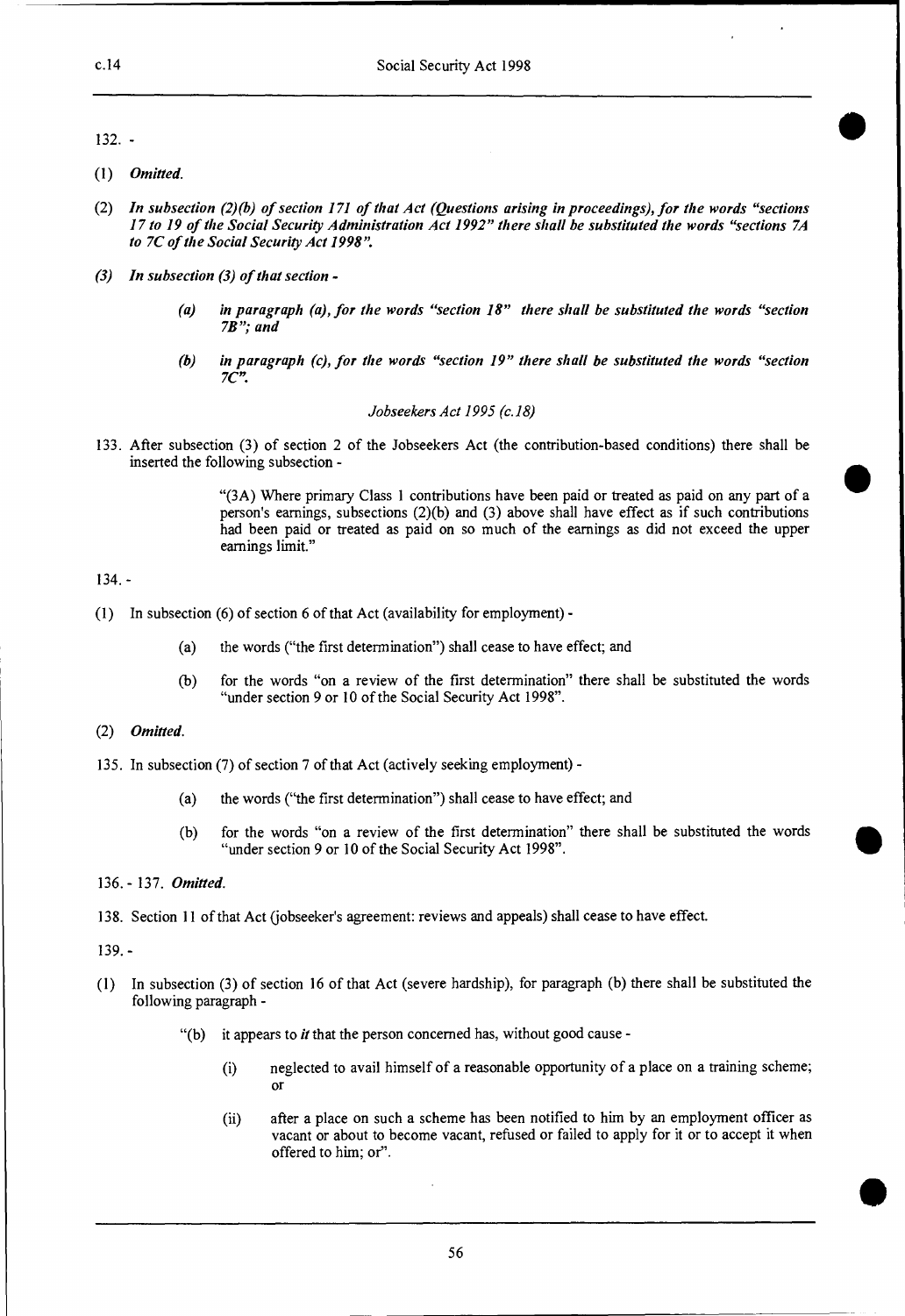(2) For subsection (4) of that section there shall be substituted the following subsection -

- "(4) In this section
	- "employment officer" means an officer of the *Department* or such other person as may be designated for the purposes of this section by an order made by the *Department;*

"period" includes -

- (a) a period of a determinate length;
- (b) a period defined by reference to the happening of a future event; and
- (c) a period of a determinate length but subject to earlier determination upon the happening of a future event;

"training scheme" has such meaning as may be prescribed."

#### 140. -

- (1) In subsection (2) of section 17 of that Act (reduced payments), for the word "either" there shall be substituted the word "any".
- (2) In subsection (3) of that section, for paragraph (b) there shall be substituted the following paragraphs
	- "(b) he has given up a place on a training scheme, or failed to attend such a scheme on which he has been given a place, and no certificate has been issued to him under subsection (4);
	- (c) he has lost his place on such a scheme through misconduct."
- (3) For subsections (4) and (5) of that section there shall be substituted the following subsections
	- "(4) Where a young person who has given up a place on a training scheme, or failed to attend such a scheme on which he has been given a place -
		- (a) claims that there was good cause for his doing so; and
		- (b) applies to the *Department* for a certificate under this subsection,
	- the *Department* shall, if *it* is satisfied that there was good cause, issue a certificate to that effect and give a copy of it to the young person.
	- (5) In this section -

"training scheme" has such meaning as may be prescribed;

"young person" means a person who has reached the age of 16 but not the age of 18."

#### 141. *Omitted.*

142. In subsection (2)(b)(ii) of section 20 of that Act (exemptions from section 19), for the words "he has failed to complete a course of training" there shall be substituted the words "the condition mentioned in section  $17(3)(b)$  or (c) is satisfied".

#### 143. *Omitted.*

- 144. In subsection (1) of section 35 of that Act (interpretation)
	- (a) *in the definition of "adjudication officer", for the words "section 38 of the Administration*  Act" there shall be substituted the words "section 1 of the Social Security Act 1998; and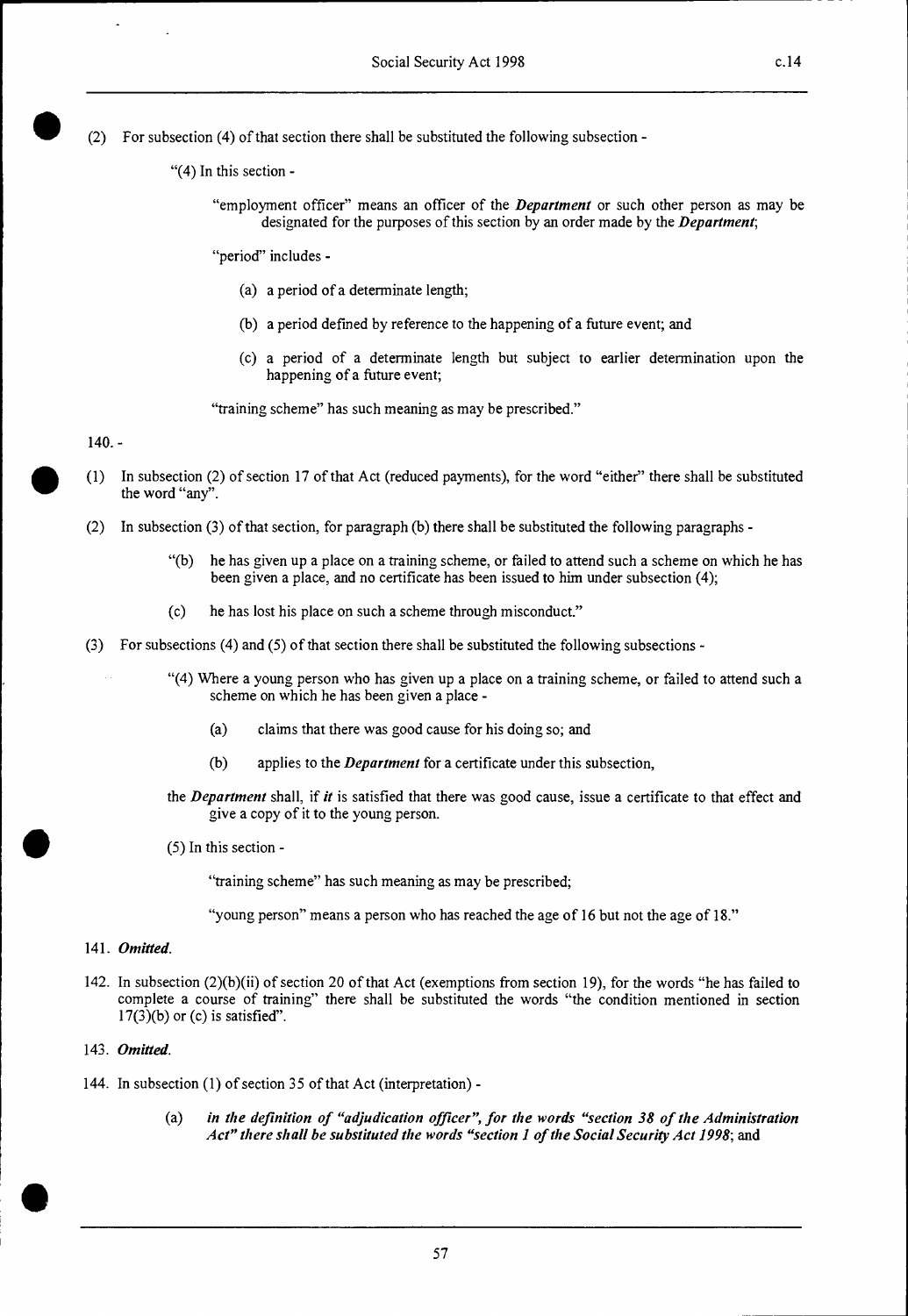- (b) in the definition of "entitled", for the words "sections 1 and 68 of the Administration Act" there shall be substituted the words "section 1 of the Administration Act and section 27 of the Social Security Act 1998".
- 145. In subsection (1) of section 36 of that Act (regulations and orders), for the words "9(13) or 19(10)(a)" there shall be substituted the words " $9(13)$ , 16(4) or 19(10)(a)".
- 146. In paragraph 10(2) of Schedule 1 to that Act (supplementary provisions), for the words section " $5(1)(n)$  of the Administration Act" there shall be substituted the words "section 21(2) of the Social Security Act 1998".

*Industrial Tribunals Act 1996 (c.17)* 

*147. Omitted.* 

*Employment Rights Act 1996 (c.18)* 

*148. Omitted.* 

*Social Security (Recovery of Benefits) Act 1997 (c.27)* 

149. -

- (1) For subsection (1) of section 10 of the Social Security (Recovery of Benefits) Act 1997 (review of certificates of recoverable benefits) there shall be substituted the following subsection -
	- "(1) Any certificate of recoverable benefits may be reviewed by the *Department* 
		- (a) either within the prescribed period or in prescribed cases or circumstances; and
		- (b) either on an'application made for the purpose or on *its* own initiative."
- (2) At the end of subsection (2) of that section there shall be inserted the words "or
	- (c) revoke the certificate."

150. -

- (I) At the end of subsection (1) of section 11 of that Act (appeals against certificates of recoverable benefits) there shall be inserted the words "or
	- (c) that listed benefits which have not been, and are not likely to be, paid to the injured person during the relevant period have been brought into account, or
	- (d) that the payment on the basis of which the certificate was issued is not a payment within section  $1(1)(a)$ ."
- (2) In subsection (2) of that section, after paragraph (a) there shall be inserted the following paragraph
	- "(aa) (in a case where that certificate was issued under section  $7(2)(a)$ ) the person to whom it was so issued, or".
- (3) Subsection (6) of that section shall cease to have effect.

 $151. -$ 

(1) For subsections (1) and (2) of section 12 of that Act (reference of questions to *a social security* appeal tribunal) there shall be substituted the following subsection -

"(1) The *Department* must refer an appeal under section 11 to an appeal tribunal."

(2) In subsection (3) of that section, for the words "any question referred to it under subsection (1)" there shall be substituted the words "any appeal under section 11".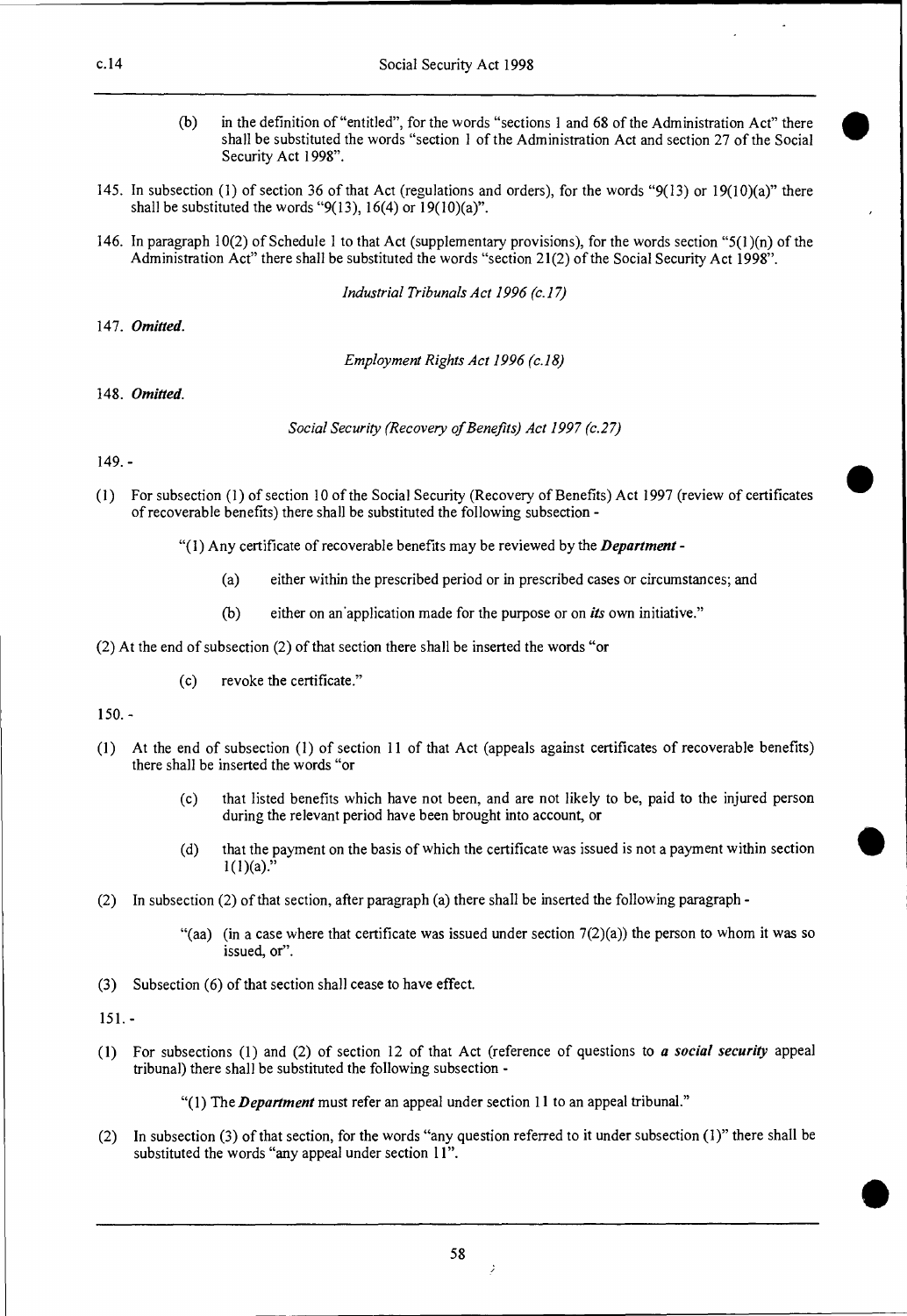- In subsection (4) of that section  $(3)$ 
	- (a) for the words "a reference under subsection (1) a *social security* appeal tribunal" there shall be substituted the words "an appeal under section 11 an appeal tribunal"; and
	- (b) at the end there shall be inserted the words "or
	- (c) declare that the certificate of recoverable benefits is to be revoked."
- (4) In subsection (5) of that section
	- (a) for the words "the decisions of the tribunal on the questions referred to it under subsection (1), *the Department* must in accordance with those decisions" there shall be substituted the words "the decision of the tribunal on the appeal under section 11, it must in accordance with that decision"; and
	- (b) at the end there shall be inserted the words "or
	- (c) revoke the certificate."
- (5) The following shall cease to have effect, namely
	- (a) subsection (6) of that section;
	- (b) in subsection (7) of that section, the words "under subsection  $(6)(b)$ "; and
	- (c) subsection (8) of that section.

152. -

•

•

•

- (1) In subsection (1) of section 13 of that Act (appeal to social security Commissioner), for the words "a *social security* appeal tribunal" there shall be substituted the words "an appeal tribunal".
- (2) In subsection (2) of that section
	- (a) the word "or" at the end of paragraph (b) shall cease to have effect; and
	- (b) after that paragraph there shall be inserted the following paragraph -
	- "(bb) (in a case where that certificate was issued under section  $7(2)(a)$ ) the person to whom it was so issued, or".
- (3) In subsection (3) of that section, for the words "Subsections (7) to (10) of section 23 of the Social Security Administration Act 1992" there shall be substituted the words "Subsections (7) to (12) of section 14 of the Social Security Act 1998".
- (4) Subsection (4) of that section shall cease to have effect.
- 153. In section 29 of that Act (general interpretation)
	- (a) before the definition of "benefit" there shall be inserted the following definition -

""appeal tribunal" means an appeal tribunal constituted under Chapter I of Part I of the Social Security Act 1998;"; and

(b) after the definition of "benefit" there shall be inserted the following definition -

""Commissioner" has the same meaning as in Chapter II of Part I of the Social Security Act 1998 (see section 39);".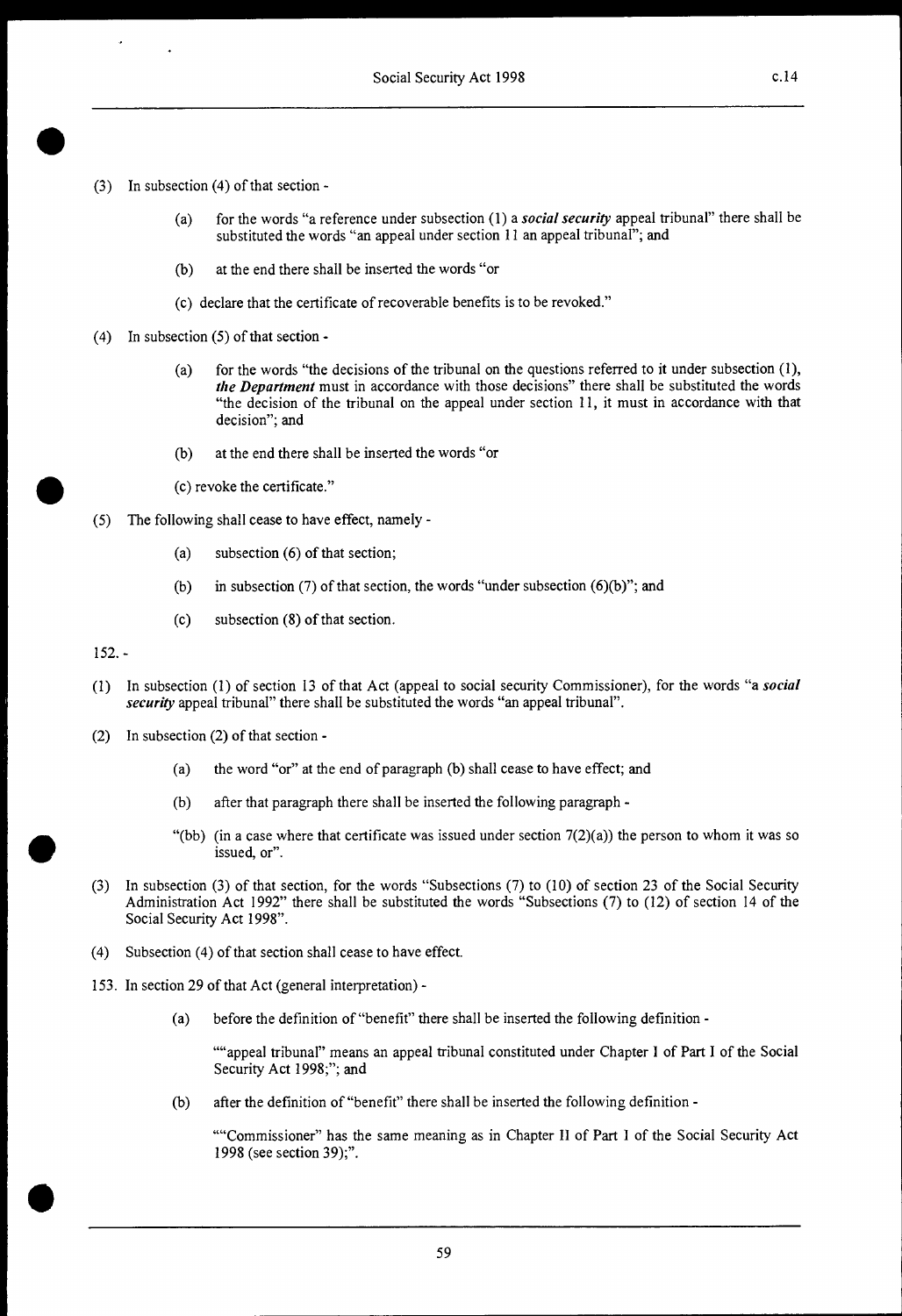$\hat{\mathbf{v}}$ 

#### **SCHEDULE 8**

# **REPEALS**

| Chapter    | <b>Short title</b>                                                           | <b>Extent of repeal</b>                                                                                                                                                        |
|------------|------------------------------------------------------------------------------|--------------------------------------------------------------------------------------------------------------------------------------------------------------------------------|
| 1983 c.41. | Health and Social Services<br>and Social Security<br>Adjudications Act 1983. | Section 25.                                                                                                                                                                    |
|            |                                                                              | Schedule 8.                                                                                                                                                                    |
| 1992 c.4.  | Social Security<br>Contributions and<br>Benefits Act 1992.                   | In section 122(1), the definitions of "initial primary percentage" and<br>"main primary percentage".                                                                           |
| 1992 c.5.  | Social Security<br>Administration Act 1992.                                  | In section 5, in subsection $(1)$ , paragraphs $(n)$ and $(o)$ .                                                                                                               |
|            |                                                                              | Part II.                                                                                                                                                                       |
|            |                                                                              | In section $118(4)$ , the words "for a particular contribution card or", and<br>the words "the card in question or".                                                           |
|            |                                                                              | Section 119(2).                                                                                                                                                                |
|            |                                                                              | In section 120, in subsection (1), the words "or $(2)(a)$ " and, in<br>subsection (5), paragraph (b) and the word "or" immediately preceding<br>that paragraph.                |
|            |                                                                              | In section 121, in subsection (2), the words "or $(2)(a)$ ".                                                                                                                   |
|            |                                                                              | Section $164(5)(a)$ .                                                                                                                                                          |
|            |                                                                              | In section 189, in subsection $(5)$ , the words "(other than the power<br>conferred by section 24 above)".                                                                     |
|            |                                                                              | In section 191, the definitions of "Commissioner" and "the disablement<br>questions".                                                                                          |
|            |                                                                              | Schedules 2 and 3.                                                                                                                                                             |
|            |                                                                              | In Schedule 4, in Part I, in the entry headed "Adjudicating bodies",<br>paragraph (b) and (c) and in the entry headed "The Social Fund", the<br>words "a social fund officer". |
| 1993 c.48. | Pension<br><b>Schemes</b><br>Act<br>1993.                                    | Section $167(4)$ .                                                                                                                                                             |
|            |                                                                              | In Schedule 8, paragraphs 25, 33 and 34.                                                                                                                                       |
| 1994 c.18. | Social Security<br>(Incapacity for Work) Act<br>1994.                        | Section $6(2)$ .                                                                                                                                                               |
|            |                                                                              | In Schedule 1, paragraphs 11 and 46 to 48.                                                                                                                                     |
| 1995 c.18. | Jobseekers Act 1995.                                                         | In section $6(6)$ , the words "("the first determination")".                                                                                                                   |
|            |                                                                              | In section $7(7)$ , the words "("the first determination")".                                                                                                                   |
|            |                                                                              | Section 11.                                                                                                                                                                    |
|            |                                                                              | In Schedule 2, paragraphs 41 to 47.                                                                                                                                            |
| 1995 c.26. | Pensions Act 1995.                                                           | Section 137(2).                                                                                                                                                                |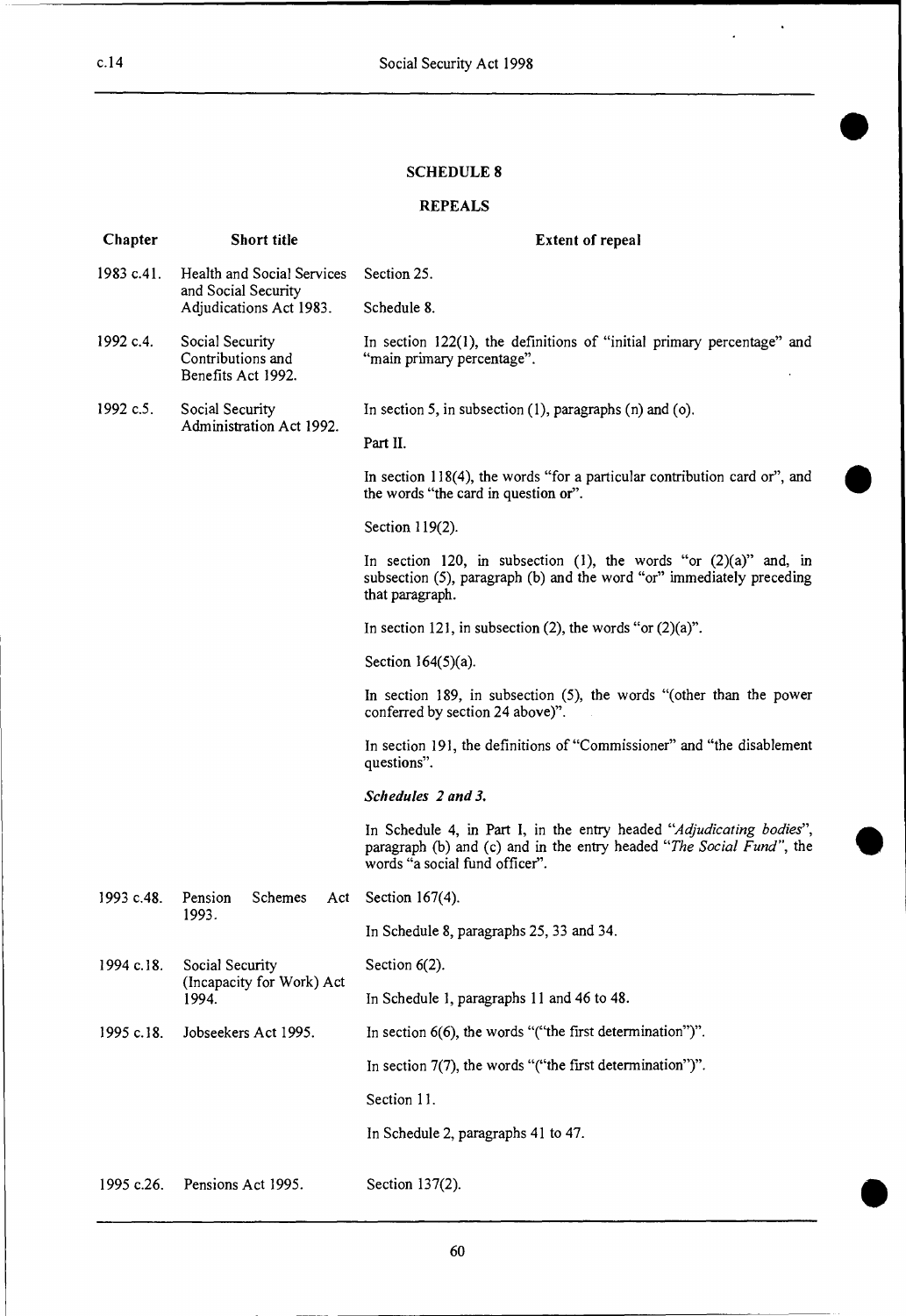1997 c.27. Social Security (Recovery Section 11 (6). of Benefits) Act 1997. In section 12, subsection (6), in subsection (7), the words "under subsection  $(6)(b)$ ", and subsection  $(8)$ . In section 13, in subsection (2), the word "or" at the end of paragraph (b), and subsection (4). 1997 c.47. Social Security Sections 17 and 18. Administration (Fraud)<br>Act 1997. In Schedule 1, paragraph 2.

•

Made 22nd February 2000

an Christian

Minister for Health and Social Security

# EXPLANATORY NOTE

(This note is not part of the Order)

- 1. Section 1 of the Social Security Act 1982 enables the Department by Order to apply to the Island, as part of the law of the Island and incorporating the exceptions, adaptations and modifications, any legislation to which the Act applies.
- 2. Inter alia, the Act applies to the Social Security Acts 1975 to 1998 (of Parliament) and any statutory instrument made or having effect as if made under those Acts.
- 3. This Order applies to the Island the legislation referred to in Article 2(1) of the Order. The applied legislation comes into force or is deemed to have come into force, as the case may be, on the same day as the corresponding provisions come or came into force in Great Britain unless stated otherwise. Where necessary the provisions have been applied in the Island administratively pending their application by Order.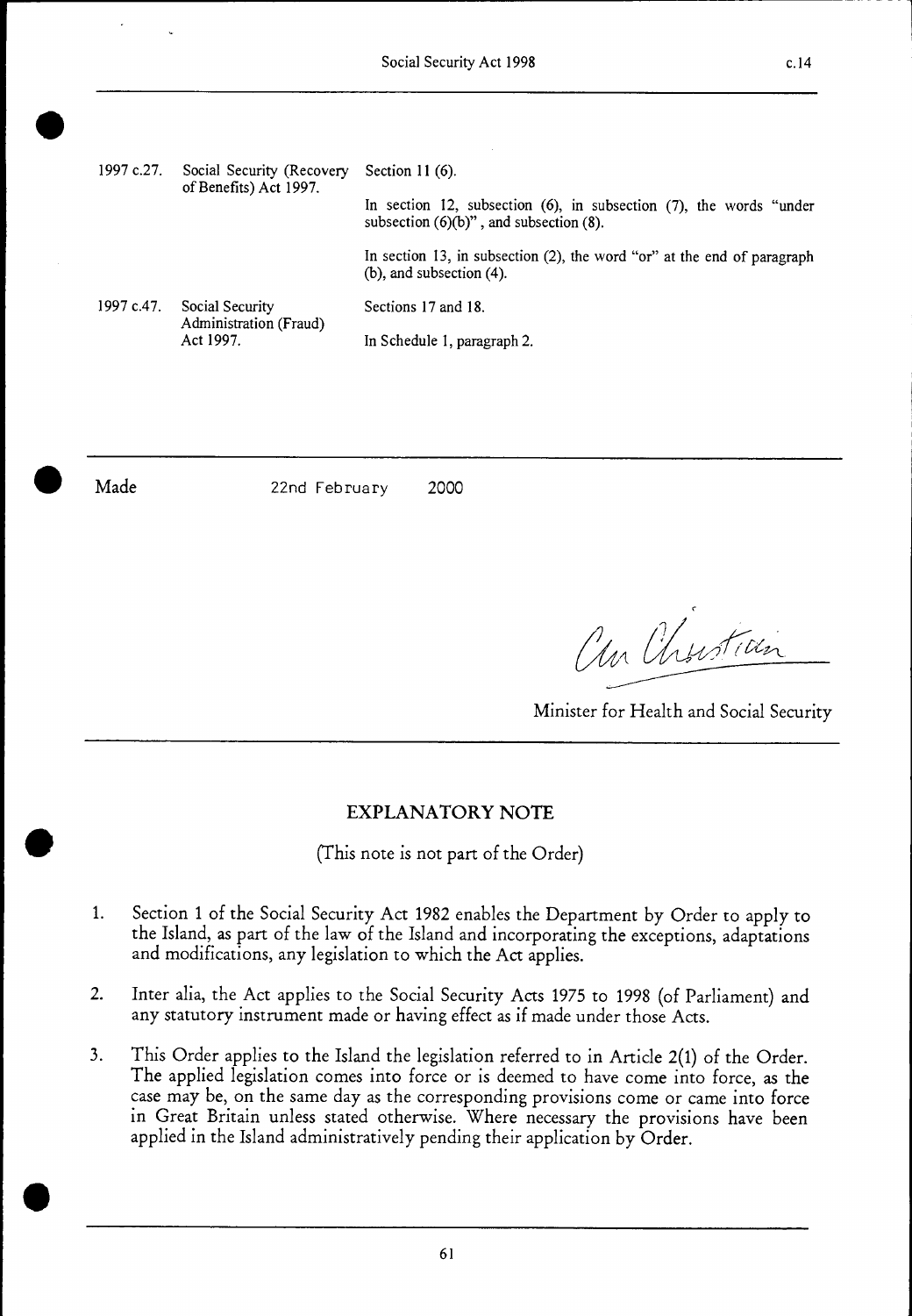- 4. The Act has three component parts:
	- decisions and appeals sections 1 to 47 (coming into operation on 6th October 2000)
	- contribution changes sections 48 46 (come into force at various dates in 1999 - principally the 6th April 1999)
	- benefit and minor measures sections 67 76 (come into force at various dates in 1999 - principally the 21st May 1999).

# *5. Decisions and Appeals*

- 5.1 The Act contains changes to the decision making and appeals process in Social Security and is intended to streamline the processes involved.
- 5.2 It should be noted, however, that there are no changes to the rules of entitlement for benefit nor to the nature of the decisions that have to be made.

# *6. Challenging Decisions*

- 6.1 At present, decisions on social security benefits can be 'reviewed' if there are grounds to do so, for example, if there has been a mistake to the facts or a change of circumstances.
- 6.2 The Act abolishes the concept of reviews and introduces provisions to:
	- 'revise' decisions, or
	- make decisions which supersede earlier ones.

# 7. *Tribunal Composition*

- 7.1 At present social security tribunals are composed of at least three members, one of which, the chairman, must be legally qualified and two represent employers and employees respectively. In the case of disability appeals tribunal, the legally qualified chairman is assisted by a medical practitioner and someone representing the views of the disabled, as the other two members.
- 7.2 Under the 1998 Act as enacted in the United Kingdom, tribunals may be composed of one, two or three members, one of which must be legally qualified and the others, if any, drawn from a panel of experts. However, the Department considered that for the Isle of Man, the present three person tribunal structure should be retained, and the legislation, as applied to the Island, has been modified accordingly. Although under the 1998 Act as applied to the Island there will be only one Tribunal instead of the present two, that one will have the same composition as the present two, that is as well as the legally qualified chairman the other two members will be a medical practitioner and someone representing the disabled where the appeal is concerned with a disability benefit, and in other cases the two other members will be an employer and an employee representative.